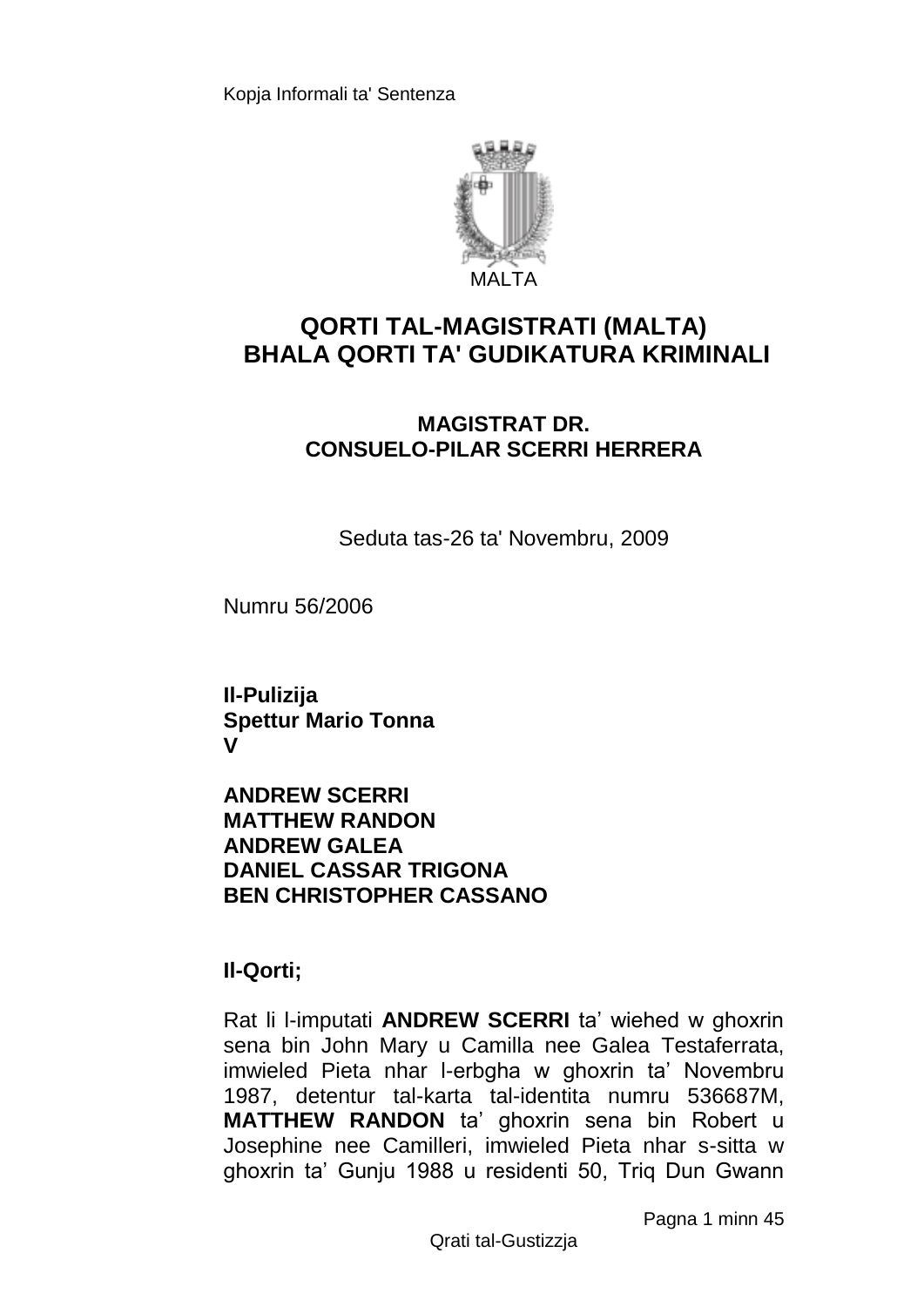Theuma, H'Attard, detentur tal-karta tal-identita numru 304788M, **ANDREW GALEA** ta' ghoxrin sena bin Thomas u Susan nee Richardson, im wieled Londra nhar l-erbatax t'April 1988 u residenti 'Quccata', Triq tal-Fjuri, San Pawl il-Bahar, detentur tal-karta tal-identita numru 134088M, **DANIEL CASSAR TRIGONA** ta' dsatax ilsena, bin Patrick u Antida nee Fenech Conti, imwieled r-Romania nhar l-erbgha w ghoxrin ta' Lulju 1989 u residenti Flat 4, De Vilhena Court, Triq Santa Marija, Sliema, detentur tal-karta tal-identita numru 579489M u **BEN CHRISTOPHER CASSANO** ta' ghoxrin sena bin Mario u Brenda nee Knights, imwieled r-Renju Unit nhar ttnejn w ghoxrin ta' Marzu 1988 u residenti 1A, Tina Flats, Triq Censu Tanti, San Pawl il-Bahar, detentur tal-karta talidentita numru 0126402L gew imressqa quddiemha akkuzati talli nhar l-wiehed w ghoxrin ta' Jannar 2006, ghal habta tal-ghaxra w nofs ta' bil-lejl, fi Triq d-Dragonara, Paceville, San Giljan:

1. Minghajr l-hsieb li joqtlu jew li jqieghdu lhajja ta' haddiehor f'perikolu car, ikkagunaw feriti ta' natura gravi fuq il-persuna ta' Alan Bonello minn Rahal Gdid hekk kif iccertifikat minn Doctor Marc Gingell Littlejohn MD fl-isptar San Luqa;

2. Talli fl-istess data, lok, hin u cirkostanzi, hebbew ghal istess Alan Bonello minn Rahal Gdid sabiex jingurjawh, idejjquh jew jghamlulu hsara;

3. Talli fl-istess data, lok, hin u cirkostanzi, gewwa San Giljan, voluntarjament kisru l-bon ordni w ilkwiet pubbliku b'ghajjat u glied;

# **Lil Daniel Cassar Trigona wahdu;**

4. Talli kkommetta reat waqt li kien taħt ordni ta' probation kif wkoll kiser il-kundizzjonijiet imposti fuqu mill-Qorti b'sentenza li saret definittiva liema sentenza nghatata nhar d-dsatax t'Ottubru 2004 mill-Magistrat Dottor Anthony G. Vella.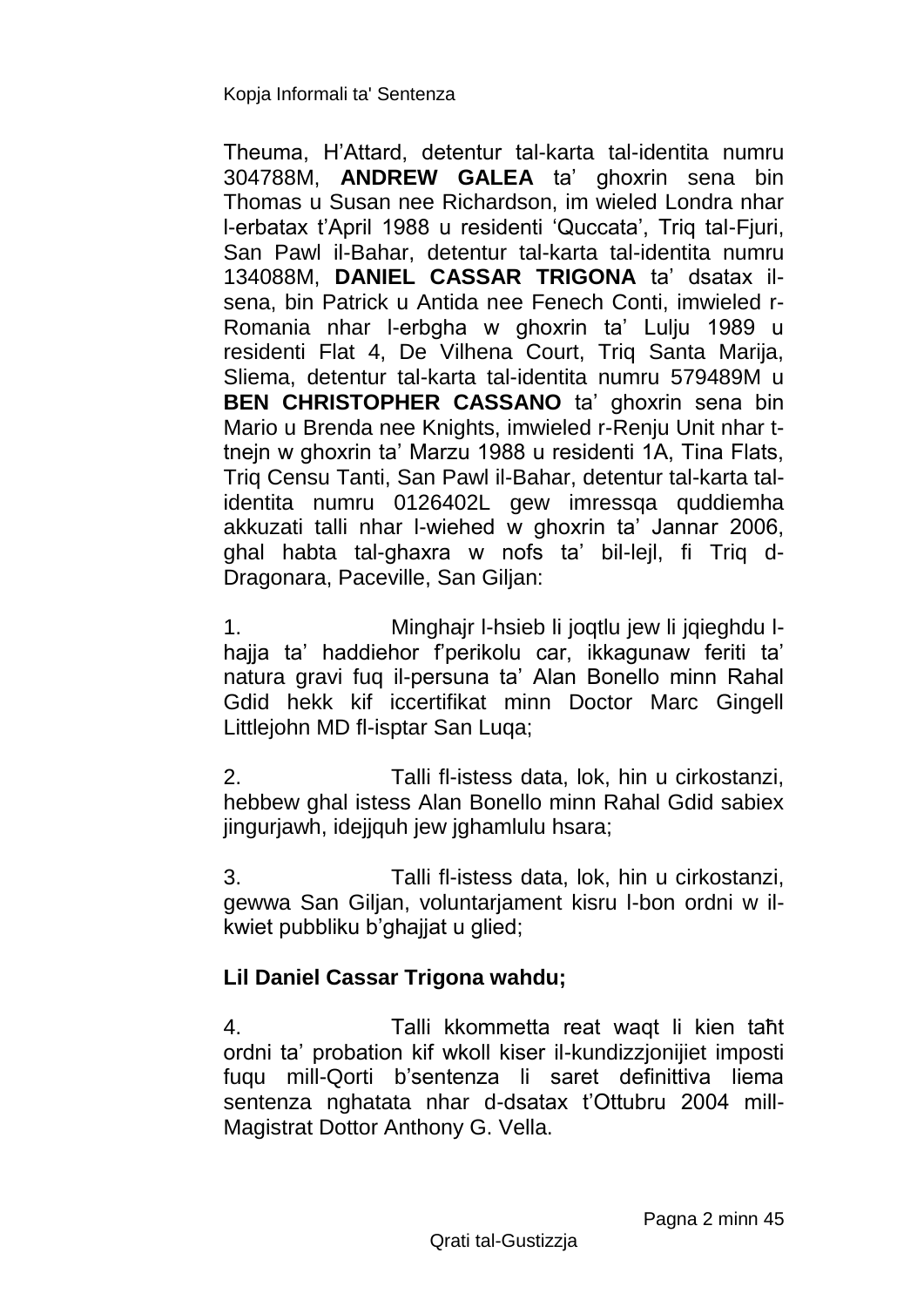Rat l-atti kollha tal-kawza w id-dokumenti kollha esibiti fosthom l-istqarrija tal-imputati esibiti a fol. 20 et seq talatti, s-sentenza moghtija fil-konfront tal-imputat Daniel Cassar Trigona nhar d-dsatax t'Ottubru 2004 per Magistrat Dottor Anthony Vella (fol. 181), kif wkoll l-artikoli mibghuta mill-Avukat Generali nhar l-erbgha w ghoxrin ta' Dicembru 2007 (fol. 418) sabiex fin-nuqqas t'oggezzjoni da parti tal-imputati, din il-kawza tigi trattata u deciza minn din il-Qorti fil-kompetenza taghha ta' Gudikatura Kriminali.

Semghet lil imputati kollha jiddikjaraw fis-seduta talerbgha w ghoxrin ta' Jannar 2008 (fol. 421) li ma kellhomx oggezzjoni li l-kaz taghhom jigi trattat u deciz minn din il-Qorti fil-kompetenza taghha fuq riferuta.

Semghet lix-xhieda kollha prodotta mill-prosekuzzjoni kif wkoll lil imputati jixhdu minn jeddhom b'mod voluntarju salv u b'eccezzjoni ghal Daniel Cassar Trigona.

Semghet lil partijiet jittrattaw il-kawza fis-seduta taddisgha w ghoxrin t'Ottubru 2009.

Ikkunsidrat:

Illi nhar t-tletin ta' Jannar 2006 **xehed l-Ispettur Mario Tonna** (fol 75) fejn qal li nhar il-wiehed w ghoxrin ta' Jannar 2006 ghall-habta tal-hdax neqsin kwart ta' bil-lejl, il-pulizija ta' San Giljan kienu nfurmati li fit-tarf ta' Dragonara Road fejn hemm l-istabbiliment maghruf blisem '7 Rooms' kien hemm glieda fejn kien hemm persuna mitluqa w imwegga' mal-art. Qal li PS 447 Martin Agius, li kien *duty* gewwa Paceville, mar fuq il-post fejn uhemmhekk sab lil Alan John Bonello detentur talkarta tal-identita numru 58388M .Meta giet mitkellem millpulizija dan qal li kienu ghadhom kif daruh diversi nies u cioe grupp ta' zghazagh ohra, li kienu tawh xebgha u hallewh mitluq mal-art. Ix-xhud kompla jghid li Alan John Bonello kien ittiehed l-isptar San Luqa permezz t'ambulanza, fejn kien gie nvistat minn Doctor Mark Gingell Littlejohn li kien ccertifikah bhala li kien qed isofri minn diversi griehi ta' natura gravi. Spjega li Alan John Bonello kien mizmum l-isptar gewwa l-MS 2 Ward fejn

Pagna 3 minn 45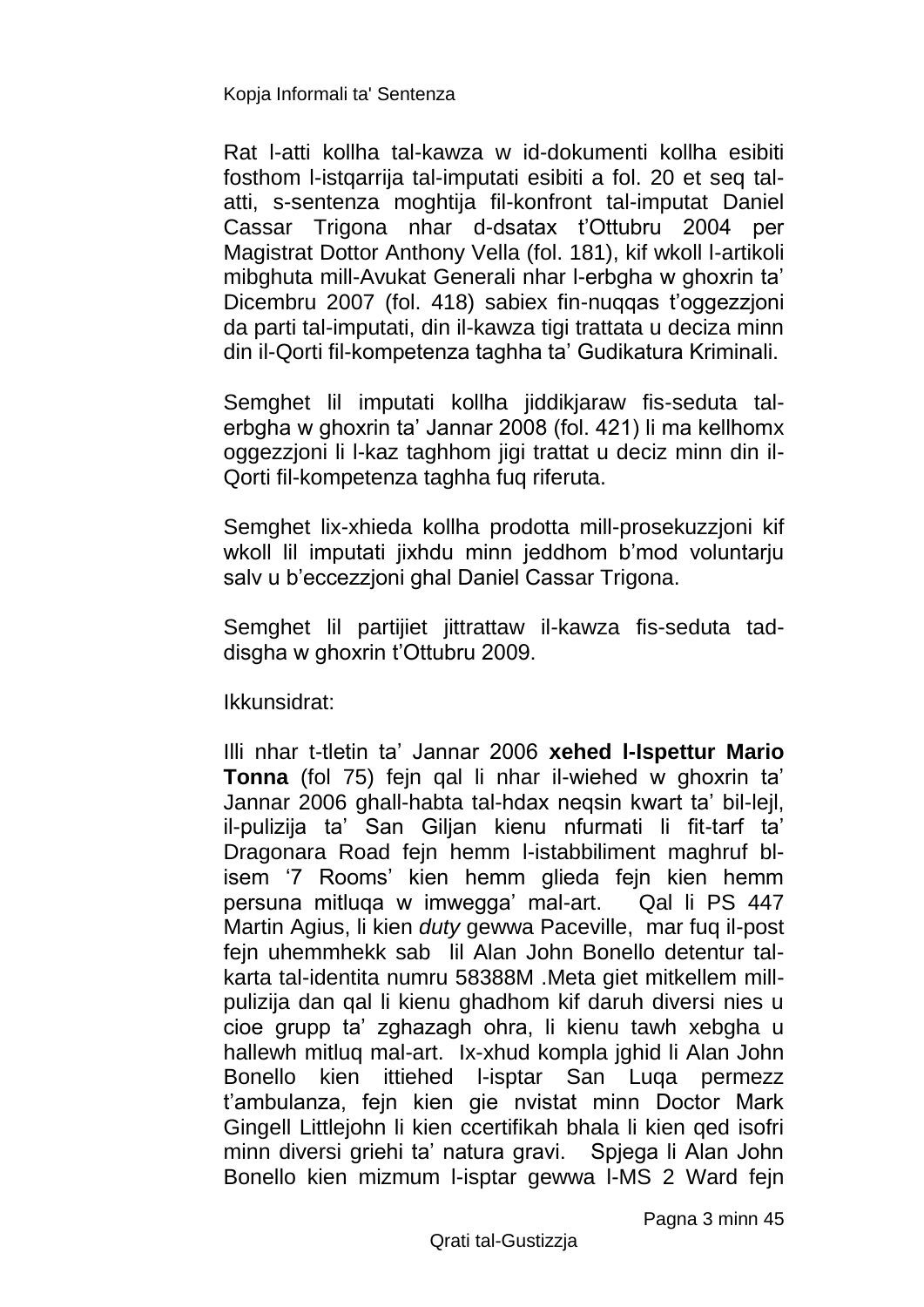kien gie rilaxxjat sussegwentement fl-erbgha w ghoxrin ta' Jannar 2006.

Qal li meta hu kien kellem lil Alan John Bonello dan kien indikalu li kien hemm certu Andrew Scerri mill-Imdina li dan, gimgha qabel il-gurnata 'n kwistjoni, kellhom xi argument zghir gewwa 'Havana Club' u *in between* ilperjodu ta' gimgha, dan Andrew Scerri, flimkien ma Alan John Bonello, kienu ghamlu diversi kuntatti u kellhom jiftiehmu sabiex jiltaqghu dik il-gurnata tal-wiehed w ghoxrin ta' Jannar 2006, sabiex jaghmlu paci sa fejn kien jaf hu.

Fil-fatt, zied jghid x-xhud, Alan John Bonello kien anke baghat SMS lil Andrew Scerri, fejn kien qallu sabiex jiltaqghu halli jhallaslu *drink* sabiex jirrangaw l-affarijiet. Qal li skond Alan John Bonello, kien hemm diversi kuntatti bit-telefon sabiex jiltaqghu, fejn fl-ewwel darba kien gie mitlub li jiltaqghu fejn il-garaxxijiet li jinsabu fi Triq Ross, fil-parti mudlama ta' fejn il-kumpless 'Dean Hamlet'. Qal li Alan John Bonello kien stqarr mieghu li kien issuspetta xi haga hazina w ghalhekk kienu ftehmu li jiltagghu fein il-'Bamboo' w s-'7 Rooms'.

Spjega li Alan John Bonello kien stqarr li meta iltqaghu, dawn argumentaw ftit bil-kliem u Andrew Scerri tah daqqa ta' ponn direttament f'ghajnejh, li permezz taghha waqa' mal-art u fil-pront daru ghalih diversi guvintur u bdew jaghtuh bis-sieq u bil-ponn waqt li kien mal-art u hallewh hemmhekk bid-demm hiereg minnu, sakemm waslet lambulanza u l-pulizija.

Stqarr li minn investigazzjonijiet li hu ghamel, irrizulta li limsemmi Andrew Scerri detentur tal-karta tal-identita numru 536687M flimkien ma Matthew Randon, detentur tal-karta tal-identita numru 304788M, Andrew Galea detentur tal-karta tal-identita numru 134088M, Daniel Cassar Trigona detentur tal-karta tal-identita numru 579489M u Ben Christopher Cassano detentur tal-karta tal-identita numru 126402L, li gharaf bhala l-imputati presenti fl-awla, kienu nvoluti f'dan l-incident w ghalhekk dawn il-persuni kienu kollha gew arrestati wara li gab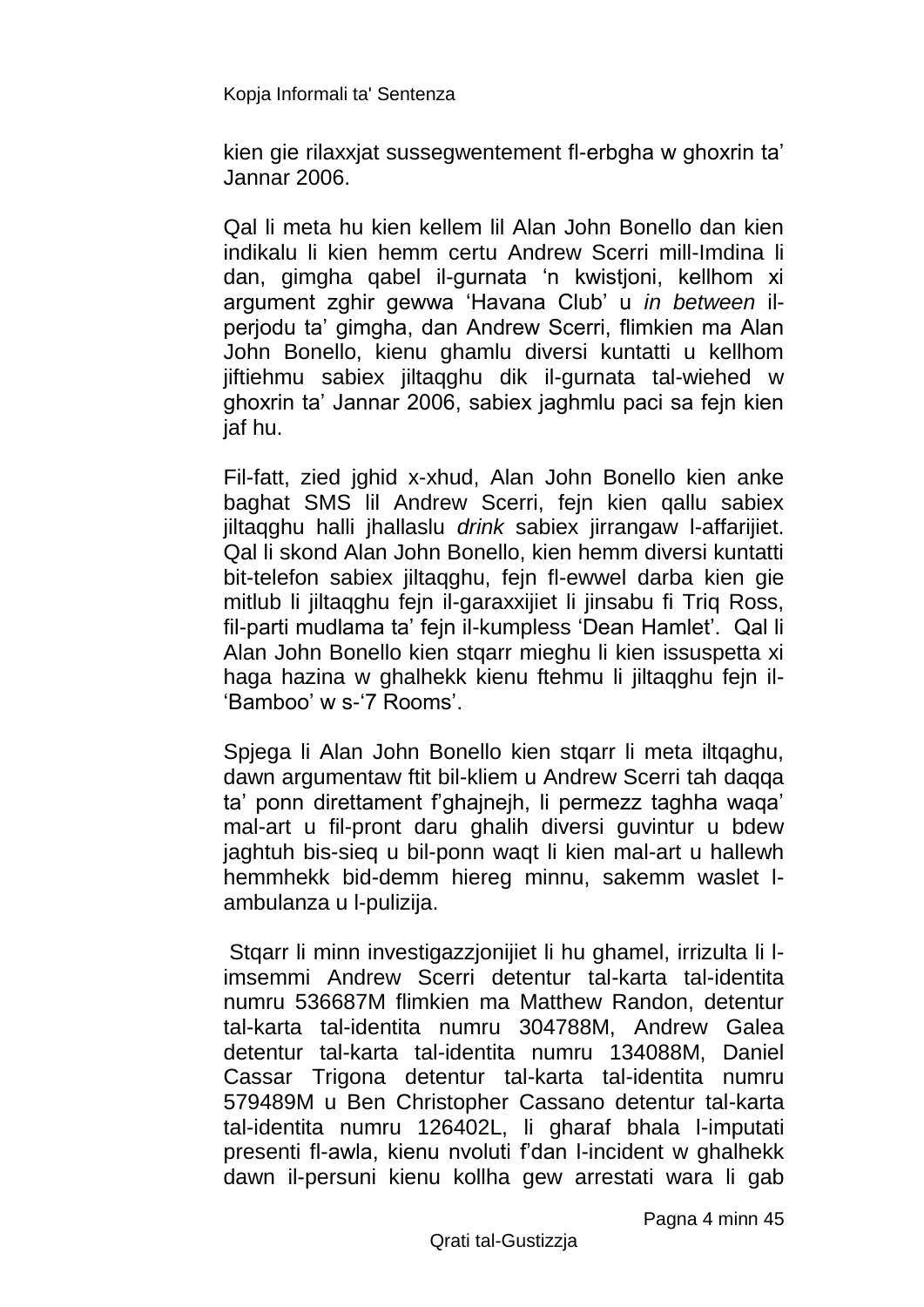*warrant of arrest* mill-allura Magistrat tal-ghassa Dottor Abigail Lofaro u kienu kollha interrogati fejn rrilaxxjaw stgarrija kull wiehed. Qal li Matthew Randon, flimkien ma Andrew Galea, kienu rrilaxxjaw it-tieni stqarrija wara li kienu nghataw is-solita twissija.

Spjega li meta ccekkja l-*mobile phones* tal-persuni ndagati, waqt l-investigazzjoni, rrisultalu wkoll li Ben Christopher Cassano kien rcieva SMS minghand xhud li kien ser jigi prodott iktar tard, fejn kien infurmah li dakinhar tal-wiehed w ghoxrin ta' Jannar 2006, kellu jkun hemm glieda w ghalhekk talbu sabiex jinghaqad mallgrupp sabiex jaghmlu din il-glieda. Fil-fatt, zied jghid xxhud, anke minn diversi SMS's ohra u minn *calls* ohra fuq il-*mobile phone* ta' Andrew Scerri, liema zewg *mobile phones* kienu gew prezentati mal-prezentata ta' dan ilkaz, jindikaw li kien ser ikun hemm glieda u li ser jigi attakkat Alan John Bonello. Fil-fehma tieghu din kienet premeditata bi tpattija ghall-incident ta' qabel.

Qal li wara li dawn il-persuni kienu kollha nterrogati u gew kompluti l-investigazzjonijiet min naha tal-pulizija, nhar ittlieta w ghoxrin ta' Jannar 2006, l-imputati presenti kienu mressqa taht arrest quddiem il-Magistrat Dottor Dennis Montebello. Ix-xhud esebixxa estratt mill-att tat-twelied tal-imputati li gew immarkati bhala Dok. CSH 1 sa CSH 5, l-kunsens tal-Avukat Generali li gie mmarkat bhala Dok. CSH 6, certifikat tal-konsulent Dental Surgeon Doctor A. Cassar rigward griehi li garrab Alan John Bonello li gie mmarkat bhala Dok. CSH 7, l-okkorrenza relattiva li giet immarkata bhala Dok. CSH 8, kopja li kiteb hu minn fuq SMS tal-*mobile phone* ta' Ben Christopher Cassano li kien jghid '*Listen man, this is Nick. On Saturday we have a fight at Anvil. It's gonna be big. Bring the others but not the Bormla guy*.' li giet immarkata bhala Dok. CSH 9.

In kontr'ezami, ix-xhud Spettur Mario Tonna stqarr li kien iltaqa mal-vittma Alan John Bonello l-ewwel darba l-isptar, aktarx nhar t-tlieta w ghoxrin ta' Jannar 2006. spjega li f'wiccu kellu diversi griehi kif inhuma elenkati fic-certifikat mediku esebit. Qal li ma kienx cert jekk kellux xi feriti fuq ghajnejh pero jaf li kellu xi marki madwar ghajnejh.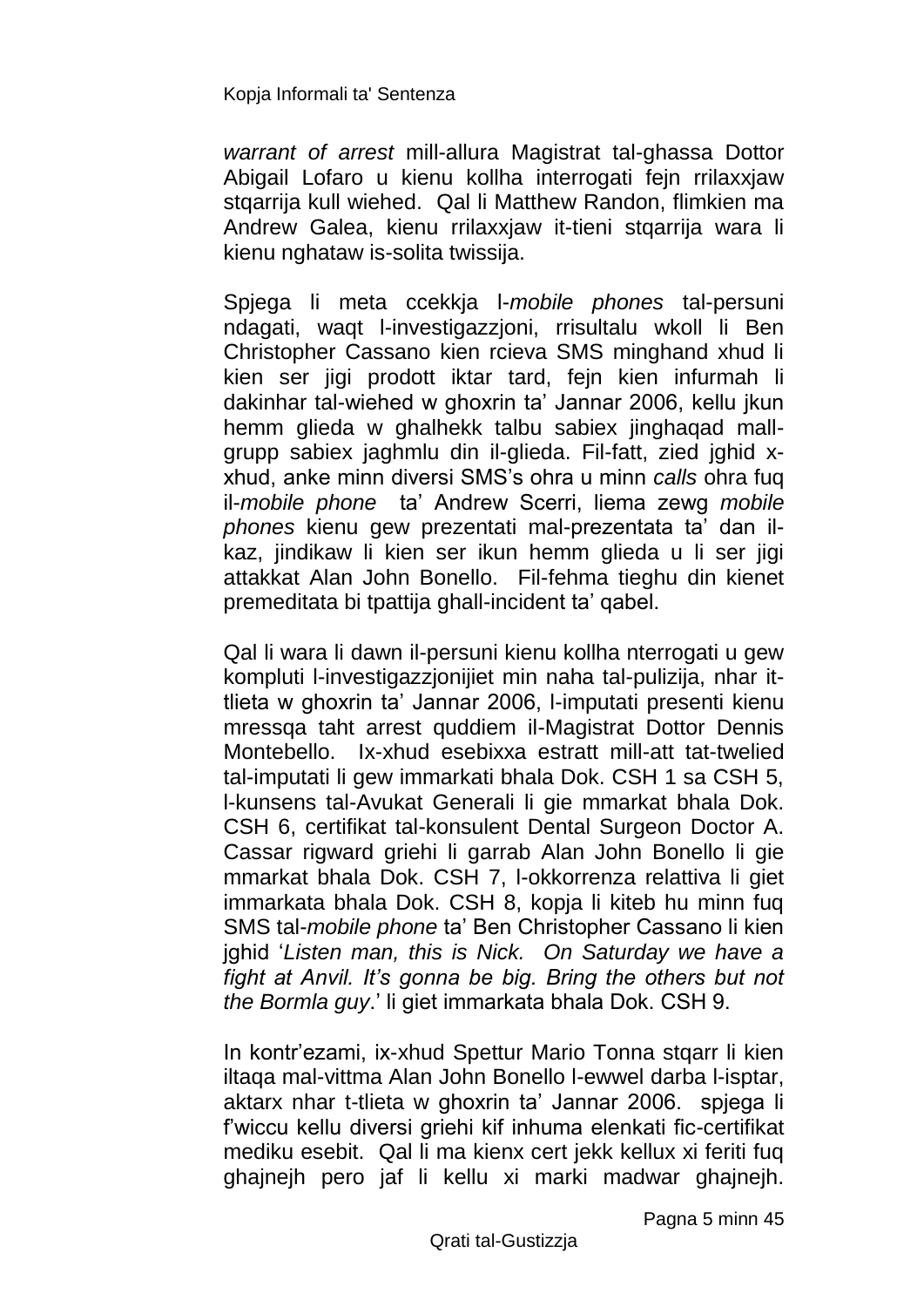Mistoqsi jekk elevax il-*mobile phone* ta' Alan John Bonello wiegeb fin-negattiv, ghalkemm numru tal-*mobile phone* tieghu kellu. Sussegwentement, kompla jghid x-xhud, hu m'ghamilx verifiki dwar l-*incoming* u *outgoing phone calls* li saru fuq il-*mobile phone* ta' Alan John Bonello.

Illi nhar t-tletin ta' Jannar 2006 **xehed Doctor Mark Gingel Littlejohn** (fol 90) fejn meta gie muri l-*patient certification form* fil-konfront ta' Alan John Bonello, esebit fl-atti mmarkat bhala Dok. MT 4 a fol 19, ikkonferma li dan gie mahrug minnu nhar l-wiehed w ghoxrin ta' Jannar 2006. Ikkonferma li dakinhar tal-wiehed w ghoxrin ta' Jannar 2006 hu kien ezamina lill-istess persuna u sab li kellu snienu ta' fuq u zewg sinniet miksura, kellu qasma fuq widnejh ix-xellugija u tbengila fuq il-kappa ta' ghanjejh ix-xellugija, girfa fuq ir-raba sabgha t' idejh ix-xellugija, grif fuq dahru, tbengila kbira f'nofs mohhu bejn ghajnejh. Qal li rriskontra wkoll emorigija fl-abjad t'ghajnejh tan-naha tax-xellug, xi tbengil fuq l-ghadma ta' mniehru u girfa fuq in-naha tal-lemin. Stqarr li dawn il-feriti effettwawlu lestetika ta' wiccu b'mod partikolari l-ksur li huwa kellu fi snienu ta' quddiem liema snin miksura effettwalu l-estetika ta' wiccu w ghalhekk ikklassfika l-feriti bhala ta' natura gravi.

Illi nhar t-tletin ta' Jannar 2006 **xehed il-vitma Alan John Bonello** (fol 92) fejn fuq domanda tal-Qorti, stqarr li ghandu tmintax il-sena. Ftakar li s-Sibt ta' qabel u cioe lwiehed w ghoxrin ta' Jannar 2006 hu kellu argument malimputat Andrew Scerri, li gharaf presenti fl-awla. Qal li largument bejniethom kien fuq xi tfajliet. Zied jghid li lghada Andrew Scerri kien ghamel kuntatt mieghu permezz tal-internet u sahansitra anke cempillu u talbu sabiex jerġghu jaghmlu hbieb u hu m'oggezzjonax ghal din t-talba.

Qal li ghalhekk nhar is-Sibt, il-wiehed w ghoxrin ta' Jannar 2006 kien mar il-Bamboo, peress li kienu ftehemu li jiltaqghu hemmhekk ghall-habta tal-ghaxra w nofs ta' billejl. Qal li Andrew Scerri ghall-ewwel kien issuggerixxa li jiltaqghu hdejn il-*park* il-bandli li hemm faccata tal-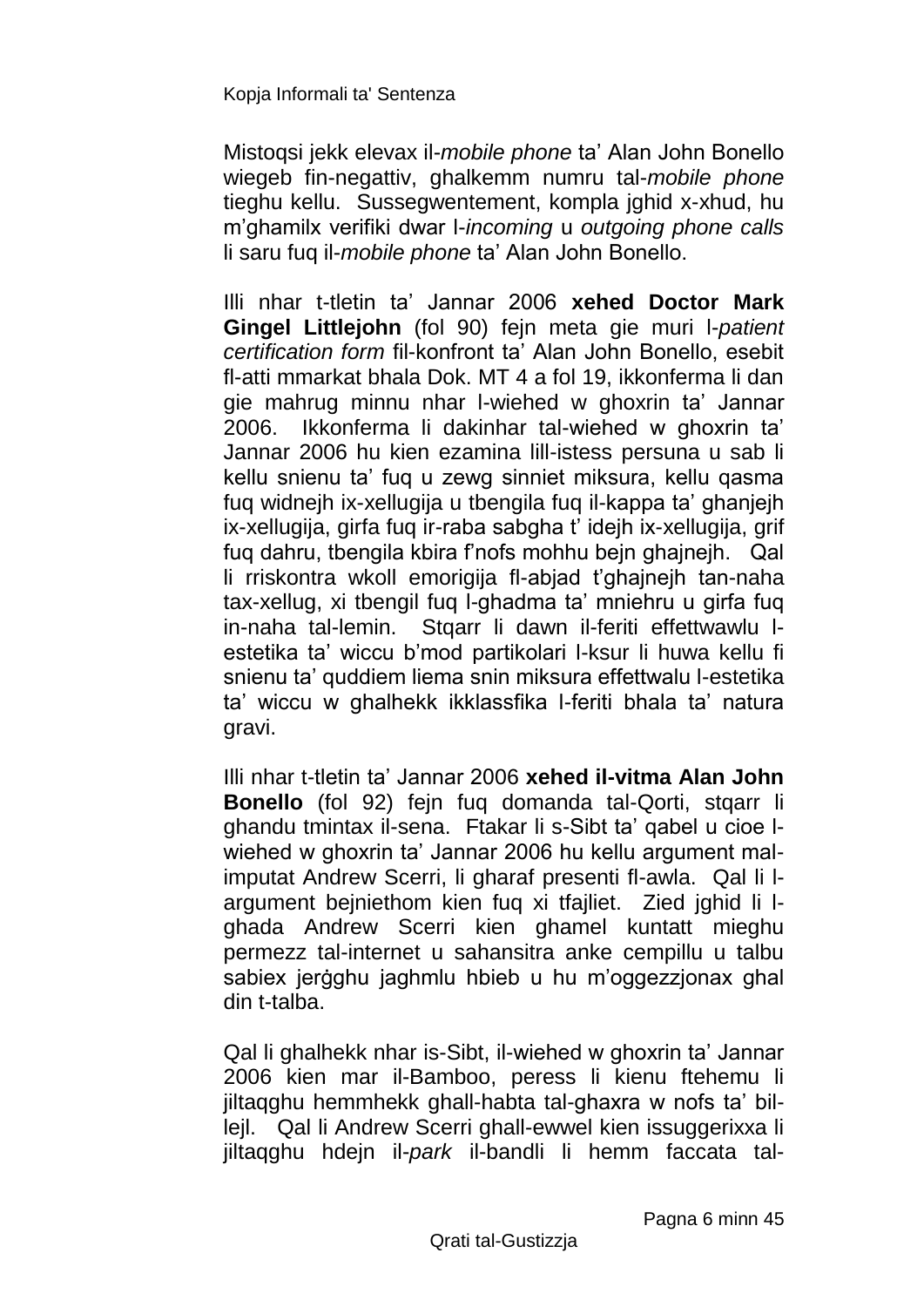'Wembley', pero finalment ma kienux ser jiltaqghu hemmhekk w iddeciew li jiltaqghu hdejn il-'Bamboo'.

Mistoqsi ghaliex kienu fil-fatt biddlu l-pjanijiet ix-xhud qal li dakinhar hu kellu l-*birthday* u kien ser ikun mal-hbieb il- 'Bamboo' w ghalhekk kien cempel lil Andrew Scerri u qallu biex jiltaqghu il-'Bamboo'. Kompla jghid li Andrew Scerri ltaqa' mieghu wahdu hdejn il-'Bamboo' ghall-habta talghaxra w nofs ta' filghaxija, meta dak il-hin hu kien hiereg mill-'Bamboo', flimkien mal-hbieb tieghu. Mistoqsi mill-Qorti ma min hareg ix-xhud wiegeb li mieghu kien hemm Kane, Glenn u certu Clayton. Qal li lkoll marru jiltaqghu ma Andrew Scerri u kif iltaqghu, Andrew sejjahlu sabiex imur ikellmu wahdu. Qal li hu avvicinah biex ikellmu u bdew jitkellmu meta fid-daqqa u l-hin Andrew Scerri qabad u tah daqqa ta' ponn u kissirlu z-zewg sinniet ta' quddiem. Sa dan it-tant, zied jghid x-xhud, fl-istess hin hass daqqa iebsa fuq rasu fuq in-naha ta' wara b'xi haga iebsa.

Mistoqsi mill-Qorti min tah din id-daqqa fuq rasu ix-xhud wiegeb li ma kellux idea u li sussegwentement sab ruhu mal-art u dak l-hin gharaf lil imputat Daniel Cassar Trigona minn lehnu li beda jaghtih bis-sieq waqt li kien mal-art. Zied jghid li apparti dawn in-nies u cioe Andrew Scerri u Daniel Cassar Trigona hu ma kien gharaf lil hadd iktar pero waqt li hu kien mal-art ra li kien hemm iktar minn zewg pari saqajn.

Mistoqsi mill-Qorti jekk jafx lill-akkuzati odjerni ix-xhud wiegeb li fost dawn in-nies jaf biss lil Andrew Scerri u lil Daniel Cassar Trigona, lill-akkuzati l-ohra ma jafhomx. Qal li wara li qala diversi daqqiet waqt li kien mal-art, lagressuri tieghu telqu jigru lil hinn u ma rahomx iktar.

Sussegwentement zied jghid x-xhud, hu qam minn ma lart, marru shabu, Kane, Glenn u Clayton u bdew iduru bih fis-sens li gabulu s-silg u bdew inehhulu d-dmija li kellu ma wiccu u wara giet l-ambulanza u l-pulizija u sab ruhu lisptar.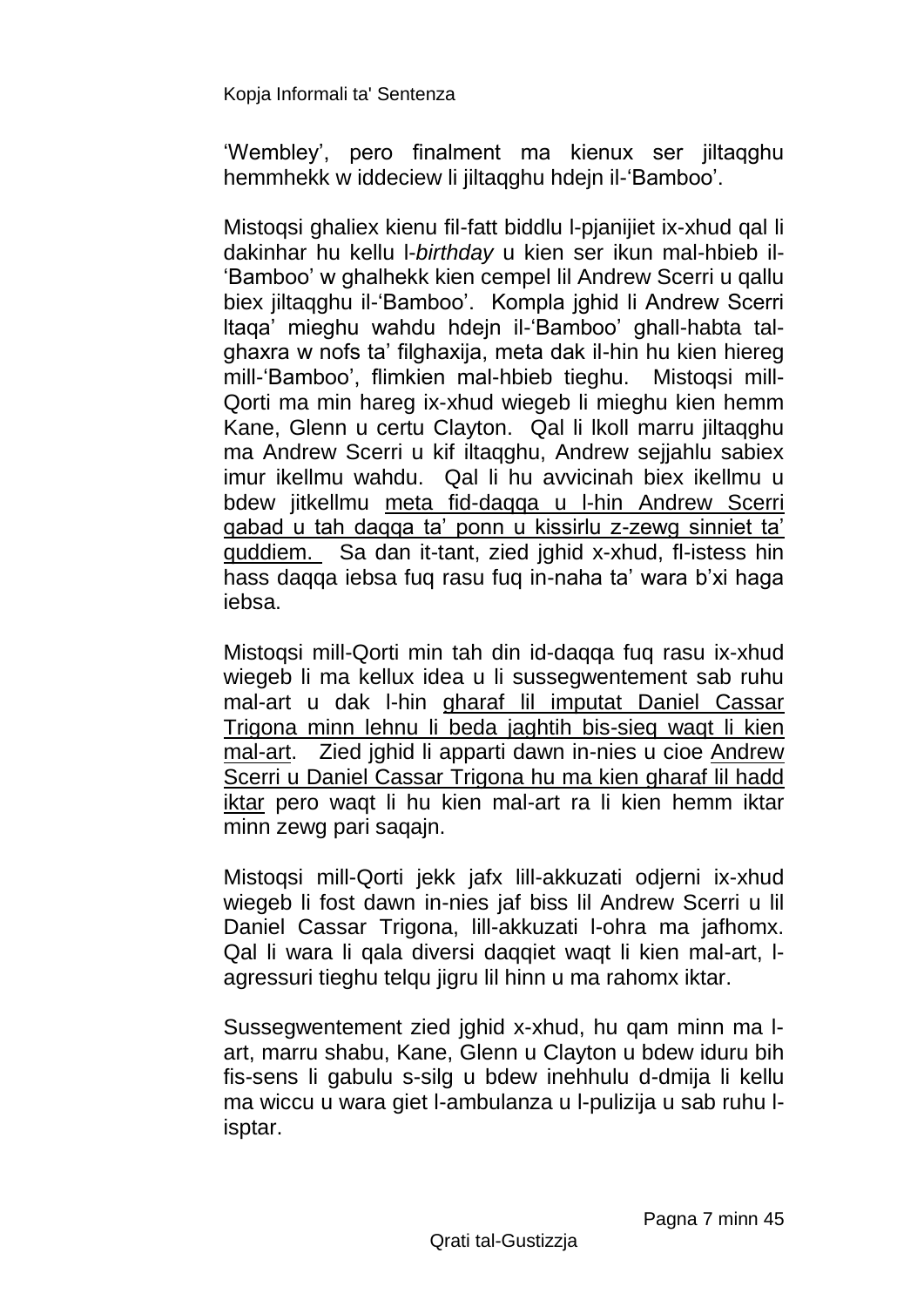Mistoqsi kemm kien hemm nies madwaru u mieghu waqt li kien mal-art, wiegeb li kien hemm iktar minn hamsa minn nies zgur ghax ra iktar minn hames pari saqajn madwaru. Qal li wara dan l-incident missieru gibed diversi ritratti tieghu permezz tad-*digital camera* tieghu w ipprometta li fis-seduta ta' wara jesebixxi din d-*digital camera*. Qal li wara dan l-incident spicca b'xi punti f'widnejh, kellu snienu ta' quddiem imkissra, kellu tbengil f'wiccu u kellu trawma fuqu. Qal li kellu wkoll ferita taħt ghajnejh l-leminija.

Illi nhar l-erbgha ta' Gunju 2007 **rega' xehed Alan Bonello** (fol. 286) fejn qal li bhala rizultat ta' dan lincident, kien weġgħa mniehru kif wkoll kien ghadu jbati bih. Qal li kien inkisirlu mniehru bhala rizultat ta' dan lincident u ghamel operazzjoni u minkejja dan, kien ghadu jbati bih. Qal li f'dan l-incident kienu kissrulu snienu, tnejn ta' quddiem u li kien jinsab b'*caps* pero xtaq jaghmilhom *fixed* u li kien ghadu jmur ghand id-*dentist*.

Illi nhar t-tletin ta' Jannar 2006 **xehed Nicholas Portelli** (fol. 95) fejn qal li hu ghandu sittax il-sena. Wara li l-Qorti spjegatlu x'inhu l-import u t-tifsira ta' gurament u hu ddikjara li fehem dan tajjeb, qal li jiftakar li nhar is-Sibt, lwiehed w ghoxrin ta' Jannar 2006, hu kien cempel lil Andrew Scerri I-imputat odiern sabiex iistagsieh fein kien. Qal li dan kien ghall-habta tad-disgha w nofs jew l-ghaxra ta' bil-lejl. Qal li meta cempillu, Andrew Scerri qallu li kien hdejn il-Westin Dragonara Paceville u staqsieh biex jiltaqghu. Sussegwentement iltaqghu ma habib iehor tieghu certu Philip u bdew jitkellmu. Spjega li wara ftit talhin ra grupp zghazagh jigru 'l isfel u jaghtu lil ragel, certu John Alan Bonello li gharaf presenti fl-awla.

Mistoqsi min kienu n-nies li bdew jaghtu lil John Alan Bonello, ix-xhud wiegeb li kien hemm Matthew Randon, Andrew Galea u Daniel Cassar Trigona. Mistoqsi jekk hu jgharafx lil dawn it-tlieta min nies, wiegeb li jgharafhom u stqarr li huma tlieta mill-akkuzati odjerni. Mistoqsi jghid x'kienu qed jaghmlu dawn it-tlieta min nies li semma, ixxhud wiegeb li rahom jaghtu bis-sieq lil Alan John Bonello u ra lil Alan John Bonello mindud ma l-art. Zied jghid li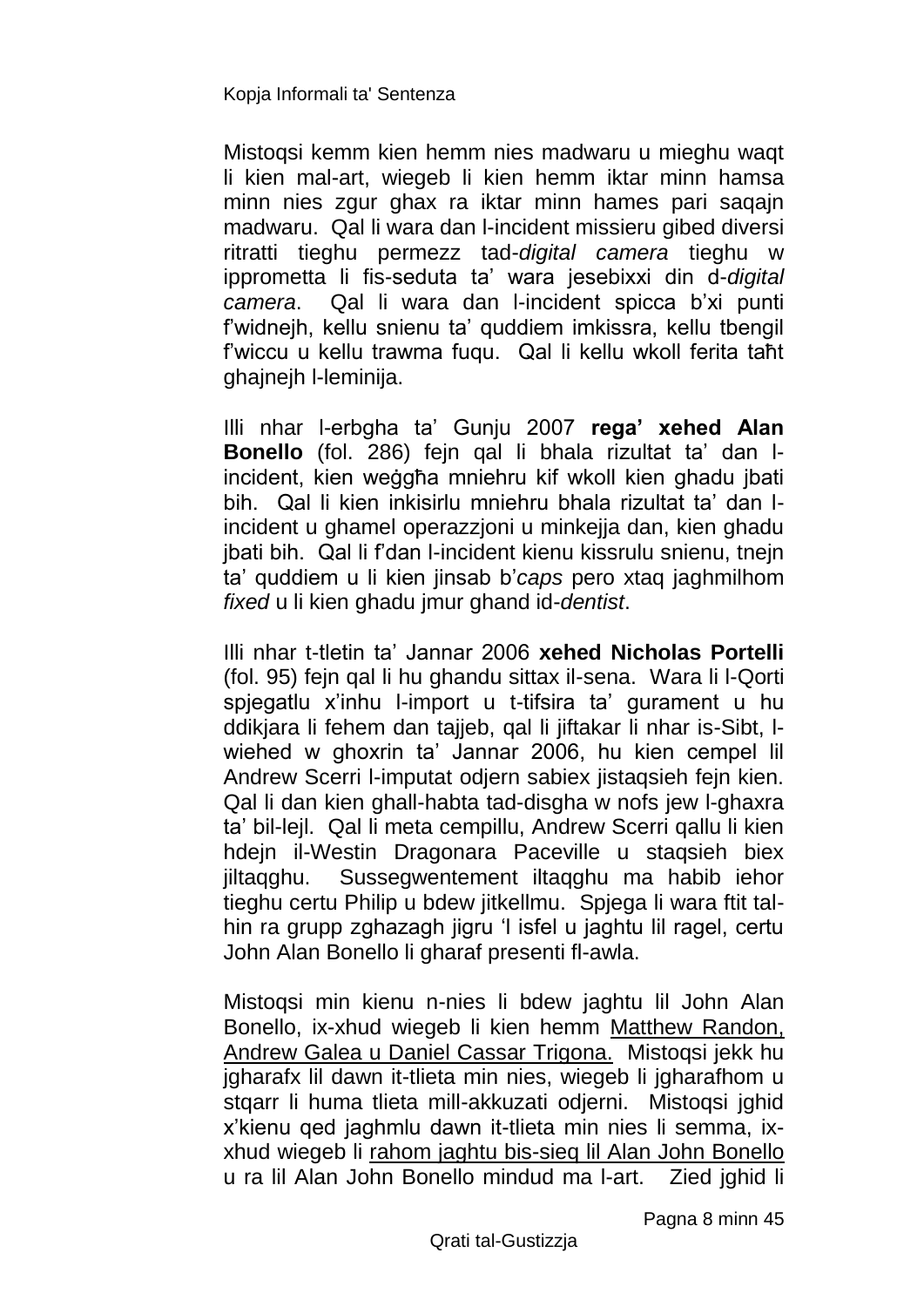fid-daqqa u l-hin ra lil kulhadd jitlaq jigri u Alan John Bonello iqum u jimxi fid-direzzjoni tal-Vivaldi Hotel. Qal li Alan John Bonello kien wahdu meta kien qed jaqla ddaqqiet. Zied jghid li hu avvicanah, staqsih jekk ghandux xi dmija u wiegbu li kellu u fil-fatt ra d-demm niezel minn wara widnejh. Qal li wara hu telaq 'l hemm.

Mistoqsi mill-Qorti jekk kienx jaf lil Matthew Randon, Andrew Galea u Daniel Cassar Trigona ix-xhud wiegeb li kien jafhom qabel l-incident. Mistoqsi mill-Qorti jekk jafx ghaliex bdew jaghtu ix-xhud wiegeb li ma kienx jaf pero sema li kien hemm xi nkwiet bejniethom il-gimgha ta' qabel. Qal li kien semgha li kien inqala xi nkwiet il-gimgha ta' qabel u cioe it-Tnejn ta' wara li kien hemm dan largument in Naxxar, jigifieri qabel ma sehh dan l-incident in kwistjoni u cioe dan ta' Paceville. Qal li sar jaf li Andrew Scerri kien qed ighid li kien Paceville ma xi nies fothom Gilbert Amato Gauci w iltaqghu ma certu Clayton u Alan John Bonello u kien hemm xi ncident.

Mistoqsi mill-Qorti jekk rax lil Andrew Scerri jaghti daqqa ta' ponn lil Alan John Bonello ix-xhud wiegeb fin-negattiv ghax meta hu wasal fuq il-post Alan John Bonello kien diga mal-art. Qal li fejn kien qed isehh l-incident, kien hemm nies ohra u hu kien boghod minn fejn sehh lincident xi ghaxar piedi u kellu vizjoni pjuttost cara u setgha jara x'kien qed jigri. Qal li fl-ebda hin ma ra lil Andrew Scerri jaghti bis-sieq.

Mistoqsi fejn kien Andrew Scerri, x-xhud wiegeb li kien propju magenb fejn kien hemm l-incident in kwistjoni pero ma rah fl-ebda hin jaghti. Qal li hu fl-ebda hin ma ppartecipa f'dan l-incident. Stqarr li qabel ma sehh dan lincident hu kien baghat messagg permezz t'SMS lil Ben Christopher Cassano, li gharaf presenti fl-awla u qallu li kellhom glieda. Qal wkoll li waqt li kien il-*higher secondary* kien semgha li fil-fatt kien ser ikun hemm din ilglieda u dan ghaliex kien semgha proprju lil Andrew Scerri jghid li kien ser ikun hemm glieda kontra l-istess nies li hu kien iggieled maghhom is-Sibt ta' qabel u fil-fatt kien baghat messagg lil Ben Christopher Cassano sabiex imur ghal din il-glieda. Qal li lil Ben Christopher Cassano ma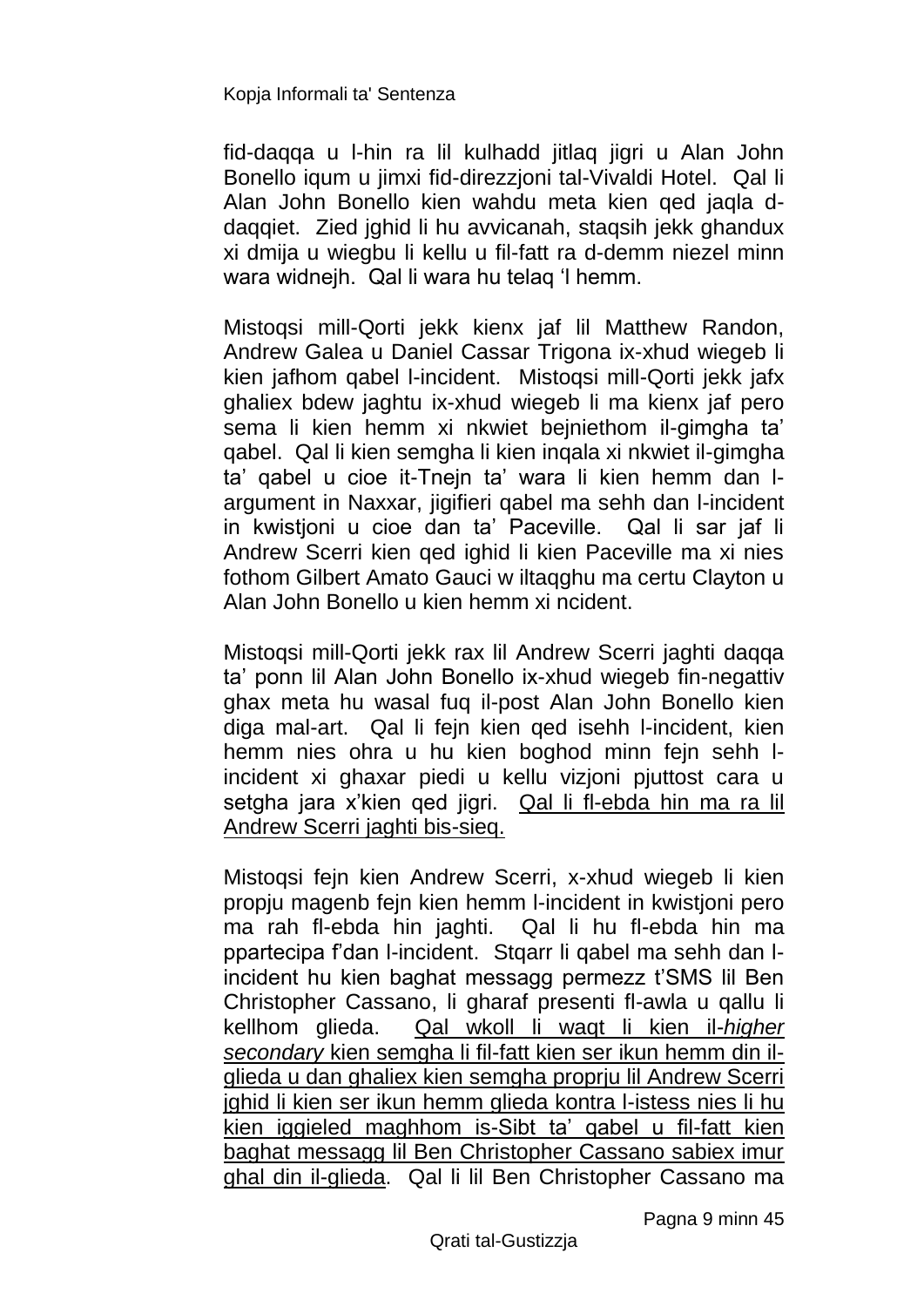rahx hemm dak il-hin u li ma semgha ebda diskors waqt li Alan John Bonello kien mal-art. Spjega li ma kienx Andrew Scerri li qallu biex jibghat dan il-messagg lil Ben Christopher Cassano.

Mistoqsi jekk kienetx l-impressjoni tieghu jew semghax lil Andrew Scerri jghid li kien involut fi glieda, spjega li kien semgha lil Andrew Scerri jghid li hu kien sejjer jiggieled. Mistoqsi jekk jafx x'kien gara lil Andrew Scerri il-gimgha ta' qabel, wiegeb li kien semgha li kien qala daqqa go wiccu. Qal li kien semgha li Andrew Scerri kien flimkien ma Gilbert Amato Gauci u Malcolm u kien hemm grupp zghir ta' nies u spiccaw f'xi daqqiet. Qal li dan il-grupp ta' nies telqu lil hemm u reġghu rritornaw u gew fi grupp ikbar, w imbaghad Andrew Scerri qal li l-glieda kienet kontra certu Clayton u Alan John Bonello.

Mistoqsi jekk kienx hemm xi nies presenti waqt li Andrew Scerri qal dan id-diskors ix-xhud wiegeb li ma kienx jiftakar min kien hemm. Qal li fil-fatt mhux lilu kien qal hekk imma kien qed jghidu hekk lil grupp ta' nies.

Illi nhar t-tlettax ta' Novembru 2006 **xehdet WPC 185 Vanessa Xuereb** (fol. 185) fejn wara li giet murija listqarrija rilaxxjata nhar l-hamsa w ghoxrin ta' Jannar 2006 mill-imputat odjern Andrew Galea a fol. 31 talprocess mmarkata bhala Dok. MT 9, ikkonfermat l-firma taghha, dik tal-Ispettur kif wkoll dik tal-indagat fuq l-istess. Ikkonfermat wkoll li din ittiehdet wara li gie moghti s-solita twissija.

Ix-xhud, wara li rat stqarrija ohra esebita f'dawn l-atti u mmarkata bhala Dok. MT 10 a fol. 35 tal-atti u cioe dik rilaxxjata mill-imputat Ben Christopher Cassano, ghalkemm ikkonfermat il-firma taghha u dik ta' l-Ispettur fuq kull faccata taghha, u kkonfermat li din giet rilaxxjata wara li gie moghti s-solita twissija qabel, ma kienetx f'posizzjoni tikkonferma l-identita tal-imputat.

Illi nhar t-tlettax ta' Novembru 2006 **xehdet Kane Azzopardi** (fol. 187) fejn qalet li kellha sbatax il-sena w ghalhekk il-Qorti spjegatilha l-import tal-gurament. Ix-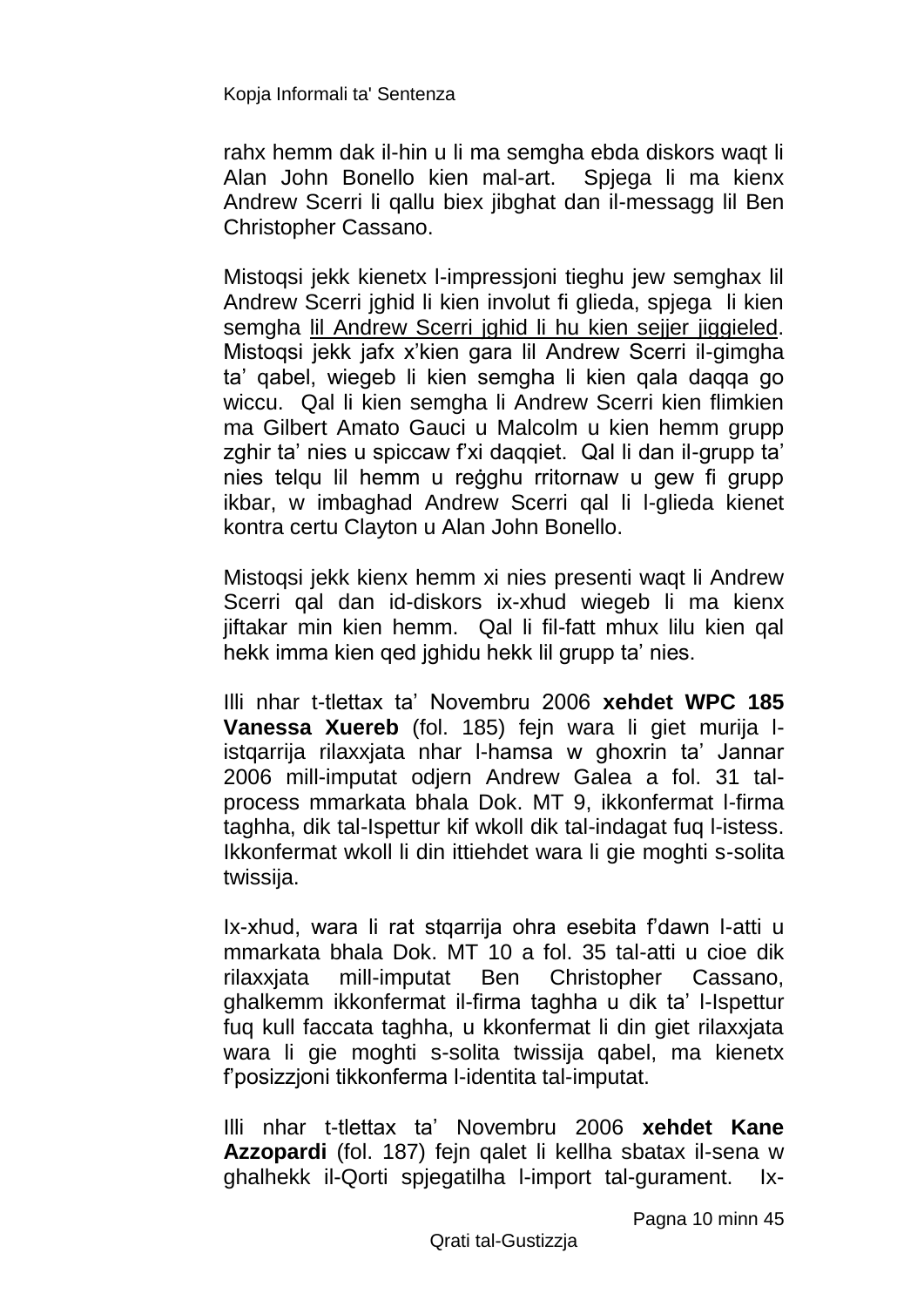xhud ftakret li xi zmien wara l-Milied l-pulizija kienu baghtu ghaliha fl-ghassa tal-pulizija ta' San Giljan u kellmuha dwar xi incident li kien sehh Paceville. Ftakret li dan lincident partikolari kien sehh hdejn il-'Bamboo', filvicinanzi ta' lukanda. Qalet li kien hemm hafna nies involuti f'dan l-incident fosthom l-imputati li gharfet prezenti fl-awla. Ikkonfermat li hi kienet tifforma parti millistess grupp u wara ftit inqalghet hafna konfuzjoni u hi kienet fil-vicinanzi taghhom meta nqala l-incident. Qalet li rat lil kulhadd fuq Alan John Bonello. Spjegat li kienu malgrupp taghha qabel l-incident zgur pero jekk kienux fuq Alan John Bonello dak il-hin tal-aggressjoni ma setghetx tghid.

Qalet li fil-presenza taghha, l-imputat Andrew Scerri kien cempel lil Alan John Bonello jew Alan John Bonello kien cempel lilu, biex jirrangaw il-kwistjoni li kien hemm bejniethom minhabba li l-gimgha ta' qabel kien inqala xi ncident bejniethom. Qalet li Andrew Scerri ma kienx lahaq dahal il-'Bamboo' u lanqas l-imputati l-ohrajn ma kienu dahlu l-'Bamboo'. Qalet li t-telefonata saret ma genb il-lukanda fil-kantuniera. Kompliet tghid li fil-fatt effettivament, il-laqgha saret xi nofs siegha wara ttelefonata 'n kwistjoni. Spjegat li l-konfuzjoni bdiet wara li Alan John Bonello u Andrew Scerri tkellmu bejniethom. Cahdet dak suggerit mill-prosekuzzjoni illi hi qaltlu li effettivament rat lill-imputat jaghti bis-sieq lil Alan John Bonello. Spjegat li kienet tmur l-iskola San Andrea u li issa tattendi l-*higher secondary* tan-Naxxar. Ikkonfermat li lill-imputati rathom fil-lokalita maghrufa bhala 'Street Fellows' dakinhar tal-incident u li l-konversazzjoni bejn Alan John Bonello u Andrew Scerri ma saritx quddiemha pero taf li saret ghaliex kienet semghet biha. Qal li kienet rat lil Andrew Scerri jmur ikellem lil Alan Bonello u li kull darba li rat lil Alan John Bonello ma Andrew Scerri, kien quddiem is-'7 Rooms'. Qalet li l-incident sehh hdejn ilkantuniera tas-'7 Rooms'.

Spjegat li Andrew Scerri u Alan John Bonello bdew jitkellmu wahedhom u sussegwentement ingabret il-folla madwarhom. Qalet li l-grupp fejn kienu dawn in-nies li spiccaw fl-incident u fejn kienu Alan John Bonello u

Pagna 11 minn 45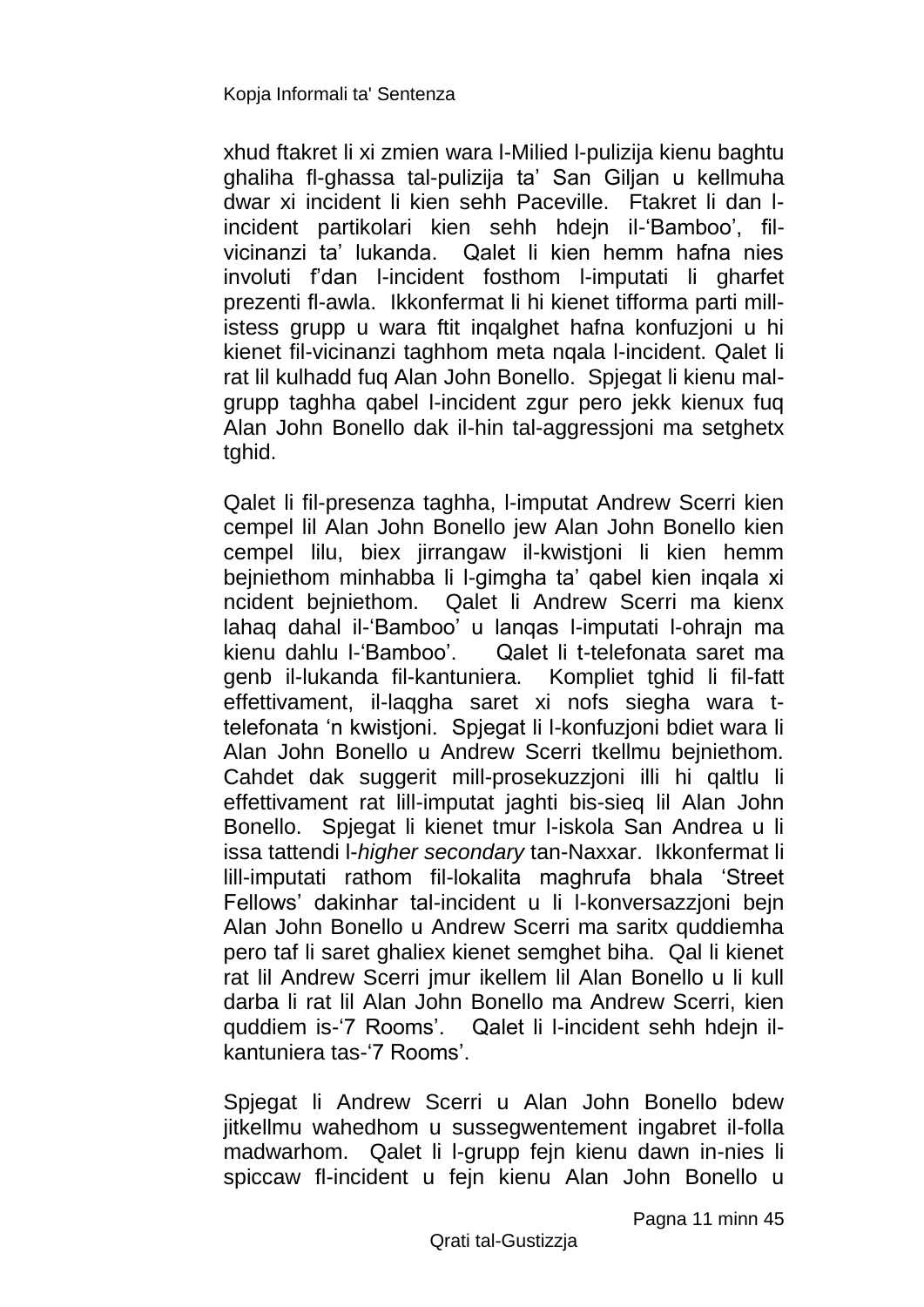Andrew Scerri, kien boghod minnhom xi hmistax il-metru, Alan John Bonello ma kienx wahdu, kellu zewgt ihbieb mieghu, liema nies ma kienetx taf. Qalet li lil imputati tafhom. Ziedet tghid li flimkien mal-imputati kien hemm nies ohrajn li resqu lejn Alan John Bonello u li kien hemm grupp ta' nies li ggieldu pero fuq Alan John Bonello mhux kulhadd kien. Qalet li kienet faccata tat-triq fejn hemm il- 'Vivaldi Hotel' u ma setghetx tarahom ezatt minn fejn kienet. Qalet li lil Alan John Bonello ma ratux u fil-fatt lisem ta' Alan John Bonello gie mgharraf lilha mill-pulizija. Ikkonfermat li dakinhar hi semghet xi nies jghidu, '*halluh… halluh…*' fil-konfront tal-persuna li kienet qed taqla, liema persuna sussegwentement saret taf li jismu Alan John Bonello. Qalet li lil Alan John Bonello qatt ma kellmitu la qabel l-incident u lanqas wara. Qalet li wara l-glieda rat persuna mimlija demm fuq wiccu u saret taf li hija l-istess Alan John Bonello li kienu qalulha bih l-pulizija u li kien jismu hekk.

Kompliet tghid li kienet taf li s-Sibt ta' qabel kienet sehhet glieda bejn Andrew Scerri u certu Alan John Bonello, meta kienu l-iskola. Qalet li kienet semghet wkoll li kienu ser jippruvaw jirrangaw bejniethom. Qalet li ma kienetx f'posizzjoni tghid jekk Andrew Scerri tax jew le, ghalkemm ratu hemmhekk ma grupp ta' nies li kienu madwar din ilpersuna li wara saret taf li jismu Alan John Bonello. Qalet li rat lil Andrew Scerri u lil Alan Bonello jitkellmu fil-bidu ta' l-incident, wahedhom w imbaghad bdew jghajjtu u wiehed imbotta lil iehor, u cioe Andrew Scerri mbotta lil Alan John Bonello u sussegwentement il-grupp indahal fil-kwistjoni u waqfet. Qalet li Andrew Scerri kien fil-grupp, pero jekk kienx hu jew le li ta bis-sieq, ma setghetx tghid.

Illi nhar t-tlettax ta' Novembru 2006 **xehdet WPC 136 Charlene Ciantar** (fol 192) fejn wara li rat l-istqarrija ta' Matthew Randon esebita f'dawn l-atti mmarkata bhala Dok. MT 6 a fol. 34, ikkonfermat fuqha l-firma taghha, dik tal-Ispettur Mario Tonna, filwaqt li l-imputat Matthew Randon kien ghazel li ma jiffirmax din l-istqarrija. Ikkonfermat wkoll li din l-istqarrija ttiehdet wara li dan limputat gie moghti s-solita twissija.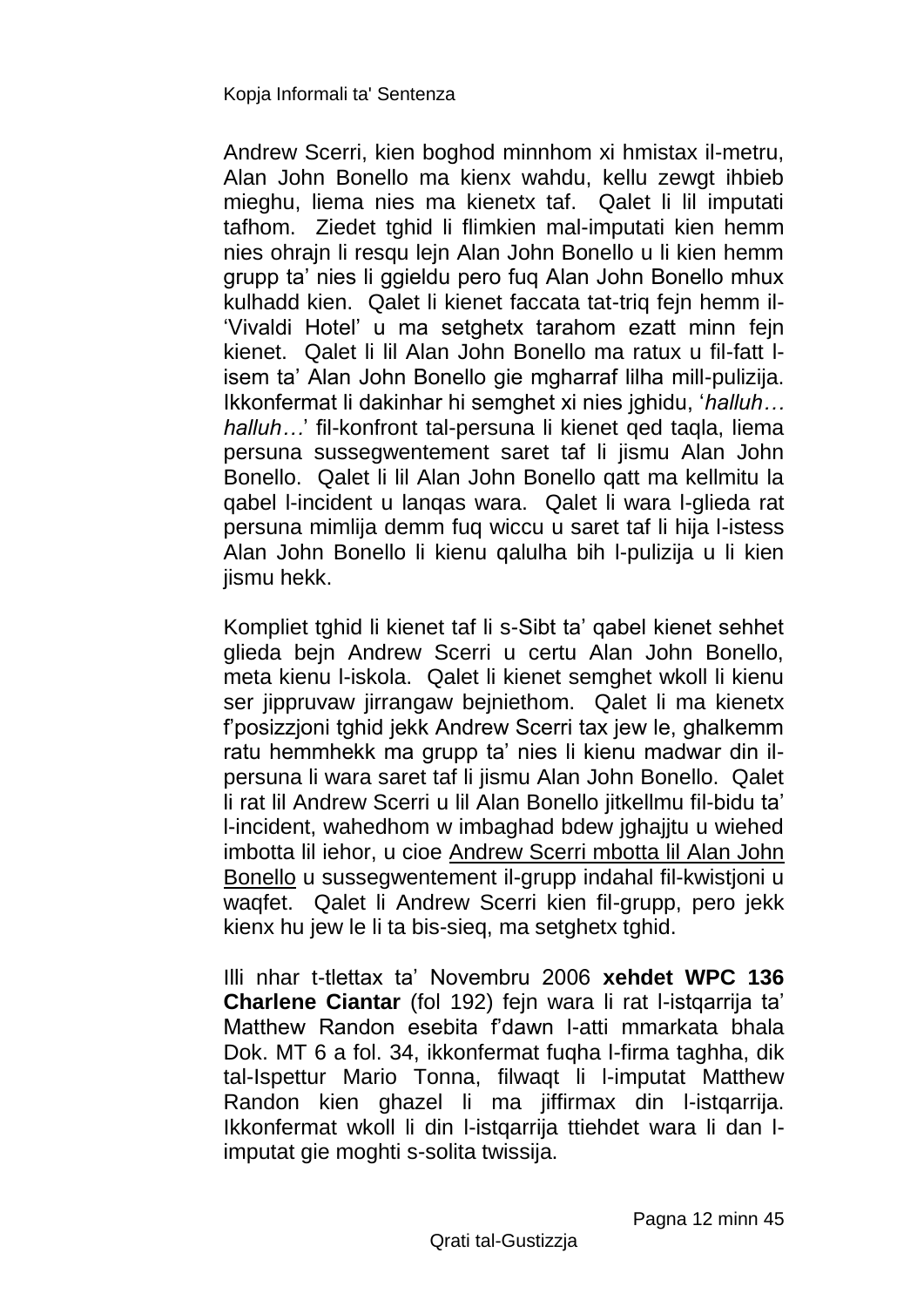Meta x-xhud giet murija stqarrija ohra mmarkata bhala Dok. MT 10 a fol. 33 li hija stqarrija ta' Daniel Cassar Trigona, ix-xhud ikkonfermat l-firma taghha, u dik ta' lispettur Mario Tonna u ta' Daniel Cassar Trigona fuqha. Ikkonfermat wkoll li qabel ma ttiehdet din l-istqarrija limputat odjern nghata wkoll is-solita twissija.

Illi nhar s-sitta w ghoxrin ta' Settembru 2007 **regghet xehdet WPC 136 Charlene Ciantar** (fol 363) fejn meta giet murija d-Dok. MT 7 a fol. 23, li hija stqarrija rilaxxjata mill-imputat Matthew Randon li gharfet prezenti fl-awla, bhala l-imputat, ikkonfermat li din l-istqarrija li tikkonsisti f'zewg faccati, giet rilaxxjata minnu fit-tnejn w ghoxrin ta' Jannar 2006. Ikkonfermat fuqha l-firma taghha, dik talimputat Matthew Randon kif wkoll tal-Ispettur Mario Tonna fuq iz-zewg faccati taghha.

Illi nhar t-tnejn w ghoxrin ta' Dicembru 2006 **xehed Clayton Attard** (fol 220) fejn mistoqsi jekk jiftakarx li lpulizija kienet baghtet ghalih rigward incident li gara Paceville, wiegeb fl-affermattiv. Qal li hu kien tiela Paceville, ma Alan John Bonello u f'xi hin cempel Andrew Scerri, li gharaf prezenti fl-awla, biex jkellem lil Alan John Bonello u qallu li xtaq li jiltaqa mieghu u ftehmu li jiltaqghu iktar 'l isfel mill-istabbiliment 'Bamboo' gewwa Paceville filhinijiet ta' bil-lejl. Qal li hu mar ma Alan John Bonello biex jiltaqghu ma Andrew Scerri u meta waslu hemm, Andrew Scerri dak il-hin kien wahdu u Alan u Andrew bdew jitkellmu bejniethom. Qal li maghhom kien hemm wkoll Glenn Attard u Kane Azzopardi. Qal li wara sar jaf li Andrew Scerri u shabu li gharaf bhala l-impuati presenti flawla, kienu daru ma Alan John Bonello.

Qal li sussegwentement dahal gewwa biex jitlob lghajnuna u x'hin hareg kienu kollha kemm huma jsawtu lil Alan John Bonello kemm bis-sieq u kif wkoll bl-idejn. Qal li hu ma kienx jaf r-raguni ghaliex dan gara u li Alan John Bonello spicca kollu demm u haduh bl-ambulanza l-isptar.

Illi nhar t-tnejn w ghoxrin ta' Dicembru 2006 **xehed Glenn Attard** (fol. 222) fejn qal li jiftakar li l-pulizija kienet baghtet ghalih f'Jannar 2006 u kellmuh fuq incident li kien sar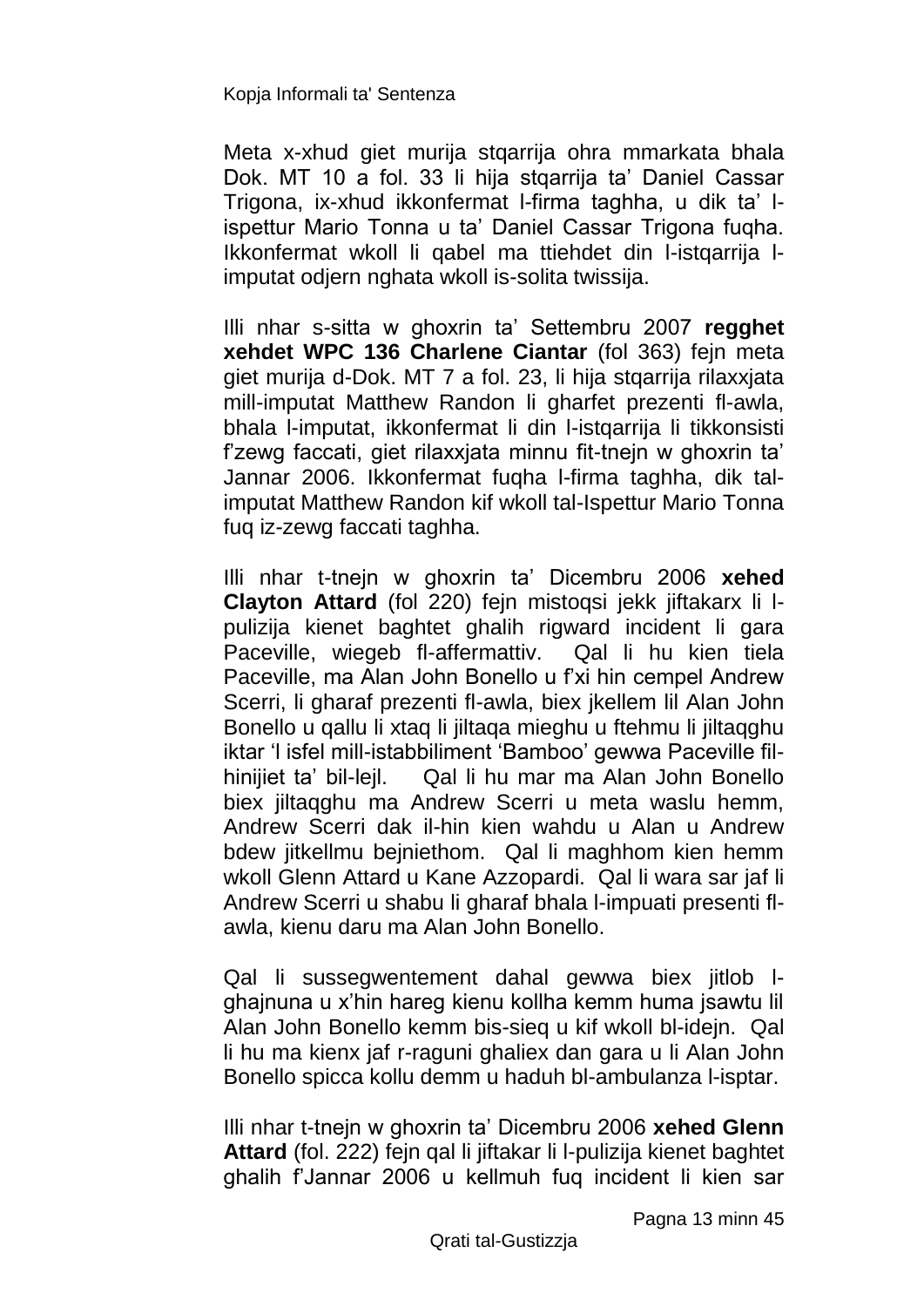f'Paceville. Ftakar li hu kien tiela Paceville ma shabu, fosthom Alan John Bonello u li xi hin cempel Andrew Scerri lil Alan John Bonello u qallu li xtaq ikellmu u ftehmu li jiltaqghu dakinhar stess iktar 'l isfel mill-'Bamboo'. Qal li hu mar flimkien ma Alan John Bonello u certu Clayton u habib iehor taghhom Kane u stennew hemmhekk sakemm jasal Andrew Scerri. Qal li x'hin wasal, Andrew Scerri beda jkellem lil Alan John Bonello u wara ftit gew hafna nies u ra lil Alan John Bonello bid-demm.

Mistoqsi kif spicca Alan John Bonello bid-demm wiegeb l' ghaliex beda jaghtih Andrew Scerri li gharaf bhala limputat presenti fl-awla. Mistoqsi jekk rax lill-ko akkuzati jaghtu wkoll, wiegeb li l-iktar li ra kien lil Andrew Scerri jaghti ghaliex lil ohrajn m'gharafhomx.

Illi nhar t-tlieta w ghoxrin t'April 2007 **xehed Alex Cassar** (fol 258), Konsulent fid-Dipartiment tad-Dentistrija, fejn qal li ra lil Alan John Bonello f'Jannar 2006 fl-isptar San Luqa fejn irriskontra li kellu hsara fuq tliet sinniet fis-sens li l*incisor* tan-naha tal-lemin kellha frattura li tinvolvi li jghamillu d-denti ghalkemm kienet ghadha qed tirrispondi ghal testijiet tal-kesha u l-elettriku. Qal li l-*incisor* fuq innaha tax-xellug tal-halq kellha ftit hsara ohra u kienet ghadha hajja fil-fatt u l-*incisor* fuq in-naha tax-xellug laterali li hija deskritta bhala *sublaxation,* kellha daqqa u ccaqalqet mill-post taghha. Qal li hu lill-pazjent fil-fatt darba biss rah u *follow ups* mieghu ma kellux ghaliex kellu jmur jara lid-dentist tieghu privat.

Mistoqsi mill-Qorti jekk dawn il-feriti humiex ta' natura gravi, stqarr li estetikament huma, peress li trid issir restorazzjoni pero jiddependi kemm idum biex id-*dentist* privat tieghu biex jaghmel din ir-restorazzjoni. Qal li lproblema tkun li l-futur tibqa dejjem incerta ghaliex jista ma jkunx hemm success fuq it-*treatment* li jsir fuq dawn is-snien. Qal li meta qal estetikament huma gravi, dan qalu ghaliex sinna wahda hija miksura w ohra hija ccippjata. Qal li dak iz-zmien kien hemm ukoll funzjoni li kienet effettwata u li ma setghax jghid jekk hemmx permanenza jew le peress li l-pazjent kien mar imbaghad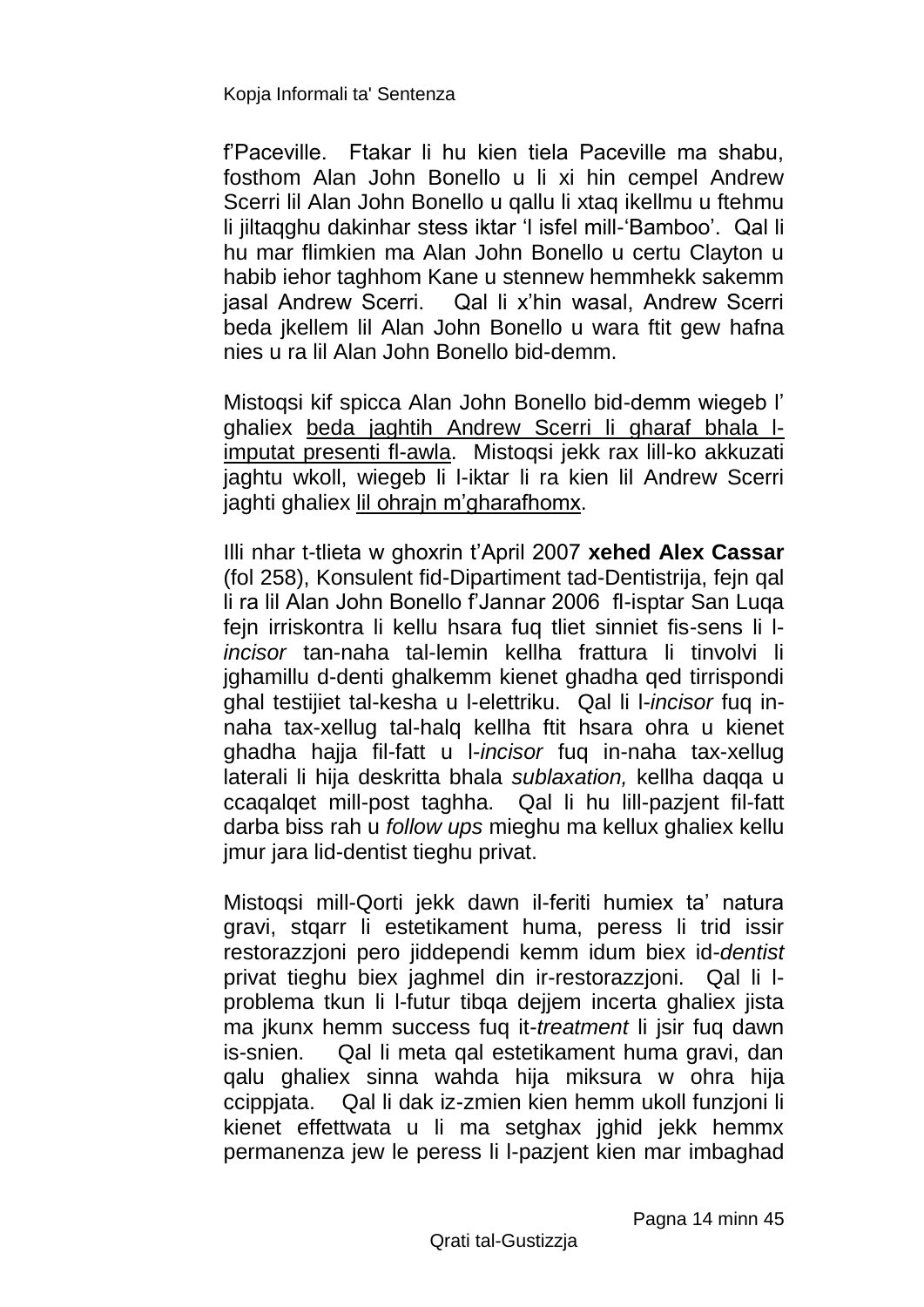ghand id-*dentist* privat tieghu. Qal li min naha tieghu, hu kien rah bhala *out-patient*.

Illi nhar t-tlieta w ghoxrin t'April 2007 **xehed PS 547 Martin Agius** (fol 262) fejn qal li fil-wiehed w ghoxrin ta' Jannar 2006 kien stazzjonat l-ghassa San Giljan meta xi hin bil-lejl, waqt li kiena xoghol Paceville gie nfurmat li kien hemm argument barra l-Hotel Vivaldi hdejn il- 'Bamboo' w ghalhekk mar fuq il-post fejn sab ambulanza li hadet lil certu Alan John Bonello l-isptar. Qal li sussegwentement tkellem ma Alan John Bonello waqt li huwa kien qieghed l-isptar u staqsieh x'kien gara. Qal li Alan John Bonello kien qallu li kien hemm grupp ta' guvintur li kienu daru ghalih u fosthom kien gharaf lil certu Andrew Scerri. Ix-xhud esebixxa l-okkorrenza relattiva ghal dan ir-rapport li giet immarkata bhala Dok. Z. Zied jghid li sussegwentement ghadda din l-investigazzjoni lissuperjuri tieghu.

Illi nhar t-tlieta w ghoxrin t'April 2007 **xehed PS 665 Spiteri** (fol. 269) fejn ftakar li fil-wiehed w ghoxrin ta' Jannar 2006 kien ircieva rapport waqt li kien stazzjonat lghassa tal-pulziija San Giljan, Paceville ghall-habta talhdax neqsin kwart ta' bil-lejl li kien hemm xi glieda barra mill-Hotel Vivaldi hdejn is-'Seven Rooms' u mar fuq il-post flimkien ma PS 547 Martin Agius. Qal li sussegwentement mar mas-surgent l-isptar biex jaraw ilvittma Alan John Bonello li meta kellmuh stqarr li kellu jiltaqa hdejn l-istabbiliment maghruf bhala '7 Rooms' f'Paceville ma certu Andrew Scerri u dan sabiex jitkellmu fuq xi problemi li kellhom bejniethom fil-passat. Sussegwentement qallu li meta dan Andrew Scerri rah, tah daqqa ta' ponn u meddu mal-art. Qal li Alan John Bonello sussegwentement qallu li kien hemm xi ghaxar pari ta' saqajn jaghtuh bis-sieq pero m'gharafx min kienu.

Illi nhar l-erbgha ta' Gunju 2007 **xehed Gilbert Amato Gauci** (fol. 284) fejn qal li jiftakar li fil-wiehed w ghoxrin ta' Jannar 2006 kien il-hanut maghruf bl-isem ta' 'Streetfellows' u ma grupp ta' hbieb fosthom Malcolm Zammit. Mistoqsi mill-prosekuzzjoni jekk marx go hanut iehor, wiegeb li ma jiftakarx. Mistoqsi jekk semghax lil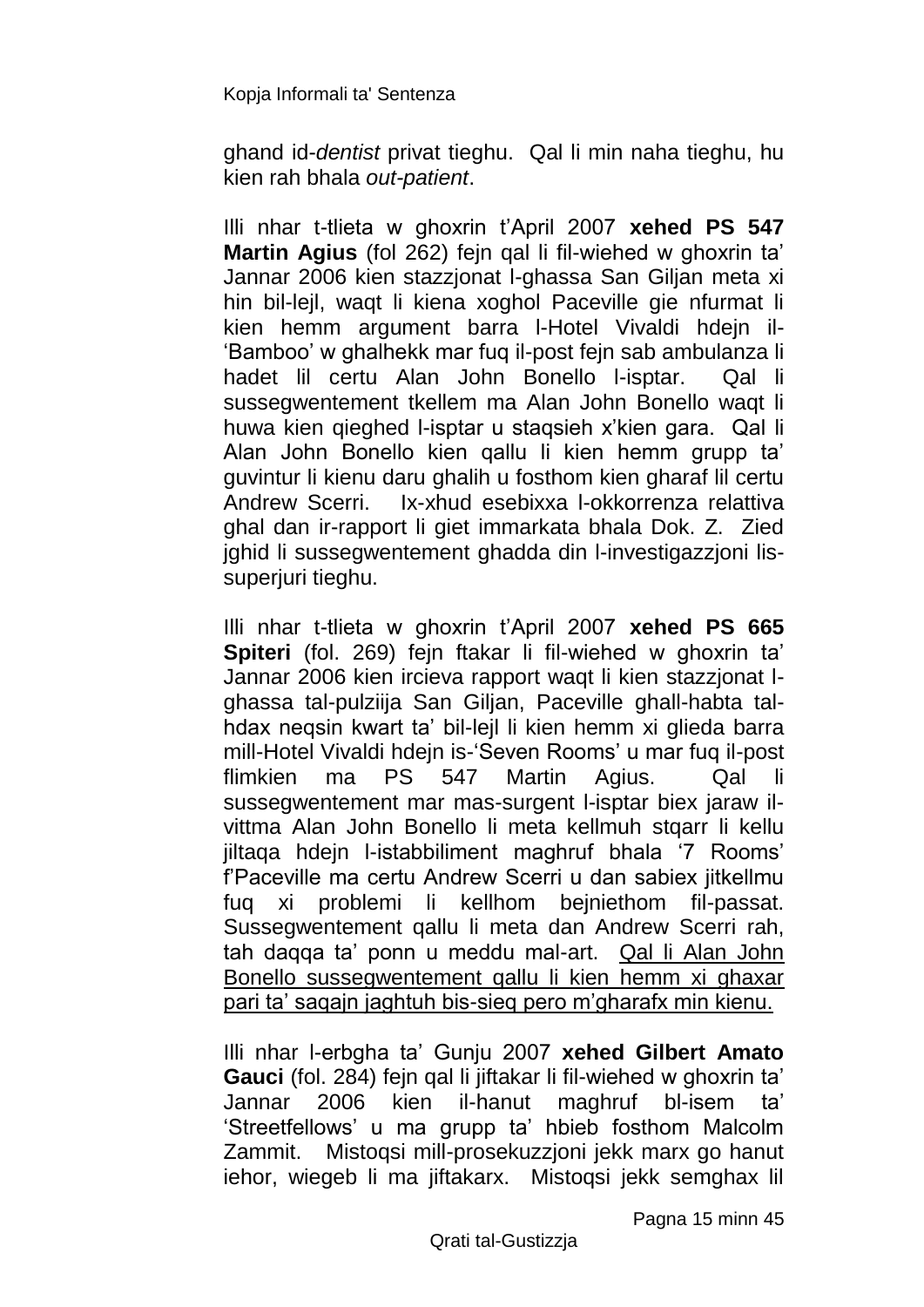shabu jew xi nies madwaru jaghmlu xi ftehim permezz ta' telefon, wiegeb li assolutament ma kien semgha xejn. Mistoqsi jekk jafx lill-imputati odjerni wiegeb fl-affermattiv. Mistoqsi mill-Qorti jekk dakinhar Andrew Scerri kienx flistabbiliment 'Streetfellows' wiegeb fl-affermattiv, ghalkemm ma kienx hdejh, imma kien fl-istess stabbiliment. Qal li hu fl-ebda hin ma semghu jitkellem ma xi hadd fuq it-telefon pero fejn mar wara huwa ma kienx jaf.

Illi nhar l-erbgha ta' Gunju 2007 **xehed Kane Alexander Smith** (fol. 288) fejn qal li gurnata fost l-ohrajn tas-sena 2006, kien fil-hanut maghruf bhala 'Streetfellows', anzi f'karozza ta' Chris Attard, flimkien ma Alan John Bonello, Clayton Attard u Glenn Attard. Qal li hu w Alan John Bonello u Clayton Attard xi hin hargu barra mill-karozza u dak l-hin Alan ircieva telefonata u skond ma qal Alan, din kienet minghand Andrew Scerri, li gharaf prezenti fl-awla bhala l-imputat. Qal li dak il-hin Alan qallu li Andrew kien qallu sabiex jiltaqghu sabiex jaghmlu hbieb. Qal li kien sema lil Alan John Bonello, peress li kien ma gembu jghid li kien lest li jmur hdejn il-'Bamboo' w ghalhekk hu, flimkien ma Alan, Clayton u Glenn marru hdejn il-'Bamboo'.

Spjega li hekk kif waslu hemm, ra lil Andrew Scerri, limputat odjern, wahdu, li ha lil Alan John Bonello xi erbgha metri boghod minn fejn kienu huma, u fid-daqqa w il-hin ra Andrew Scerri jaghti daqqa lil Alan u jnizzlu malart u sussegwentement kien hemm wiehed li qasam it-triq flimkien ma xi zghazagh ohra, u bdew jaghtu fuqu. Qal li lill-imputati l-ohrajn, apparti Andrew Scerri, ma jgharafhomx. Zied jghid li wara mar igib l-ghajnuna minn gewwa l-'Bamboo' u kif hareg ra li kien hemm Alan John Bonello mal-art ghaliex l-ohrajn kienu telqu.

Mistoqsi mill-Qorti fejn qala' d-daqqa Alan Bonello minghand Andrew Scerri wiegeb li qala d-daqqa f'wiccu, fil-parti ta' geddumu. Ikkonferma li meta rcieva ttelefonata Alan John Bonello, hu kien magenbu u sema' lil Alan jghid li allegatament kien gie mistieden biex jiltaqa' ma Andrew Scerri. Qal li wara dar fuqu Alan u qallu li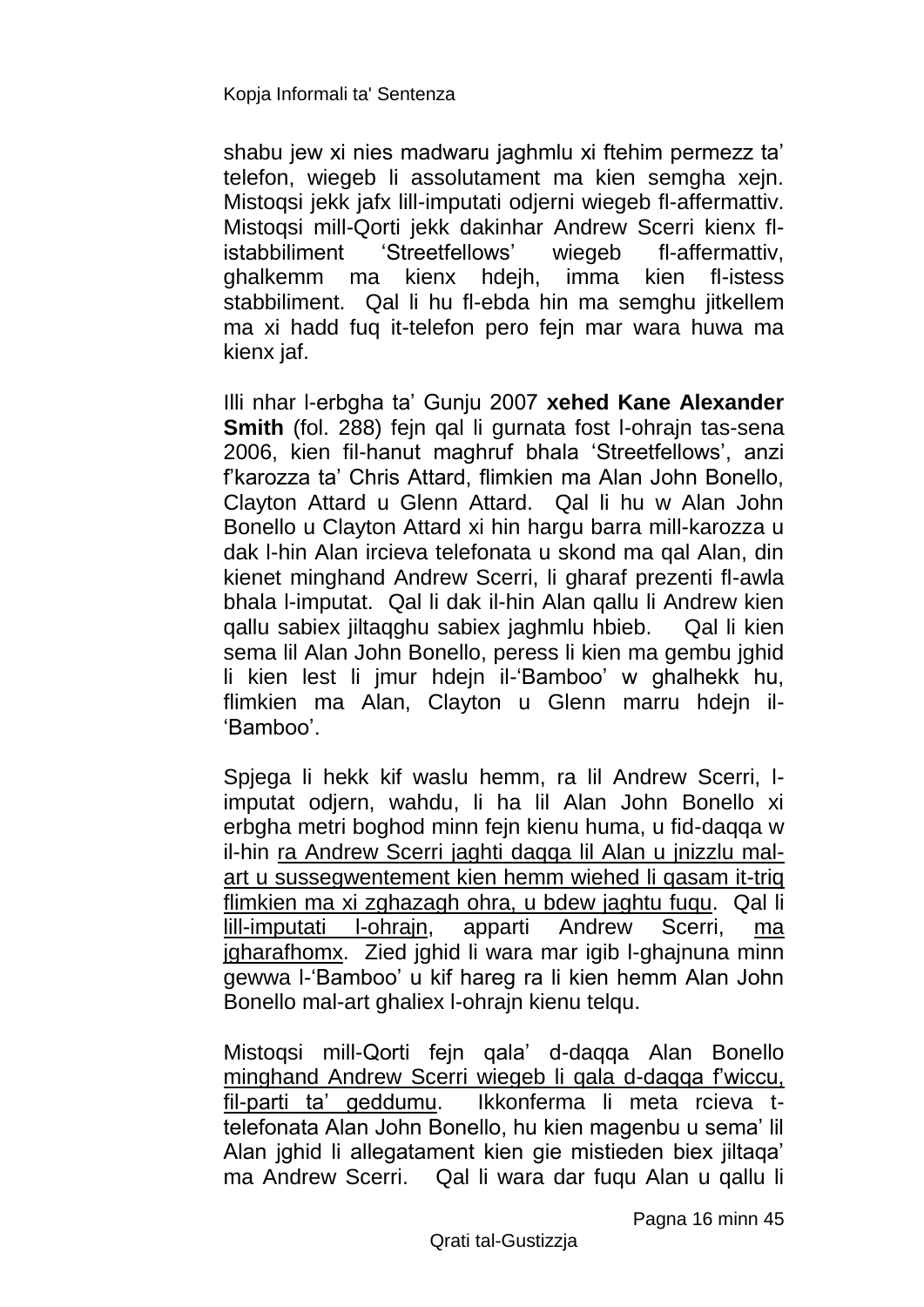kellu jiltaqa ma Andrew Scerri hdejn il-'Bamboo' u huma marru mieghu sabiex jekk jinqala xi incident, ikunu lesti li jaghtuh l-ghajnuna. Qal li qabel kien hemm xi glieda ma Andrew Scerri li fiha ma kienx involut hu. Qal li kienu miggeldin Andrew Scerri u Alan John Bonello. Ftakar li qabel din l-okkazzjoni tat-telefonata kien hemm incident iehor fejn kienu nvoluti xi hames min nies, l-istess hames min nies li marru dakinhar hdejn il-'Bamboo'. Qal li huma ma marrux biex niltaqghu ma Andrew Scerri biex jiggieldu mieghu, marru biss biex jekk jinqala xi haga jkunu mieghu u jzommuh milli jiggieled. Qal li hu ma kienx iggieled flincident ta' qabel. Rega' tenna li huma ma marrux hdejn il-'Bamboo' biex jiggieldu. Qal li fil-'Bamboo Bar' dakinhar kien hemm aktar minn shabhom gewwa, li wara hargu biex jiggieldu.

In kontr'ezami ix-xhud stqarr li fl-ewwel incident kienu nvoluti Alan John Bonello, Clayton Attard, Glenn Attard, Andrew Scerri u xi hadd iehor. Ix-xhud qal li m' gharafhomx lin-nies li kienu ma Andrew Scerri dakinhar tal-ewwel incident li sehh hdejn il-'Kayoke Bar' f'Paceville pero Andrew Scerri ma kienx wahdu dakinhar. Qal li kien minnu li Andrew Scerri dakinhar qala wkoll xi daqtejn. Stgarr li huma lkoll kienu barra I-'Kayoke Bar' meta ngala l-ewwel incident u li dakinhar tal-ewwel incident, Alan Bonello kien wkoll ta daqqa, kif wkoll ta Clayton Attard. Qal li fl-ewwel incident hu ma kienx mar jaghti l-ghajnuna. Qal li fl-ewwel incident hu kien xi tlett metri boghod u damu xi hames jew ghaxar minuti jaghtu. Qal li fl-ewwel incident hu qaghad ihares lejhom jaghtu.

Ghar-rigward it-tieni incident, ix-xhud qal li Alan John Bonello ma kienx wahdu ghaliex kienu kien hemm hu, Clayton Attard u Glenn Attard. Qal li Andrew Scerri kien qed jistenna hdejn il-'Bamboo' meta waslu huma w huma mxew lil hemm u Andrew Scerri ha lil Alan John Bonello xi erbgha metri boghod minnhom u ghal darb'ohra kkonferma li tah daqqa f'geddumu. Qal li hu ma semghahomx jitkellmu la lil Alan u lanqas Andrew u kull ma jaf kien li Andrew Scerri lil Alan qallu '*isma*' u ressqu lejh. Rega' tenna li Andrew Scerri lil Alan Bonello tah daqqa ta' ponn f'geddumu. Cahad dak suggerit mid-difiza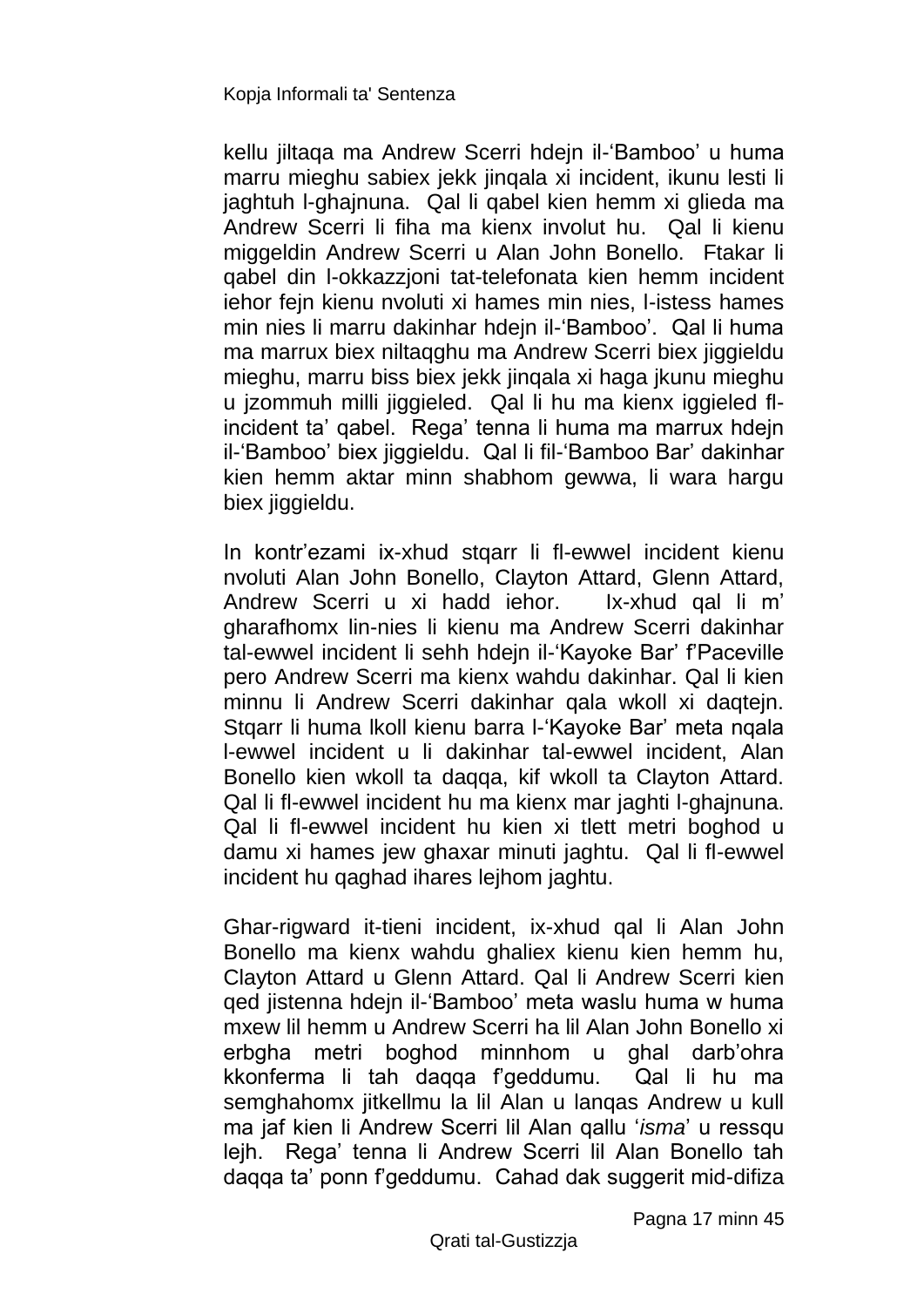li li kienet daqqa ta' minkeb. Zied jghid li dak il-hin Andrew Scerri baqa jaghti lil Alan John Bonello u wara gew iktar nies madwaru u meta Alan John Bonello spicca mal-art, ra lil Andrew Scerri jaghtih daqqa f'zaqqu kif wkoll f'saqajh u anke nies ohrajn bdew jaghtuh u meta Andrew Scerri kien qed jaghti, kien hemm nies ohra madwaru. Qal li hu dak il-hin mar igib l-ghajnuna. Zied jghid li hu kien xi erbgha jew hames metri boghod minn fejn Andrew Scerri kien qed jaghti.

Mistoqsi jghid bil-gurament tieghu jekk kienx Andrew Scerri li kien qed jaghti bis-sieq, ix-xhud wiegeb hekk ghamel ghaliex rah jaghmel hekk. Qal li kien hemm xi ghaxar min nies madwar Alan John Bonello w ikkonferma li lil Andrew Scerri rah jaghti bis-sieq u li kien fuq quddiem. Qal li nies ohrajn li marru jaghtu ma Andrew Scerri, kienu mohbija u minn fejn gew ma keinx jaf ghaliex gew minn wara stabbiliment maghruf bl-isem '7 Rooms'. Kompla ighid li wara li Andrew Scerri ta d-daqqa, damu xi tlett sekondi jew hamsa sakemm hargu l-ohrajn. Qal li huma kienu marru l-'Bamboo' biex jitolbu l-ghajnuna u ma marrux jippruvaw iwaqqfuhom ghaliex shab Andrew Scerri hargu mill-ewwel.

Illi nhar s-sittax ta' Lulju 2007 **xehed Eric Farrugia** (fol 295) fejn qal li hu kien gie nominat b'digriet ta' din il-Qorti tal-erba ta' Gunju 2007 sabiex jezamina lil Alan John Bonello 'n konnessjoni mal-feriti li kellu f'imniehru wara li kien gie awtorizzat jara l-*medical history file* tal-istess Alan John Bonello. Qal li fit-tlieta ta' Lulju 2007 ezamina lil Alan John Bonello, u dan fil-kapacita tieghu bhala espert fl-ENT. Qal li kien ghamel referenza ghan-noti mizmuma mill-isptar.

Spjega li Alan John Bonello kien allega mieghu li effettivament kien qala' xebgha fil-wiehed w ghoxrin ta' Jannar 2006 u dahal fl-emergenza ta' San Luqa peress li kien qed jinfarag u beda jobzoq demm anke minn halqu.

Qal li hu ra n-noti ta' Alan John Bonello u minn dak li rrizultalu, u cioe minn dak li kiteb it-tabib tal-emergenza,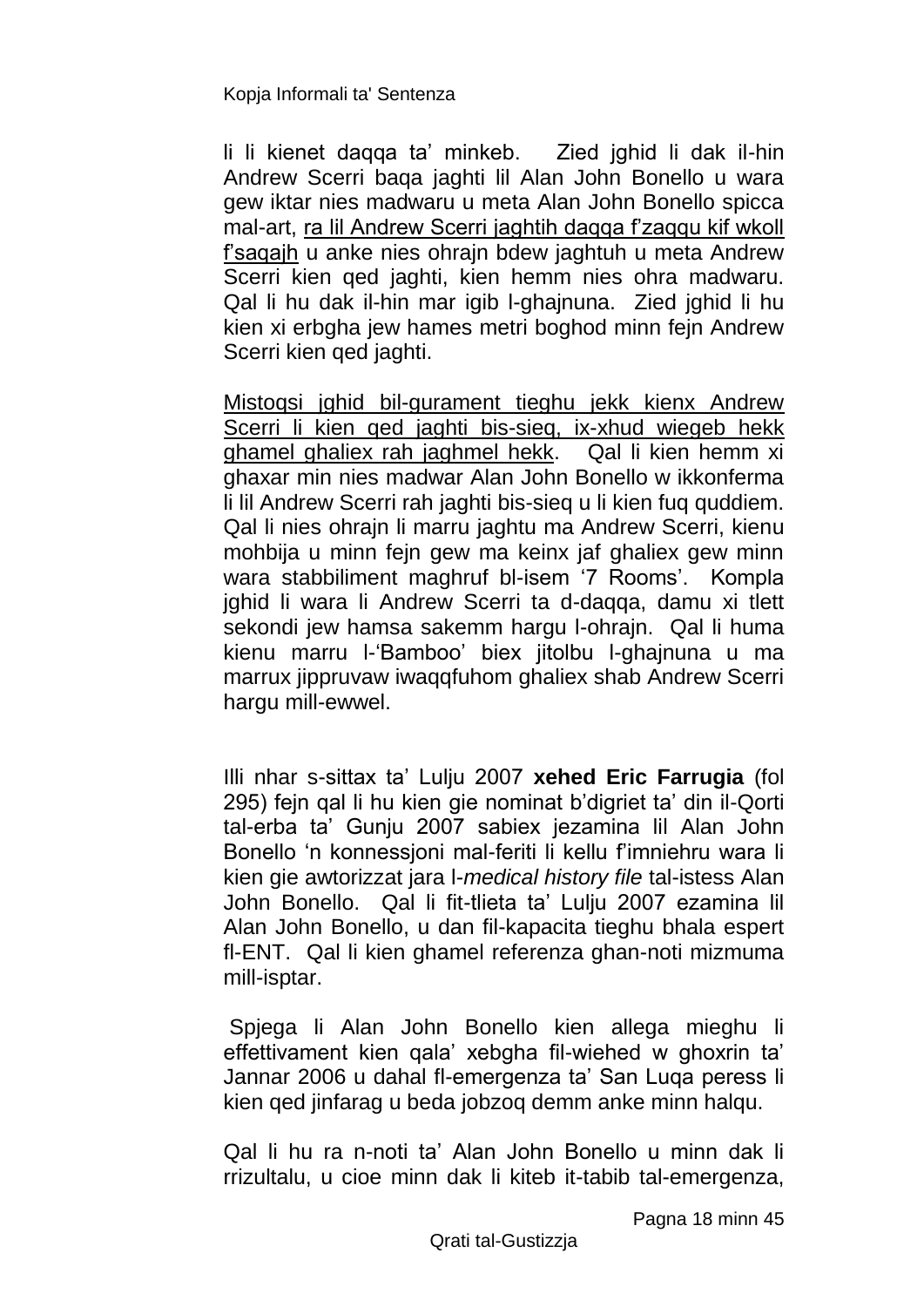rrizulta li dan il-pazjent kellu ksur fis-sinna fuq in-naha ta' fuq, *back incisor* u kellu *lacero contused wound* n-naha tax-xellug, kif wkoll kellu tbengila min-naha tax-xellug ta' limnieher. Qal li meta kien gie ezaminat f'ENT minn Doctor Cutajar, li wkoll innota li kellu mniehru mghawweg lejn l-lemin, li beda jostakola n-nifs mill-imnieher, li lqarquca ta' l-imnieher kienet dritta u ma kienx hemm tbengil fil-qarquca tal-imnieher u fil-fatt ttiehed X Rays t'imniehru u sussegwentement Alan John Bonello attenda l-*outpatients* ENT fil-wiehed w ghoxrin ta' Jannar 2006 u l-X Rays urew li kellu ksur fl-imnieher fl-ghadma u waqt lezami ta' dakinhar deher li l-imnieher kien mghawweg lejn il-lemin.

Sussegwentement Alan Bonello dahal ghal *reduction fracture nasal bone* fi Frar 2006. Kompla jghid li waqt lezami li ghamel fit-tlieta ta' Lulju 2007, Alan John Bonello kien ilmenta li kellu ugiegh fuq l-ghadma t'imniehru u kellu mniehru ghadu daqsxejn mghawweg lejn il-lemin u xi daqqiet jkollu ostaklu ghal nifs minn imniehru.

Zied jispjega li meta ezaminalu n-*nostrils* tal-imnieher, sabhom f'posthom u kien hemm daqsxejn deformita fis*soft part* tal-imnieher u cioe fin-*nasal canal,* ghaliex in*nostrils* m'humiex indaqs. Qal li kien anke ra xi ritratti antiki ta' qabel dan l-incident u wara ra dawn ir-ritratti flimkien fil-hdax ta' Lulju 2007 w ikkonkluda li d-deformita ta' *soft part* ta l-imnieher kienet tezisti hemm qabel lincident u kien hemm iktar *development* fuq il-qarquca tallemin li kienet mghawwga lejn il-lemin. Spjega li huwa qed jkollu *intermittent nasal obstruction* li fil-fehma tieghu, minhabba t-trawma li huwa sofra. Ikkonkluda li l-istat talimnieher llum bhala dehra, gie tajjeb wara li hu kellu intevent u l-ghadam tal-imnieher llum huwa f'postu. Qal li d-*deformity* mhux kagun tal-incident. Zied jghid li ttghawwiga tal-qarquca fuq gewwa tal-imnieher tista tkun kagun tal-incident li qed tikkawzalu din l-*obstruction intermittently* u l-ugiegh huwa kwistjoni soggettiva. Ikkonferma li llum l-gurnata ma hemm ebda sfregju filwicc, u li l-feriti huma *minor* salv li ma jkollux bzonn xi intervent minn gewwa. Ix-xhud esebixxa r-relazzjoni tieghu bhala Dok EF.

Pagna 19 minn 45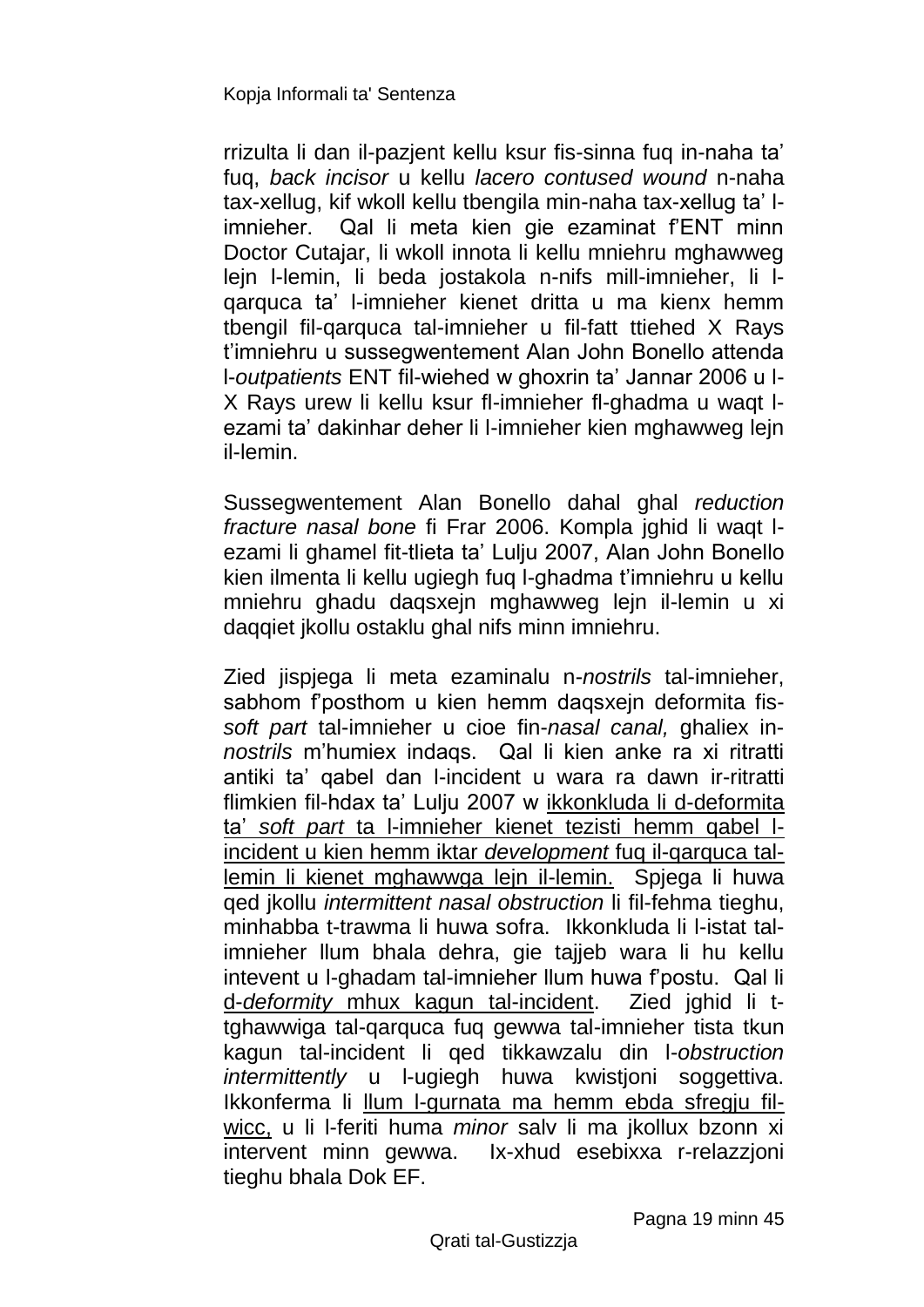Illi nhar s-sittax ta' Lulju 2007 **xehed l-Konsulent Alexander Azzopardi** (fol. 299) fejn qal li hu kien gie nominat b'digriet tal-erbgha ta' Gunju 2007 sabiex jezamina lil Alan John Bonello u jiddeskrivi l-kundizzjoni tas-snien tieghu partikolarment it-tnejn ta' quddiem u wara li kien awtorizzat jara l-*medical history file* tieghu mizmum l-isptar San Luqa. Spjega li hu ezamina lil Alan John Bonello fit-tlieta w ghoxrin ta' Gunju 2007 fl-isptar San Luqa wara li ra l-*file* relattiv tieghu w irrizulta li kellu snienu kollha hlief dawk ta' l-ghaqal. Qal li rrizultalu wkoll li kellu l-*mandable* ta' fuq, idjaq minn dik ta' isfel li jirreferu ghaliha bhala *cross bite,* fis-sens li s-snien ta' fuq ma jmissux ma t'isfel meta jaghlaq il-halq u huma daqsxejn sporguti 'l barra. Ikkonferma li ma kien hemm l-ebda ksur ta' snien fil-halq salv ghat-tnejn centrali ta' quddiem. Qal li wara li ezaminah u hadtlu xi X Rays issugerixxa li ighamel *root treatment upper right central incisor* u li jsir xi *cover* ta' din is-sinna iktar 'l quddiem. Stqarr li ccekkja wkoll it-*treatment* ta' dawn is-snien u sab li dik li effettivament kellha *root treatment,* mhix hajja filwaqt li lohra huma hajjin. Qal li ghamel referenza ghallinformazzjoni li sab fil-*file* mizmum fid-Dental Department.

Spjega li mill-*file* jidher li Alan John Bonello gie ezaminat fit-tlieta w ghoxrin ta' Jannar 2006 minn Alan Bartolo li huwa Dental surgeon li nnota dak li sablu. Kompla jghid li fir-relazzjoni tieghu hemm wkoll xi X Rays li huma esebiti. Ix-xhud kompla jispjega li s-sinniet li hu ddeskriva, huma ttnejn centrali ta' quddiem u minhabba kif Alan John Bonello jaghlaq halqu, dawn is-snien jidhru iktar.

Mistoqsi jekk il-feriti li kellu f'halqu Alan John Bonello meta ezaminah, setghux kienu hemm qabel it-tlieta w ghoxrin ta' Jannar 2006, wiegeb li fil-fehma tieghu, huwa *unlikely* u qal li dawn il-feriti mhux *likely* li kienu hemm iktar minn erbat ijiem qabel l-ezami li sar. Ix-xhud esebixxa rrelazzjoni tieghu bhala Dok. AA. Esebixxa wkoll il-*card* ta' halq Alan John Bonello bhala Dok. AA 1.

Illi nhar s-sitta w ghoxrin ta' Settembru 2007 **xehed Martin Bajada** (fol. 323) fejn qal li hu kien gie nominat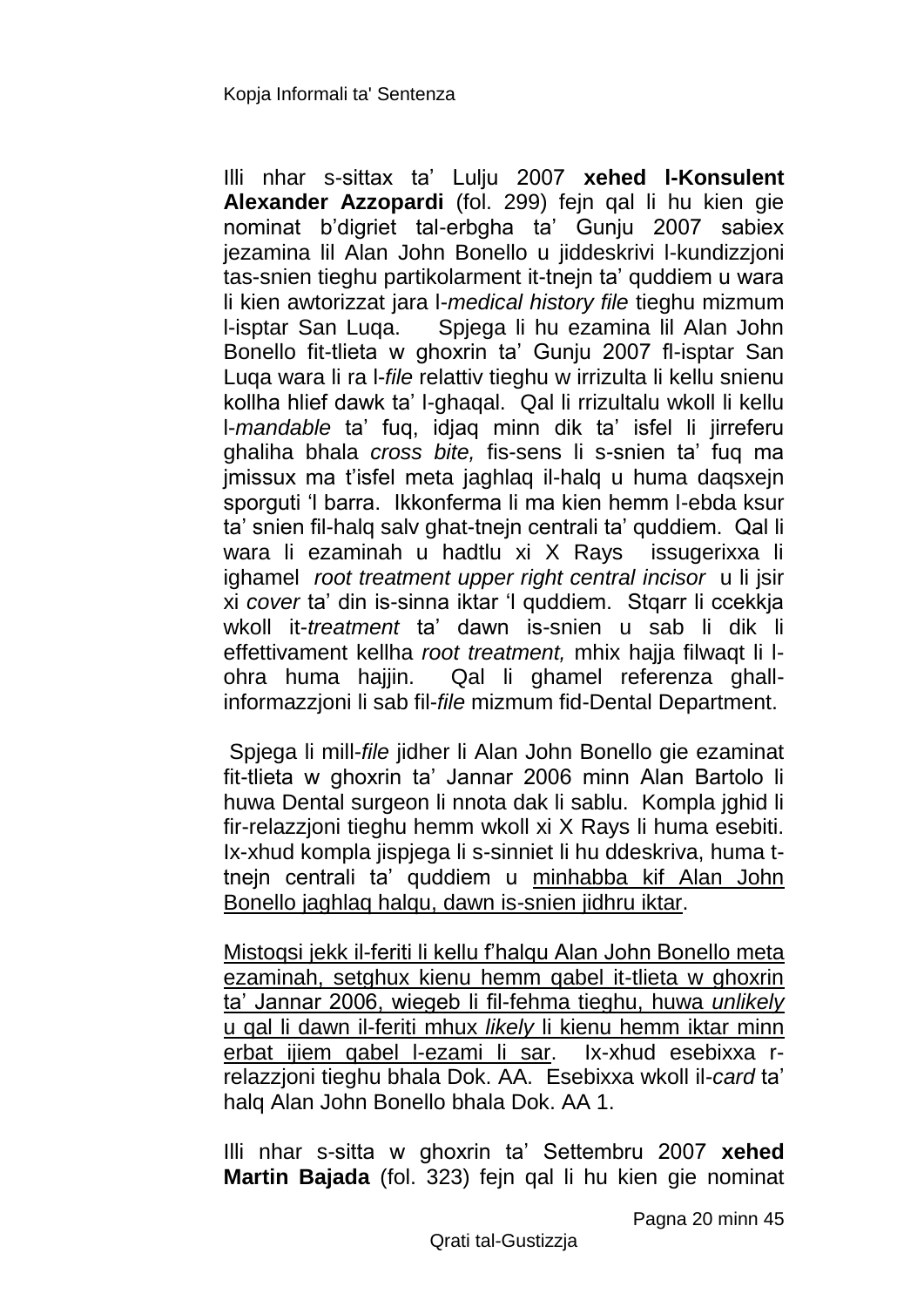minn din il-Qorti sabiex johrog il-kontenut ta' zewg *mobile phones* u esibixxa r-relazzjoni tieghu maghmula ghal dawn il-fini, bhala Dok. MB.

Minn ezami tal-istess jirrizulta li nhar l-wiehed w ghoxrin ta' Jannar 2006, fil-hdax u erbgha w hamsin minuta, Andrew Scerri baghad messagg ghal fuq *telephone number* 99876473 bil-kliem "*ejja Bamboo u nirrangaw em ha nhalaslek drink u nirrangaw kollox...*" Illi pero mill-provi prodotti ma jirrizultax lil min intbaghat dan il-messagg u cioe lil min jghajjat in-numru 99876473.

Illi nhar s-sitta w ghoxrin ta' Settembru 2007 **xehed PS 416 Anton Buttigieg** (fol. 361) fejn wara li gie muri rapport tal-pulizija pprezentat fl-atti a fol. 14 et seq bhala Dok. MT 3, ikkonferma li huwa rapport li jirrelata dwar lincident in kwistjoni li sehh vicin '7 Rooms' fi Triq Dragonara, San Giljan, Paceville nhar il-wiehed w ghoxrin ta' Jannar 2006 li kien sar minn Alan John Bonello. Ikkonferma li hu kien l-*officer in charge investigating* w gharaf il-firma tieghu fuq dan ir-rapport. Meta gie muri listqarrija esebita f'dawn l-atti rilaxxjata minn Andrew Scerri, li gharaf prezenti fl-awla, qal li l-imsemmi Andrew Scerri kien ghazel li ma jiffirmax din l-istgarrija li kienet giet rilaxxjata nhar it-tnejn w ghoxrin ta' Jannar 2006. Ixxhud ikkonferma l-firma tieghu u dik tal-Ispettur Mario Tonna fuq kull faccata ta' din l-istqarrija li effettivament tikkonsisti minn erbgha faccati.

Meta gie muri stqarrija ohra rilaxxjata nhar it-tnejn w ghoxrin ta' Jannar 2006 minn Andrew Galea, li gharaf wkoll prezenti fl-awla, liema stqarrija hija esibita bhala Dok. MTA a fol. 28 et seq, u tikkonsisti fi tlett faccati, ixxhud ikkonferma kemm il-firma tieghu kif wkoll dik ta' Andrew Galea u tal-Ispettur Mario Tonna fuq kull faccata taghha.

Illi nhar s-sebgha ta' Novembru 2007 **xehed Kurt Bullock** (fol. 398) fejn qal li hu kien ghaddej minn Paceville vicin il-Vivaldi Hotel meta ra grupp ta' nies w avvicina lill-istess grupp biex jara jekk kienx hemm xi hadd li kien jaf u wara ftit tal-hin ihares biex jara x'kien ghaddej, ra lil Matthew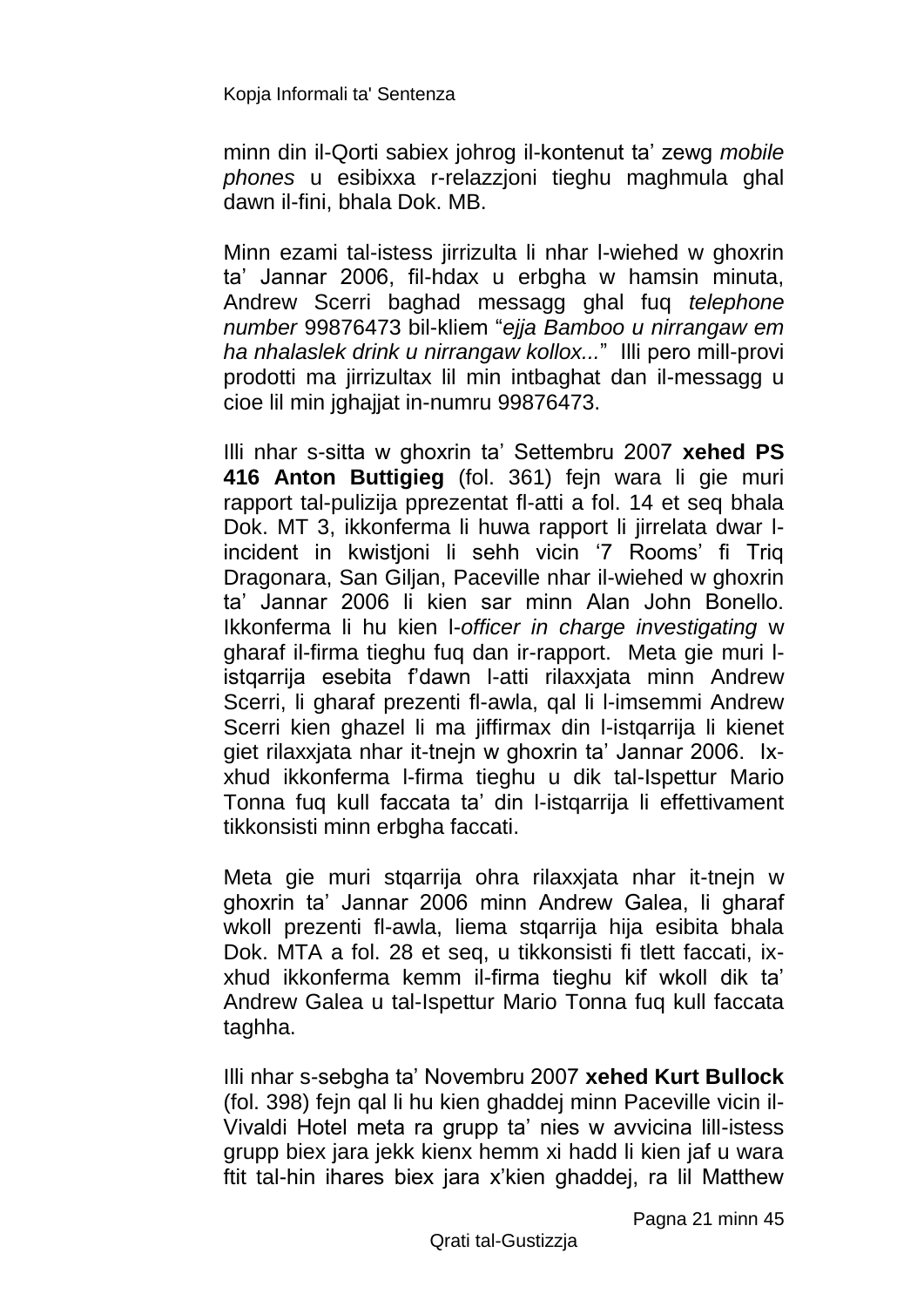Randon li gharaf prezenti fl-awla bhala wiehed millimputati, jitlaq mill-kommossjoni li kien hemm u spicca vicin tieghu. Qal li hu waqqfu, mar jaghtih l-ghajnuna, staqsieh x'kien gara u wara ftit semgha lil xi hadd jghajjat '*pulizija... pulizija...*' u kulhadd jitlaq jigri lil hinn. Qal li fost in-nies li kien hemm, kien hemm Andrew Scerri kif wkoll Andrew Galea imma huma telqu naha u hu mar naha ohra. Ikkonferma li kien jaf li l-imputati kienu involuti filglieda, pero ezattament x'ghamlu l-imputati ma kienx jaf ghax kien hemm hafna nies. Qal li imma kienet ovvja li kienu qed jiggieldu. Spjega li meta kien sejjer lil hinn, ra lil xi persuna tqum minn mal-art ferut pero x'kellu ezattament ma kienx jaf.

Illi nhar l-hamsa ta' Marzu 2008 **xehed l-imputat Matthew Randon** minn jeddu b'mod voluntarju (fol. 430) fejn qal li jiftakar li kien baghat ghalih l-Ispettur Mario Tonna u kien wkoll irrilaxxja zewg stqarrijiet. Qal li dik kienet l-ewwel darba li kien gie mitkellem minn xi pulizija. Meta x-xhud gie muri l-istqarrija rilaxxjata minnu nhar ittnejn w ghoxrin ta' Jannar 2006 esibixa a fol 24 bhala Dok. MT 6 ix-xhud qal hu kienx ffirma dik l-istqarrija. Meta gie muri t-tieni stqarrija rilaxxjata iktar tard fl-istess jum flerbgha ta' wara nofsinhar minnu, liema stqarrija tinsab inserita a fol. 26 et seq bhala Dok. MT 7, ix-xhud qal li kien ffirma din t-tieni istqarrija. Spjega li ma kienx iffirma lewwel stqarrija peress li kien zghir u ma kienx jaf xi jrid jaghmel u sussegwentement, wara li kien irrilaxxja l-ewwel stqarrija, kien talab lil Ispettur Mario Tonna sabiex jaghmel stqarrija ohra u hekk ghamel u kien ghalhekk li kien hemm zewg stqarrijiet.

Ix-xhud stqarr li kien jum is-Sibt u kien hareg flimkien ma hbieb tieghu fosthom Andrew Galea, bil-karozza tieghu dak iz-zmien w inqata minn mal-grupp ghax ried imur ikellem habib iehor tieghu. Qal li kien jaf li shabu kienu sejrin l-'Bamboo' u mar jiltaqa' maghhom iktar tard filghaxija. Spjega li meta wasal hemmhekk, ra lil Andrew Scerri jargumenta ma persuna ohra f'kantuniera u hu kien quddiem Andrew Scerri wara Alan John Bonello. Qal li ma kienx jaf jekk Andrew Scerri tax daqqa ta' ponn jew imbotta lil Alan John Bonello pero ra lil Alan John Bonello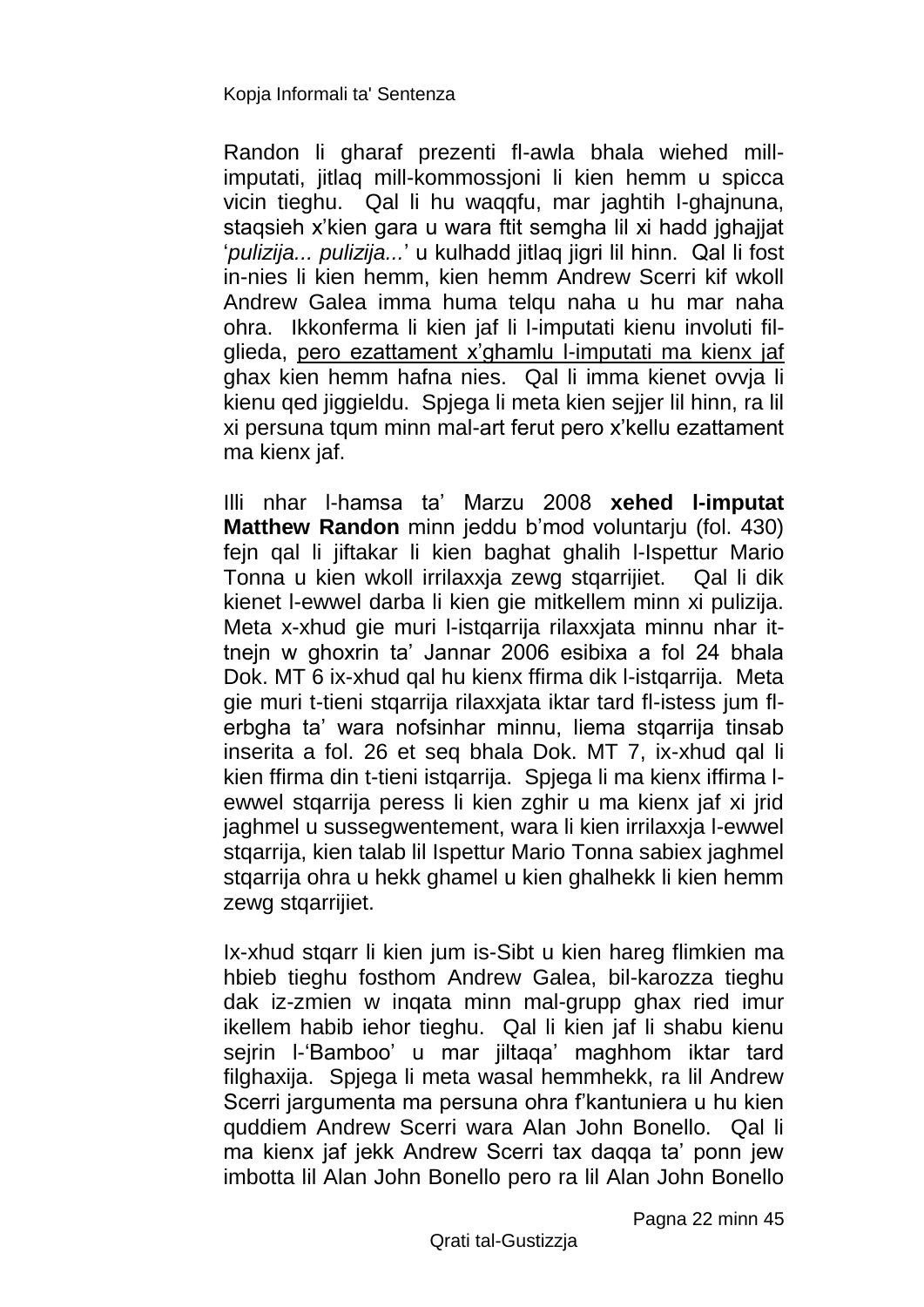jaqa' mal-art w s-sitwazzjoni splodiet, u ma kienx jaf x'gara. Qal li waqt li kien hemmhekk, ra grupp ta' nies jaghtu lil persuna li kienet mal-art, liema persuna li kienet ma l-art m'gharafhiex dak l-hin w innota min kienet, meta din il-persuna tgerbet li sar jaf li kien Alan John Bonello. Qal li dak l-hin ma kienx jaf x'kien qed jigri u sussegwentement gie milqut f'saqajh mill-persuna li kienet mal-art, zelaq u habib tieghu gabru u semgha lil xi hadd jghajjat ghal pulizija u telqu jigru, ghaliex wara dan lincident, kulhadd qisu kien konfuz u baqghu mexjin flistess direzzjoni. Zied jghid li hu kellu jmur mal-gharusa tieghu fl-istabbiliment 'Old Cake' u peress li kienet ix-xita, qaghad f'dan il-post u meta waqfet ix-xita, telaq. Ikkonferma li fl-ebda hin ma hebb ghal Alan John Bonello.

Mistoqsi jekk iggelidx ma xi hadd wiegeb li l-unika mument li ggieled ma xi hadd, kien meta ta' daqqa ta' sieq lil Alan John Bonello meta kien mal-art, wara li kien tah daqqa. Qal li dak li qal fit-tieni stqarrija kien kollu veritier. Mistoqsi x'partecipazzjoni kellu fil-glieda, wiegeb li kienet dak li qal fix-xhieda tieghu. Zied jghid li wara li telaq mill- 'Old Cake', mar l-'Burger King' mat-tfajla u telqu d-dar.

Ix-xhud spjega li llum il-gurnata jahdem mal-Lufthansa Teknik u li meta sehh l-incident kellu biss sbatax il-sena.

Illi nhar l-erbatax t'April 2008 **xehed l-imputat Andrew Scerri** minn jeddu b'mod voluntarju (fol. 434) fejn qal li gimgha qabel l-wiehed w ghoxrin ta' Jannar 2006, hu kien mar Paceville flimkien ma shabu fejn iltaqa ma Alan John Bonello go bar. 'Kayote' f'Paceville u rah jaghti ma siehbu Gilbert Amato Gauci. Spjega li wara ftit s-sitwazzjoni donnha kkalmat peress li marru s-*securities* u keccewhom 'l barra. Qal li sussegwentement marru xi tnax il-ruh u bdew jaghtu lil kulhadd u hu beda jaqla' wkoll u reġghu gew s-*securities* w ghalhekk telqu lil hinn w il-kwistjoni spiccat hemm. Qal li hu ma reġghax ra lil Alan John Bonello wara l-incident.

 Zied jghid li sussegwentement hu kien baghat messagg w anke cempel lil Alan John Bonello biex jghidlu li xtaq jirranga l-pendenzi ta' bejniethom. Kompla jghid li wasal l-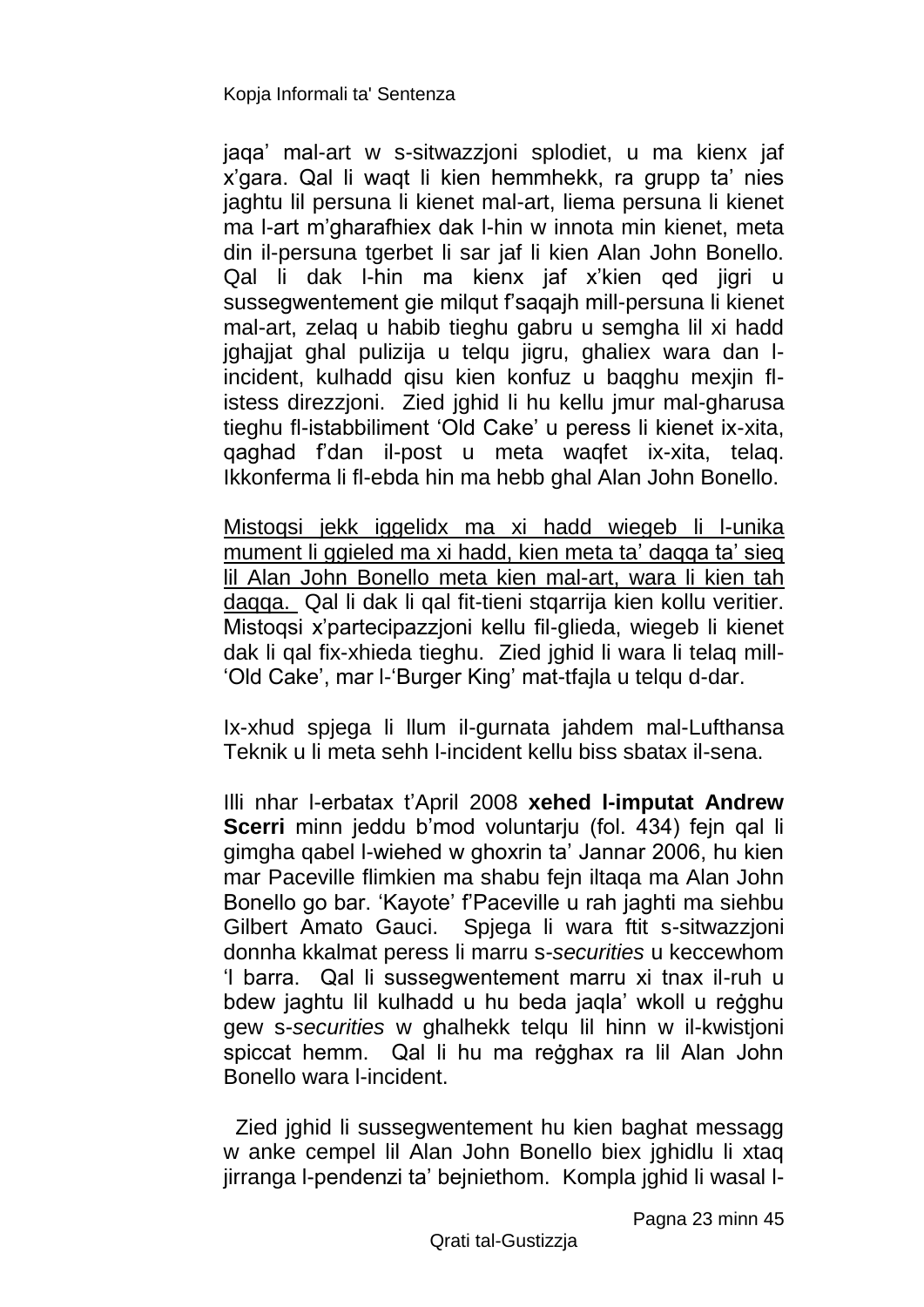weekend u fuq insistenza ta' Alan John Bonello kellhom jitlaqghu l-'Bamboo'. Qal li ghal ewwel bezgha li jerġa jirretpeti ruhu l-incident w ghalhekk qal lil shabu jistennewh hdejn d-Dragona. Qal li hu ma kellu ebda ntenzioni li jiggieled.

Zied jghid li dakinhar Alan John Bonello mar hemm ma erbgha hbieb tieghu, fosthom Clayton Attard, filwaqt li hu kien wahdu. Qal li meta wasal hemm, resaq zewg passi boghod biex ikellem lil Alan John Bonello filwaqt li shabu baqghu jistennewh aktar lil hinn. Spjega li huma bdew jillitigaw, Alan John Bonello mbuttah u tah daqqa ta' minkeb u waqa mal-art. Qal li dak l-hin, hu dar biex jara fejn kienu shabu ghax bezgha li kienu ser jattakkawh, u appena dar, ra folla nies fuq Alan John Bonello li dak l-hin kien mal-art u semgha lil xi hadd jghajjat '*gejjin il-pulizija*' u telqu lil hinn.

Cahad dak li qalu x-xhieda li hu ta xi daqqa ta' sieq jew ta' ponn lil Alan John Bonello ghax kull ma tah kienet daqqa ta' minkeb. Zied jghid li meta Alan John Bonello kien malart, hu mar fejn il-kantuniera u kif ra l-folla nies, nizel 'l isfel u ma reġghax resaq lejn Alan John Bonello. Qal li lunika haga li ried kienet li jiltaqa mieghu sabiex jirrangaw il-kwistjoni li kien hemm bejniethom u wara kullhadd imur fi trigtu.

In kontr'ezami, mistoqsi jekk kienx ghamel rapport fuq lincident li kien sehh qabel dan in dezamina, u cioe gimgha qabel, ix-xhud wiegeb fin-negattiv. Cahad li hu kien qal li ried li jkun hemm glieda gimgha wara l-ewwel incident u li shabu kienu qed jifthemu sabiex ikun hemm ghal glieda s-Sibt ta' wara. Cahad wkoll dak suggerit millprosekuzzjoni li hu kien baghat xi SMS f'dan r-rigward lil shabu. Qal li meta hu ta daqqa ta' minkeb lil Alan John Bonello, dan waqa mal-art u ma qamx. Qal li hu kien mar wahdu biex jirranga ma Alan John Bonello u li ried lil shabu jkunu vicin ghaliex bezgha. Ikkonferma li shabu flebda hin ma dahlu fil-kwistjoni. Qal li n-nies li kellu mieghu hdejn d-Dragonara, kienu l-ko-akkuzati li kien jafhom kollha b'eccezzjoni ta' Ben Christopher Cassano. Qal li mid-dehra, Ben Christopher Cassano kien ma

Pagna 24 minn 45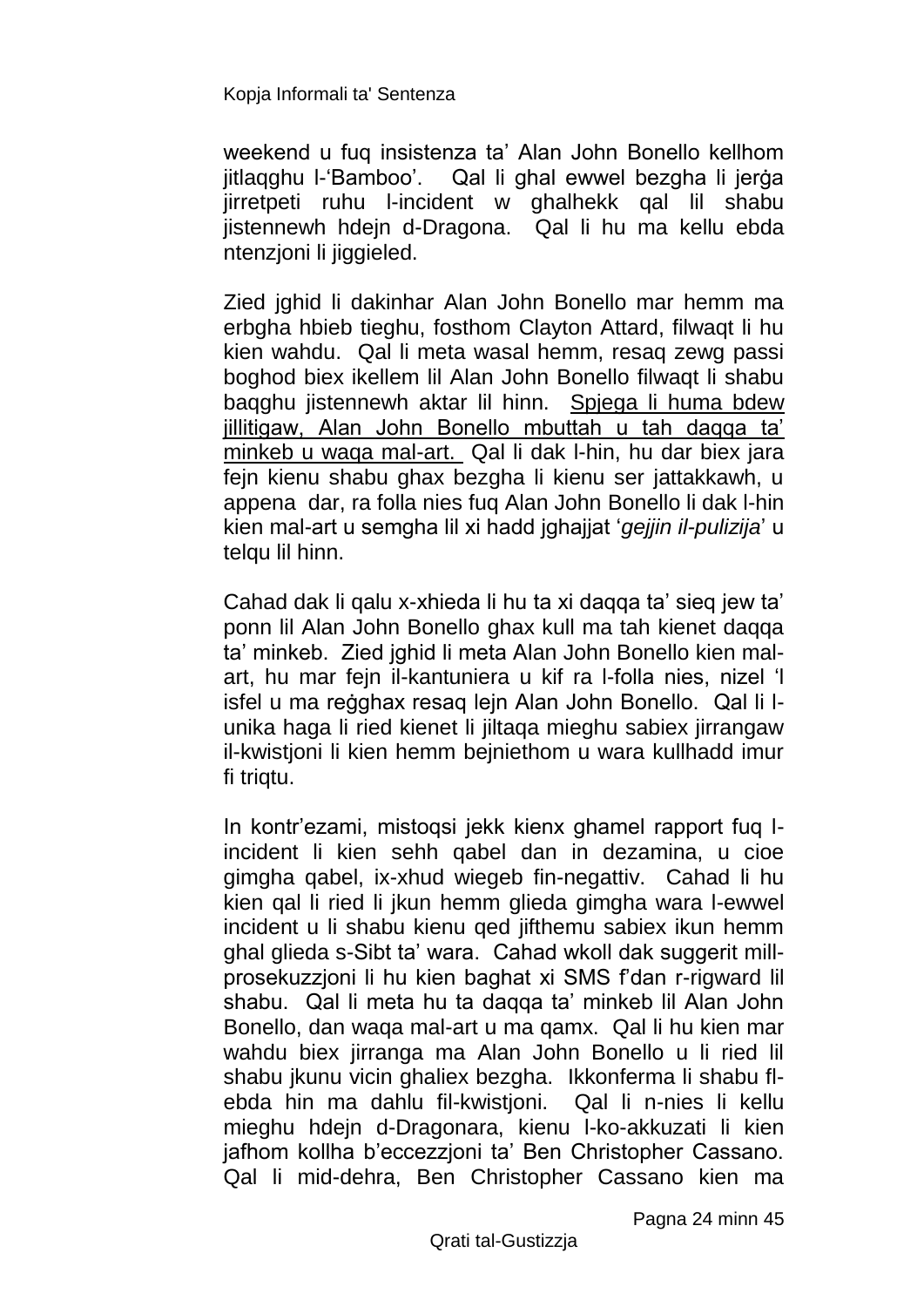shabu pero hu ma kienx jaf dan. Qal li qabel dakinhar, lil Ben Christopher Cassano ma kienx jafu.

Illi nhar s-sitta w ghoxrin ta' Mejju 2008 **xehed l-imputat Andrew Galea** minn jeddu b'mod voluntarju (fol 438) fejn qal li ghandu ghoxrin sena u li kien jattendi l-Universita jistudja BA English u Psychology. Qal li fiz-zmien talincident kien student l-Junior College. Qal li ma kienx imur l-iskola n-Naxxar. Stqarr li lil Andrew Scerri ma tantx kien jafu, kien jafu biss minn wiccu. Ftakar li jum s-Sibt filghaxija, hu u l-gharusa tieghu ddecidew li jmorru Paceville u marru f'bar 'Streetfellows' peress li gieli ltaqghu ma xi nies hemmhekk. Spjega li waqt li kienu hemm, ra lil Andrew Scerri jitkellem ma gemgha nies u donnu deher xi ftit preokkupat u hosbien. Qal li kellu xi tbengil u staqsih x'kien gralu u dan irrispondih li kellu xi nkwiet il-gimgha ta' qabel barra l-'Kayote Bar' u qallu li '*he was ambushed*'. Zied jghid li Andrew Scerri dakinhar kien qallu wkoll li lanqas kien jaf kif bdiet il-glieda u li kellu lisperanza li jerġa jaghmel hbieb mal-persuna nvoluta peress li bezgha li jista jkun hemm xi glieda ohra. Zied jghid li dak l-hin Andrew Scerri talbu jakkumpanjah peress li bezgha li kien ser jerġa jigi attakkat. Kompla jghid li setgha jmur jakkumpanjah pero qallu li jekk jara li kienu ser jkunu cirkondati, kien ser jersaq lil hinn w ghalhekk halla l-grupp li kien mieghu Andrew Scerri u baqa' hemm jitkellem mal-gharusa tieghu.

Spjega li ftit wara, ra ftit nies bil-wieqfa u fosthom Andrew Scerri u qallu 'tigi mieghi' u hu ha din l-istedina bhala li ried li jakkumpanjah u mar ghaliex haseb li kien ser jitkellem man-nies li kien hemm barra. Qal li meta kien sejjer lejn l-'Bamboo', semgha l-grupp jghid li kellhom jiltaqghu ma Alan John Bonello hemmhekk. Qal li dak zzmien lil Alan John Bonello ma kienx ghadu jafu. Qal li meta waslu bdejn l-'Bamboo', Andrew Scerri qalilhom jistennewh ftit 'l boghod ghax ma riedtx qisu jidher li kien ser jidhol f'xi glieda w ghalhekk xtaq li jkellem lil Alan John Bonello wahdu. Qal li huma kienu boghod minnu xi hmistax il-metru u minn fejn kien, setgha jara lil Alan John Bonello javvicina lil Andrew Scerri biex ikellmu u kien hemm madwaru xi tnejn jew tlieta minn nies. Ix-xhud

Pagna 25 minn 45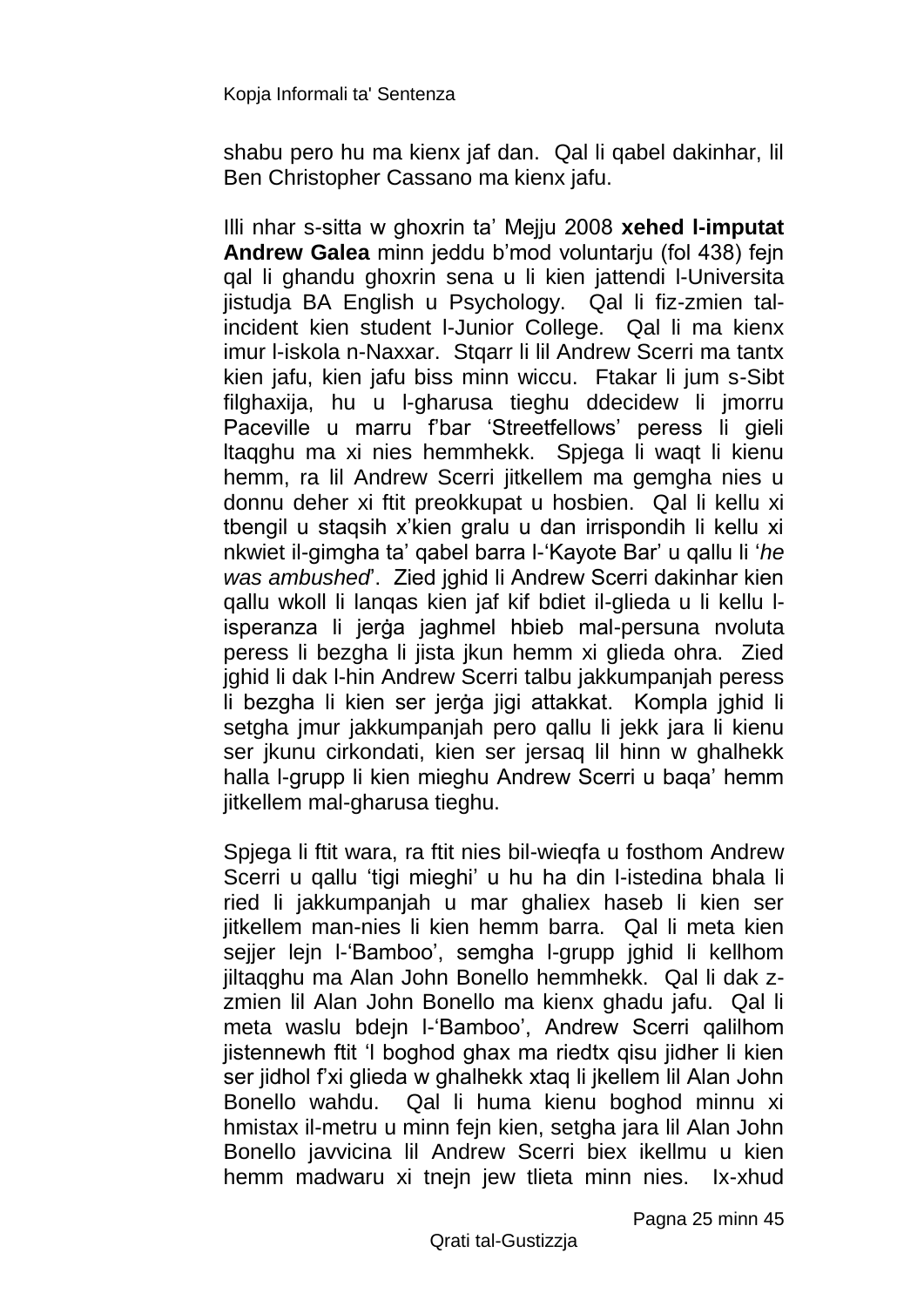stqarr li hu baqa' jitkellem ma shabu u ma haseb xejn partikolari sa ma sehh l-incident. Qal li f'xi hin, semgha lil shabu isemmu l-incident li kien sehh il-gimgha ta' gabel u qalu wkoll li l-grupp ta' Alan John Bonello kienu xi ghaxar minn nies filwaqt li ta' Andrew Scerri kienu xi tnejn biss.

Kompla jghid li waqt li kienu qed jitkellmu, bdew jisimghu ghajjat li persuna kellha bzonn l-ghajnuna u kulhadd telaq jigri fid-direzzjoni fejn kien Andrew Scerri u kif waslu hemm, sab lil Andrew Scerri u persuna ohra li wara sar jaf li kien Alan John Bonello, u xi tnejn jew tlieta minn nies ohra, vicin xulxin u lil Alan John Bonello jaqa' mal-art. Qal li jemmen li kien gie milqut minn Andrew Scerri u t-tnejn kienu aggressivi ma xulxin. Qal li hu ra lil Andrew Scerri jew jimbotta jew jaghti daqqa, Alan John Bonello mar lura u waqa' mal-art. Zied jghid li dak l-hin, hu resaq fuq Alan John Bonello u tah daqqa ta' sieq u telaq lil hinn. Qal li nnota tnejn jew tlieta minn nies li kienu mieghu, kienu telqu w ghalhekk gera' flimkien ma nies ohra. Qal li din lkwistjoni damet biss xi ghaxar sekondi. Zied jghid li wara ra lil Andrew Serri li ma kienx cirkondat minn xi nies pero ddecieda li ma jkollux j'jaqsam mal-incident in kwistjoni u ghalhekk reġa' mar lura fil-bar fejn kien qabel. Stqarr li hin minnhom semgha wkoll lil xi hadd jghajjat '*pulizija... pulizija …*' u kulhadd jigri lil hinn, pero dan meta hu kien diga telag minn fug il-post. Zied jghid li wagt li kien ged jitkellem ma shabu, kien gabar bicca njama mill-art u kien qed ixejjirha u meta telaq jigri, din baqghet f'idejh u remiha waqt li kien qed jigri. Qal li pero qatt ma ta biha.

Illi nhar s-sitta w ghoxrin ta' Gunju 2008 **xehed l-imputat Ben Christopher Cassano** minn jeddu b'mod voluntarju (fol 442) fejn qal li kien minnu li l-pulizija kienet baghtet ghalih nhar it-tlieta w ghoxirn ta' Jannar 2006 u hu kien rrilaxxja l-istqarrija esebita f'dawn l-atti mmarkata bhala Dok. MT 11 a fol. 35 u 36, liema stqarrija giet moqrija lilu. Hu kkonferma l-kontenut ta' din l-istqarrija. Stqarr li hu jahdem fl-*air conditions* mas-socjeta CAM. Qal li Daniel Cassar Trigona kien habib kbir tieghu u meta kien ikollhom problemi kienu jghinu lil xulxin. Qal li lil Andrew Scerri ma kienx jafu. Qal li pero, dakinhar, Andrew Scerri kien qalilhom biex jistennewh f'dik il-parti vicin hafna fejn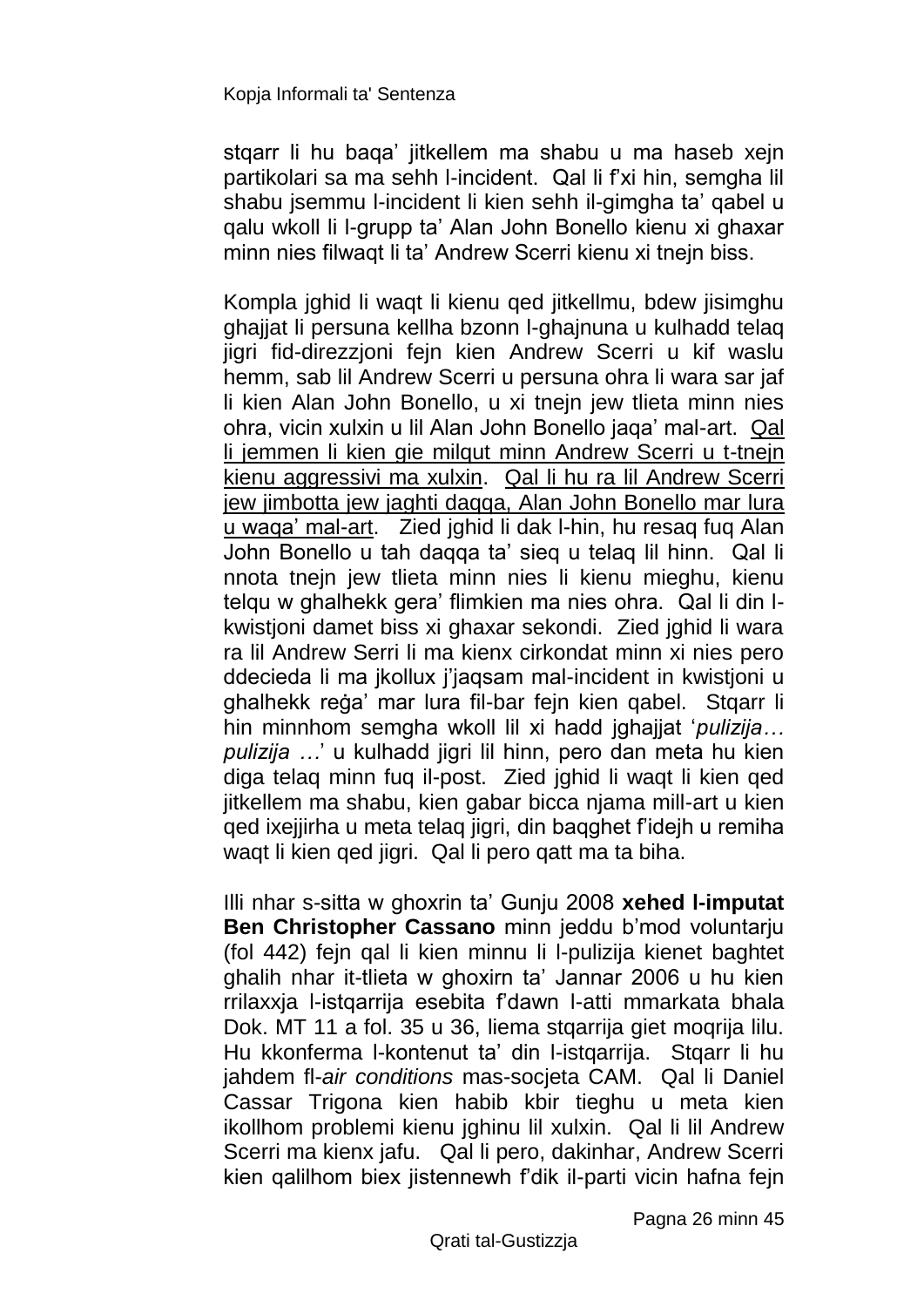hemm il-Vivaldi Hotel Paceville w ghalhekk hu mar vicin il- 'Bamboo', biex jiltaqa' mal-persuna l-ohra u qaghdu jistennew hemmhekk ghal xi ghaxar minuti xi tletin metru boghod. Qal li ghal ewwel bdew jitkellmu b'mod normali, pero imbaghad xi hin xi hadd ra persuna mal-art u hu ra lil Andrew Scerri jolqtu u jinzel ma' l-art. Qal li minn dak ilhin 'l quddiem, qam qisu paniku kbir u ra lil xi hadd jitlaq jigri. Spjega li hu avvicinah ghas-semplici raguni li ra li kulhadd sejjer 'l hemm u hu dak l-hin kien ma Daniel Cassar Trigona u meta rah telaq jigri warajh. Qal li x'hin waslu fejn kienet qed issehh il-glieda, baqghu hemmhekk, mhux jippartecipaw, imma jharsu lejn dak li kien qed jigri. Qal li kien hemm hafna glied u meta l-glieda sahnet, telaq 'l hemm u mar jigbed lil Daniel Cassar Trigona lura u sakemm kien sejjer jigbed lil Daniel, il-persuna li kienet mal-art minhabba l-paniku li kien hemm qabadlu saqajh. Qal li hu ma kienx qed jippretendi dan w ghalhekk, biex innehhilu idejh minn madwar saqajh, ta' daqqa ta' sieq, pero mhux b'mod intenzjonat.

Illi nhar s-sittax ta' Settembru 2008 **rega' xehed Ben Christopher Cassano** (fol. 452) fejn esebixxa dokument mahrug mill-ETC liema dokument jindika il-*working experiences* li kellu, liema dokument gie mmarkat bhala Dok. ETC.

Illi nhar l-ewwel t'Ottubru 2008 **xehdet l-Probation Officer Victoria Grech** (fol. 457) fejn qalet li hi ghamlet zmien isegwi lil Daniel Cassar Trigona fil-kapacita taghha bhala Probation Officer. Qalet li huwa kien inghata ordni ta' Probation mill-Qorti tal-Minorenni mill-Magistrat Vella f'Ottubru 2004 li spiccat f'Ottubru 2007. Qalet li hu kellu ordni ta' supervizjoni qabel m'inghata il-Probation u li waqt li huwa kien klijent tal-probation, ma kienx wiehed ezemplari, peress li primarjament huwa kellu *addiction* li jisniffja il-*butane* u li ma hawnx kura medika ghal dan.

Qalet li hu kien wkoll jesperimenta bi drogi lleciti fost problemi socjali u familjari. Spjegat li waqt li huwa kien fuq probation, ghalkemm il-genituri tieghu kellhom intenzjonijiet tajbin u anke *extended relatives*, fosthom innannu tieghu, l-imputat iktar inghata tfixkil milli ghajnuna.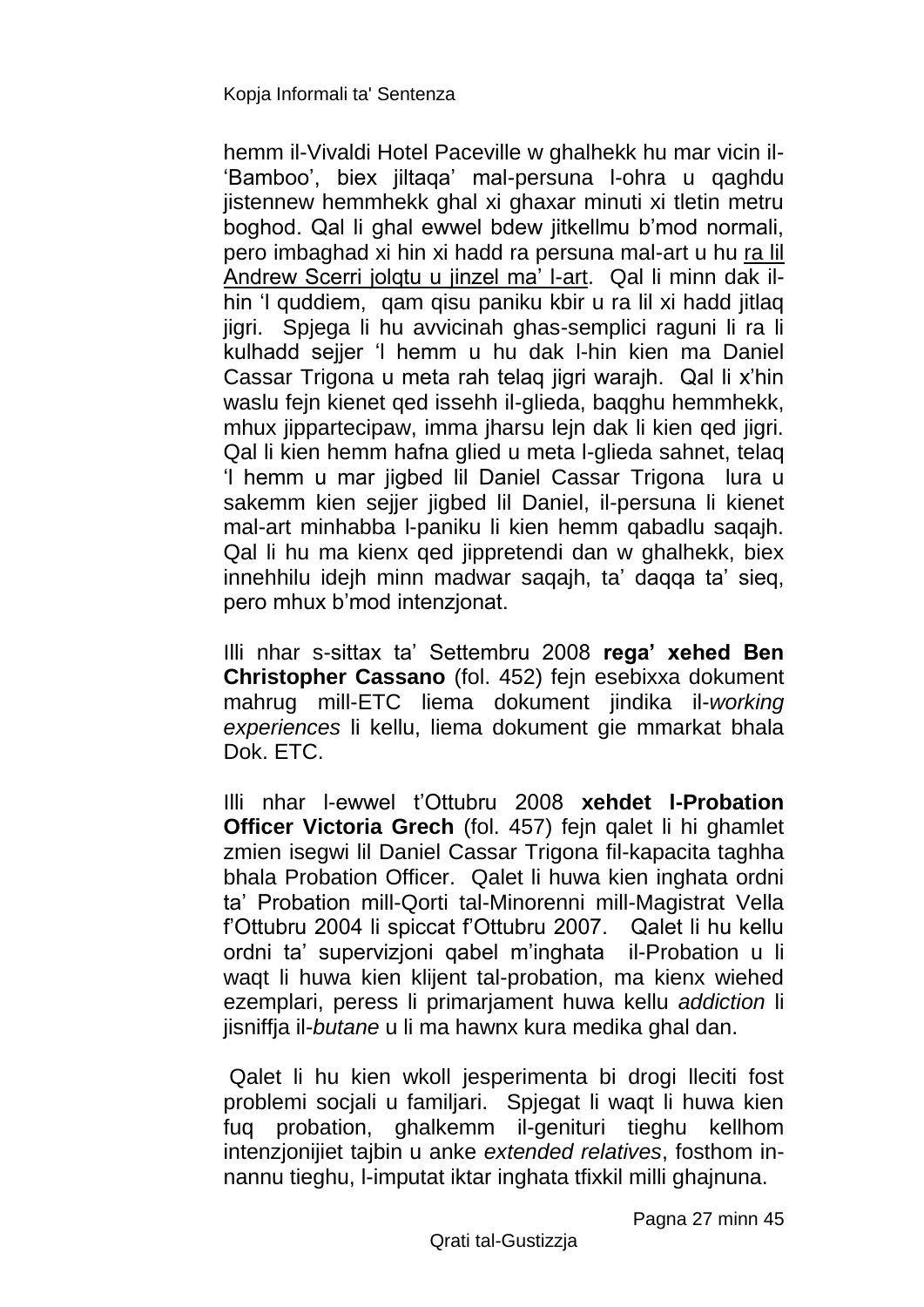Qalet li llum il-gurnata Daniel Cassar Trigona jghix id-dar mal-genituri tieghu, gieli spicca Mount Carmel kif wkoll ilhabs. Pero, ziedet tghid ix-xhud, illum il-gurnata Daniel Cassar Trigona tbiddel, u hi m'ghandhix supervizjoni fuqu ghalkemm hu kien ghazel li jzomm kuntatt maghha. Qalet li Daniel Cassar Trigona huwa bniedem li jahdem b'mod regolari u jidher car li llum il-gurnata m'ghadux jiddependi fuq id-droga u dan ghaliex qed imur hu jfittixha. Qalet li gieli taghmel kuntatt maghha ommu, li mhix obligata li taghmel dan, biex tghidilha kemm tbiddlu l-affarijiet.

Ikkunsidrat:

Illi ghalhekk ma hemmx dubbju li kollox jiddependi fuq kredibilita tax-xhieda u dan billi bhala gudikant, il-Qorti sejra taghti qies tal-imgieba, kondotta u karattru taxxhieda, tal-fatt jekk ix-xhieda ghandhiex mis-sewwa jew hiex kostanti u ta' fatizzi ohra tax-xhieda taghhom u jekk x-xhieda hiex imsahha minn xhieda ohra u tac-cirkostanzi kollha tal-kaz u dan ai termini tal-artikolu 637 tal-Kap 9 tal-Ligijiet ta' Malta.

Din il-Qorti hija f'posizzjoni ferm aktar favorevoli minn Qrati ohra meta tigi sabiex taghmel apprezzament taxxhieda u dan ghaliex ghexet il-process kollu tul medda ta' zmien u ghalhekk kienet f'posizzjoni, wara li semghet xxhieda kollha jixhdu viva voce quddiemha, tezamina limgieba u l-komportament taghhom stante li kienet hi stess li kkonstatathom x'interess setgha kellu xi xhud f'dak li xehed u jekk dak li qal kellux mis-sewwa jew le.

Huwa l-oneru tal-Prosekuzzjoni li tressaq l-ahjar prova sabiex tikkonvinci lill-Qorti li l-akkuzi addebitati lill-imputat huma veri u dan ghaliex kif jghid il-**Manzini** fil-ktieb tieghu *Diritto Penale* - Vol III Kap IV- pg. 234- Ediz 1890 -

"*Il cosi detto onero della prova cioe il carico di fornire, spetta a chi accusa - onus probandi incumbit qui asserit."*

Il-prosekuzzjoni resqet diversi xhieda jixhdu apparti lvittma ighidu u jispjegaw dak li gara dakinhar barra l-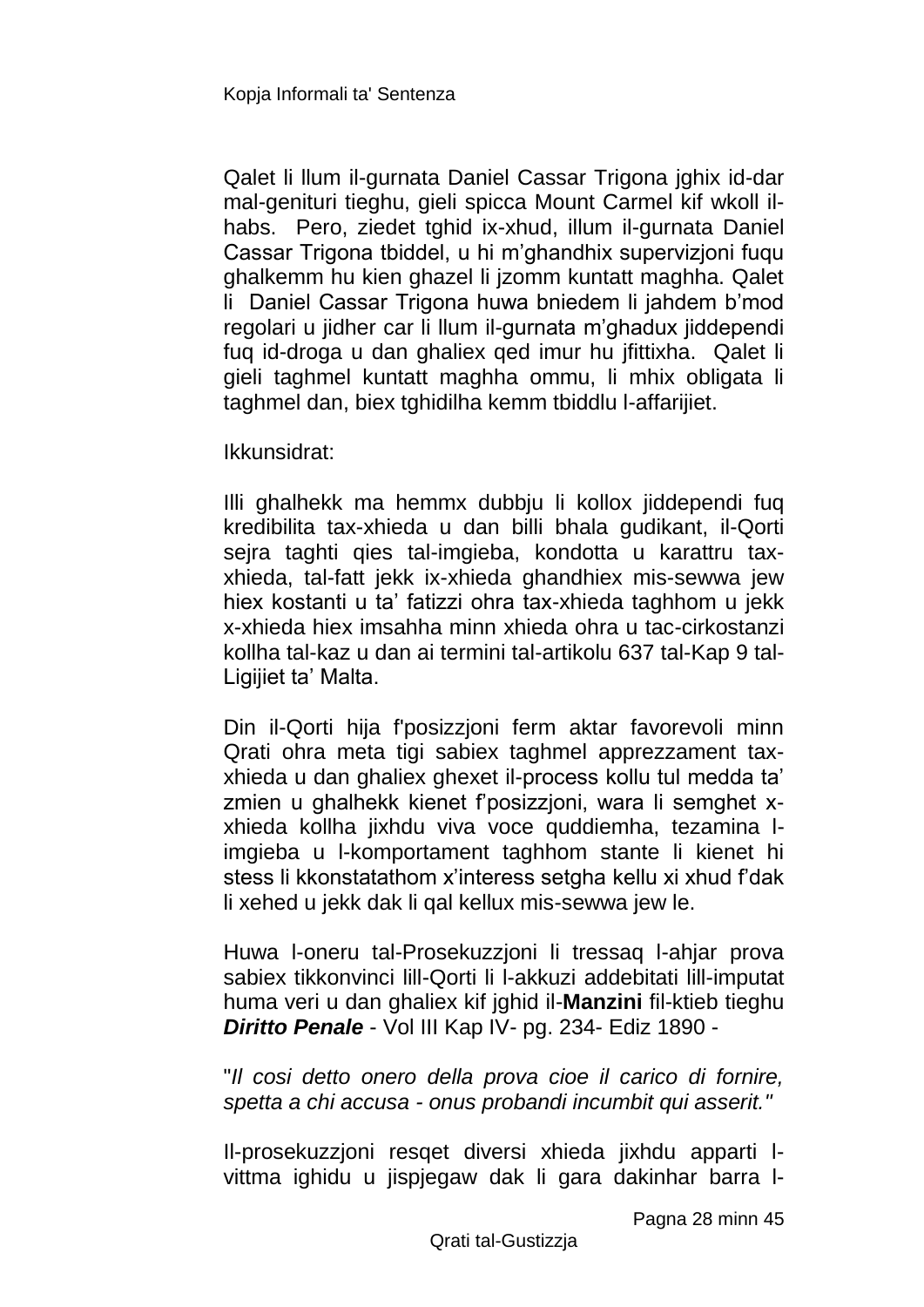istabiliment 'Bamboo' nhar il-wiehed w ghoxrin (21) ta' Jannar 2006.

Jirrizulta bla dubbju ta' xejn li l-gimgha qabel dan lincident mertu ta' din il-kawza. l-vittma Alan Bonello u limputat Andrew Scerri kellhom xi jghidu waqt li kienu liskola gewwa in Naxxar.

Illi m'hemmx dubbju wkoll li l-imputat Andrew Scerri hass ruhu mwegga' b'dak li kien gara u li kien gie aggredit u zamm go fih w irritalja fl-ewwel opportunita li kellu.

Jirrizulta ukoll gha-sodisfazzjoni tal-Qorti li l-imputat Andrew Scerri xtaq jiltaqa' mal-vittma dakinhar mhux sabiex jiccaraw il-pendenzi ta' bejniethom u jiehdu b'idejn xulxin, izda sabiex ippatiliu ta' dak li kien sehh gimgha qabel. Ghalhekk ippjana li jiltaqa mal-vittma u jiehu grupp ta' hbieb mieghu ghas-support sabiex jekk il-kwistjoni tisthon, ikollu l-ghajnuna. Tant hu hekk, li meta effettivament iltaqghu, l-imputat Andrew Scerri u l-vittma Alan John Bonello, huma qaghdu appartati miz-zaghzagh l-ohra li kien hemm u donnu spiccat '*a free for all*' meta limputat Andrew Scerri ta daqqa ta' ponn lil Alan John Bonello f'wiccu u dan waqa' mal-art. Kien hemmhekk filfatt li jghid l-imputat stess li beda jaqla' daqqiet u li ra hafna pari sagain madwaru. Il-vittma jghid li huwa cert mill-fatt li l-imputat Andrew Scerri tah daqqa ta' ponn u mhux laqtu b'minkbu, kif stqarr l-imputat fuq il-pedana taxxhieda u li l-imputat u li l-imputat Daniel Cassar Trigona tah daqqiet ta' sieq waqt li kien ma l-art.

Illi dwar dawn il-fatti ma jirrizultax li hemm kontestazzjoni u dan ghaliex l-imputat Daniel Cassar Trigona jammetti fix-xhieda tieghu li verament ta daqqiet ta' sieq lil vittma Alan John Bonello waqt li kien ma l-art filwaqt li l-imputat Andrew Scerri jghid ukoll li laqat lill-vittma.

Illi pero ma hux biss l-vittma Alan John Bonello li jghid li limputat Andrew Scerri tah daqqa ta' ponn bejn ghajnejh, izda kien hemm terzi persuni li rawh w iddeskrivew dak li ghamel l-imputat Andrew Scerri. Andrew Scerri biss jghid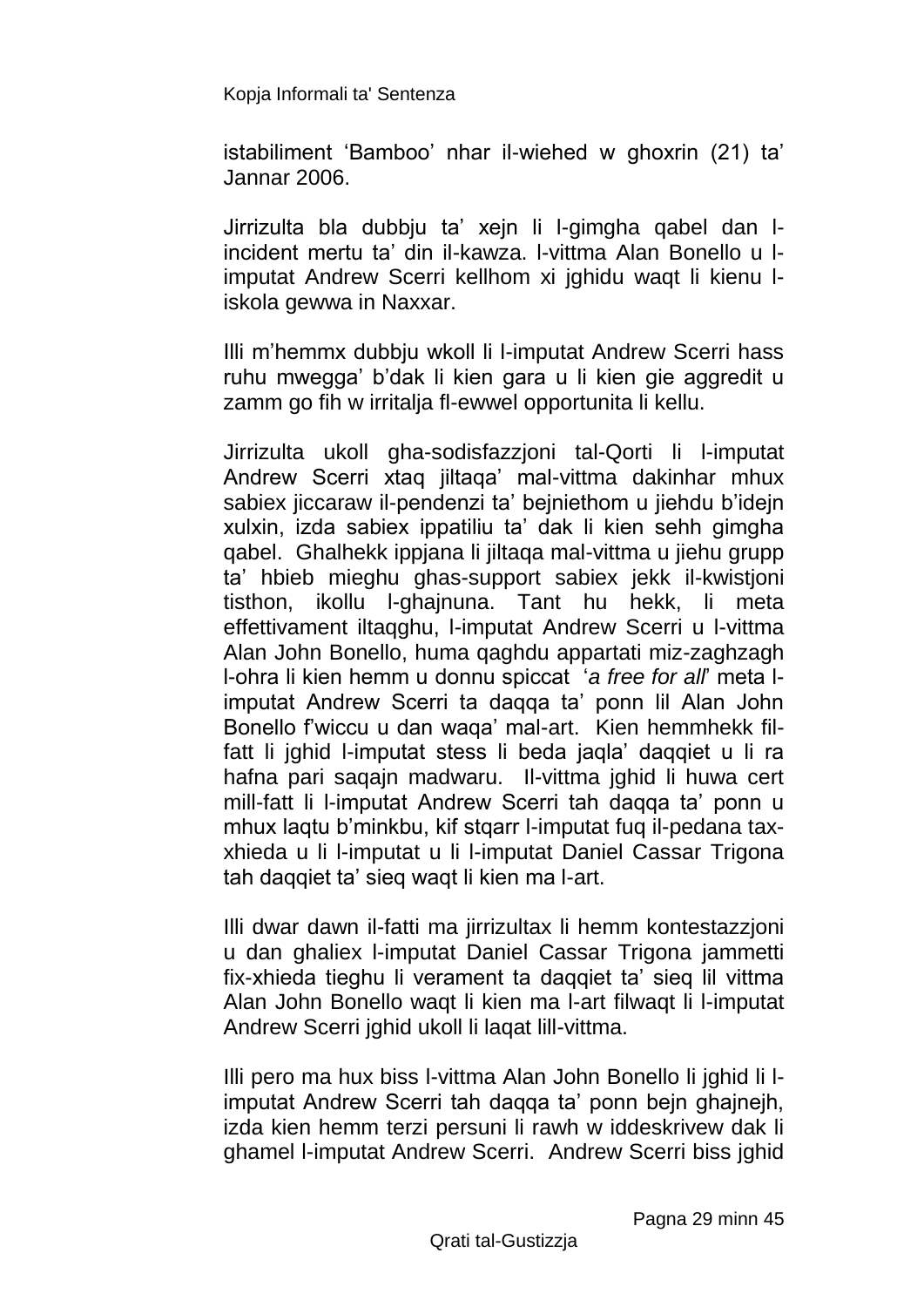li laqtu b'minkbu filwaqt li l-ohrajn jghidu li rawh jaghti daqqa ta' ponn lil Alan John Bonello bejn ghajnejh.

Illi ghalhekk m'hemmx dubbju li kien l-imputat Andrew Scerri li kkawza l-feriti li subixxa Alan John Bonello f'wiccu w ghalhekk hu huwa ghal dan l-agir, li ghandu jirrispondi.

Alan John Bonello gie ezaminat minn diversi dentisti fosthom Doctor Alex Cassar u Doctor Alex Azzopardi. Fix-xhieda tieghu Doctor Alex Cassar ighid li l-feriti li Alan John Bonello ssubixxa kienu ta' natura gravi ghaliex filfehma tieghu, dan l-incident ser ibiddel l-estitika ta' wicc Alan John Bonello u dan ghaliex is-sinna ta' quddiem hija miksura w ghalhekk ghandha tinbidel u meta Alan John Bonello jiftah halqu sabiex jitkellem, ser ikun hemm din issinna artiicjali li ser tidher.

Il-Qorti kienet innominat lil konsulent Doctor Alex Azzopardi sabiex jesamina lil Alan John Bonello u dan stqarr li qed jikkonferma dak li stqarr Doctor Alex Cassar fin-notamenti tal-isptar u cioe li l-feriti kienu gravi u zied ighid li Alan John Bonello ser ikollu bzonn *coronal coverage restoration*, b'hekk ried ifisser li is-sinna tieghu ta' quddiem mhiex ser tkun dik naturali tieghu.

Hawnhekk il-Qorti thoss li ghandha taghmel referenza ghas-sentenza citata mill-avukat difensur tal-imputat Andrew Scerri, ghalkemm referenza lil Qorti ma tax, ghassentenza moghtija mill-*Qorti tal-Appell Kriminali nhar iltnax ta' Settembru 2006* fil-kawza fl-ismijiet **Il-Pulizija vs Paul Spagnol** fejn gie ritenut li:-

"*B'mankament fil-wicc il-ligi qed tirreferi ghall-kull deterjorament tal-aspett tal-wicc li, anke minghajr ma jnissel ribrezz jew ripunjanza, jipproduci sfigurament "cioe' peggioramento d'aspetto notevole o complessivo o per l'entita' della alteranzione stessa, o per l'espressione d'assieme del volto". Sfregju, mill-banda l-ohra u a differenza ta' mankament, hija kull hsara li tista' ssir filregolarita' tal-wicc, fl-armonija tal-lineamenti tal-wicc, u anke f'dik li hija s-sbuhija tal-wicc. Skond gurisprudenza ormai pacifika, din il-hsara li tammonta ghal sfregju trid* 

Pagna 30 minn 45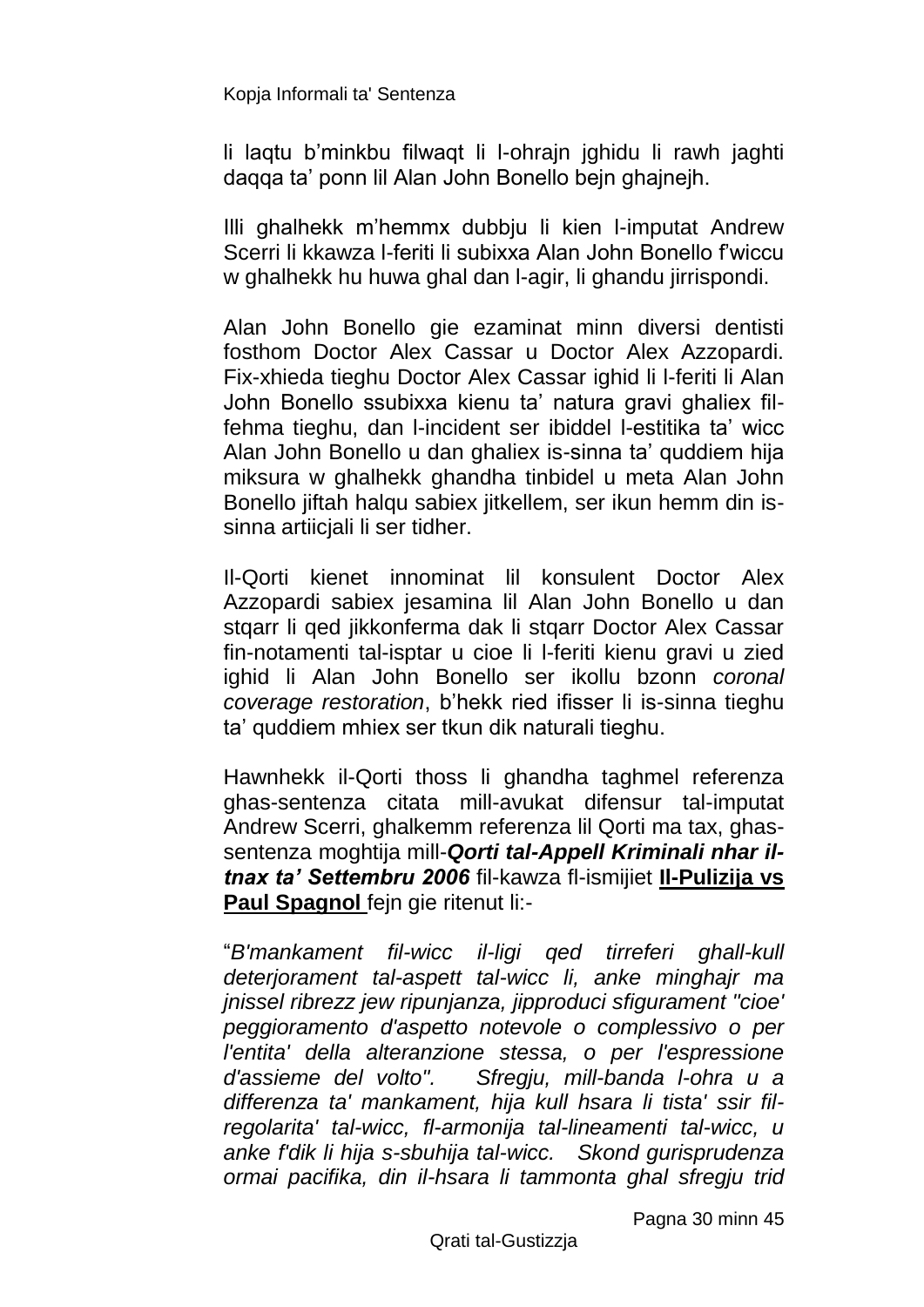*tkun vizibbli minn distanza li hi dik "li soltu jkun hemm bejn in-nies meta jitkellmu ma' xulxin". Skolorament talgildajista' jipproduci kemm sfregju kif ukoll mankament filwicc. Is-snien m'humiex parti mill-wicc, ghalkemm it-telf ta' hafna snien jistghu jgibu kemm sfregju kif ukoll mankament minhabba l-effett li jistghu jhallu fuq il-wicc u specjalment fir-regjun tal-halq. Pero' la t-tul ta' l-infermita' u lanqas il-permanenza o meno taghha m'huma relevanti ghall-finijiet tas-subartikolu 216 (1) (b)."*

Ma hemmx dubbju li skond ma qalu id-dentisti, *una volta* thares lejn Alan John Bonello minn distanza normali, minnufih ser tinduna li s-sinna ta' quddiem, mhux tieghu u dan jaffettwa l-estetika tal-wicc tieghu w hu appuntu ghalhekk li din il-Qorti tghid li din l-akkuza ta' ferita gravi tissusisti.

Illi Alan John Bonello gie wkoll ezaminat minn Doctor Eric Farrugia li huwa ENT Surgeon u dan ikkonferma li limnieher ta' Alan John Bonello ma kienx dritt, pero ma kellux prova li qabel l-incident dan ma kienx hekk. Zied ighid, li ksur ma kienx hemm u li fil-fehma tieghu, l-feriti li subixxa f'imniehru, kienu ta' natura hafifa.

Illi ghalhekk il-Qorti ma taqbilx mad-difiza meta sostniet li l-feriti kienu kollha ta' natura hafifa w ghalhekk ir-renunzja ta' Alan John Bonello fil-konfront tal-imputati f'dan irrigward, ma twassalx ghar-renunzja tal-azzjoni kriminali. Zgur pero li din il-Qorti sejra tehodha 'n konsiderazzjoni meta tigi biex terroga l-piena.

Id-difiza sostniet ukoll li l-imputat Andrew Scerri agixxa 'n legittima difesa tieghu peress li kien qed jigi aggredit millvittma stess.

Ghaldaqstant, il-Qorti sejra telabora aktar fuq id-difiza ta' legittima difesa u dan fid-dawl tac-cirkostanzi tal-kaz in desamina.

Kif inhu ben saput, il-gustifikazzjoni ghal legittima difesa, tirrizulta meta persuna tilqa b'forza l-vjolenza jew aggressivita ta' persuna ohra diretta lejha jew lejn terzi,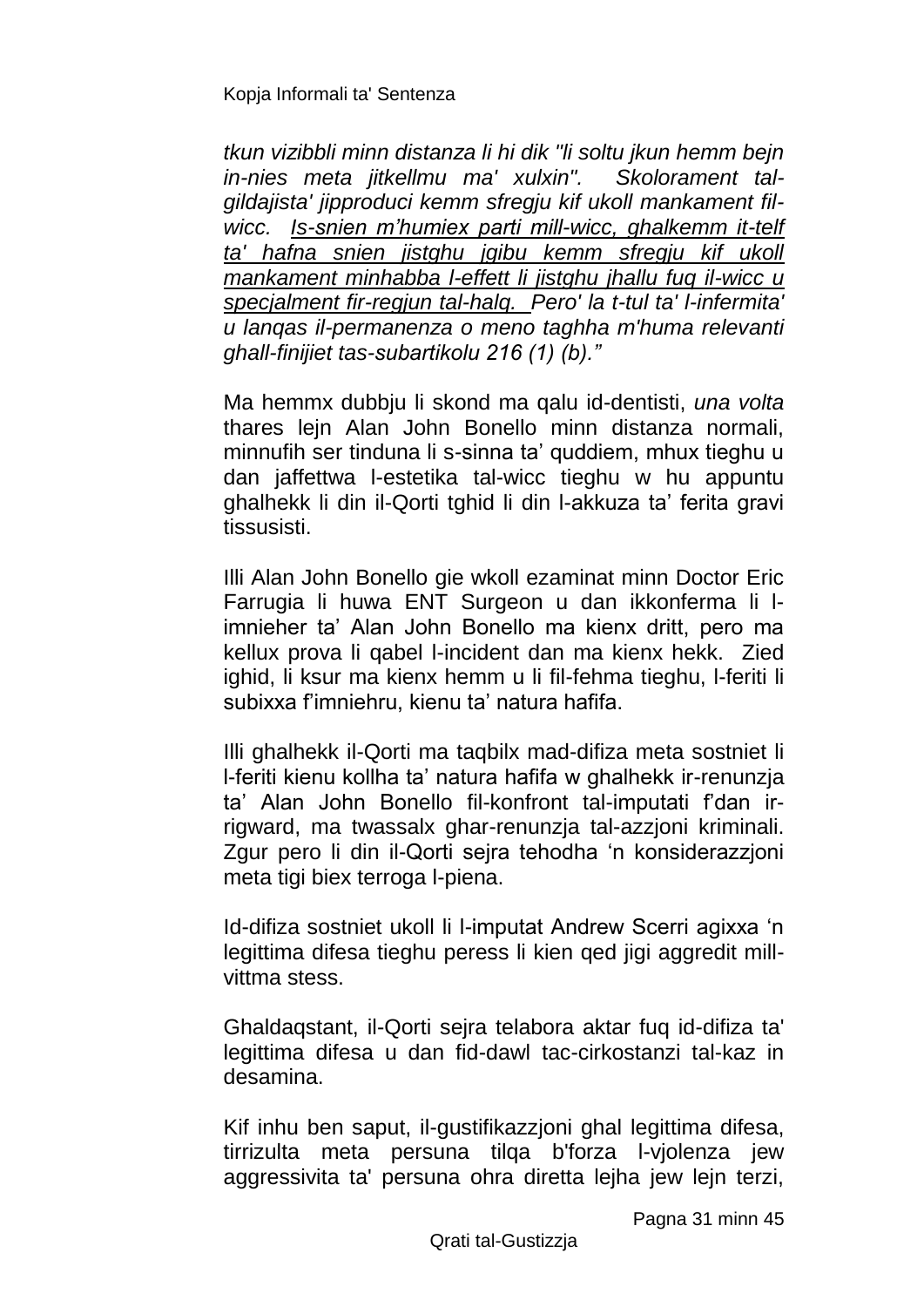kontra liema persuna hekk aggressive, l-agir tad-difensur imputat, huwa dirett. Fil-legittima difesa, trid tkun intlahqet sitwazzioni ta' perikolu, dannu, theddida u/jew minaccia tal-istess, bl-agir tal-aggessur u mhux da parti taddifensur, sitwazzjoni kkrejata unikament mhux minn min jadotta dik t-tip ta' difiza, izda minn min jqed juri jew jimmanifesta dak il-perikolu jew theddid jew dannu mminenti.

Fil-fatt l-artikolu 233 tal-Kap 9 tal-Ligjiet ta' Malta jghid:

"*Ma hemmx reat meta l-omicidju jew l-offiza fuq il-persuna huma ordnati jew permessi mill-ligi jew mill-awtorita legittima, jew mehtiega mill-bzonn attwali tad-difiza legittima ta' wiehed nnifsu jew ta' haddiehor.*"

Dan il-kliem huwa car hafna fih nnifsu.

L-artikolu 224 tal-istess Kap 9 jispecifika l-kazijiet ta' bzonn attwali tad-difiza legittima.

Jigi rilevat minnufih li d-dritt ghal legittima difesa jitwieled u huwa konsegwentement naturali mid-dritt fundamentali ta' kull bniedem li jipprotegi lilu nnifsu minn xi aggressjoni jew dannu.

Fil-fatt fis-sentenza moghtija mill-*Qorti tal-Appell Kriminali* fil-kawza fl-ismijiet **il-Pulizija v Joseph Micallef (Vol. XXXIV pg. 1072)** intqal li:-

"*Id-disposizzjoni tal-ligi li tiskuza lil min jikkaguna offiza lil persuna ohra in difesa tal-proprjeta tal-ferritur, tirrikjedi li lazzjoni, biex ikun skuzabbli, ghandha tizvolgi ruhha dak ilmument stess li tkun qed tigi nvaza l-proprjeta w in difesa attwali taghha.*"

F'sentenza moghtija mill-*Corte di Cassazione nhar ssitta w ghoxrin ta' Jannar, 1948* (Riv. Pen.1948 pg. 213) gie ritenut li:-

"*Per la legittima difesa non occorre che sia in atto la violenza; basta il pericolo. E' sufficiente il gustificato*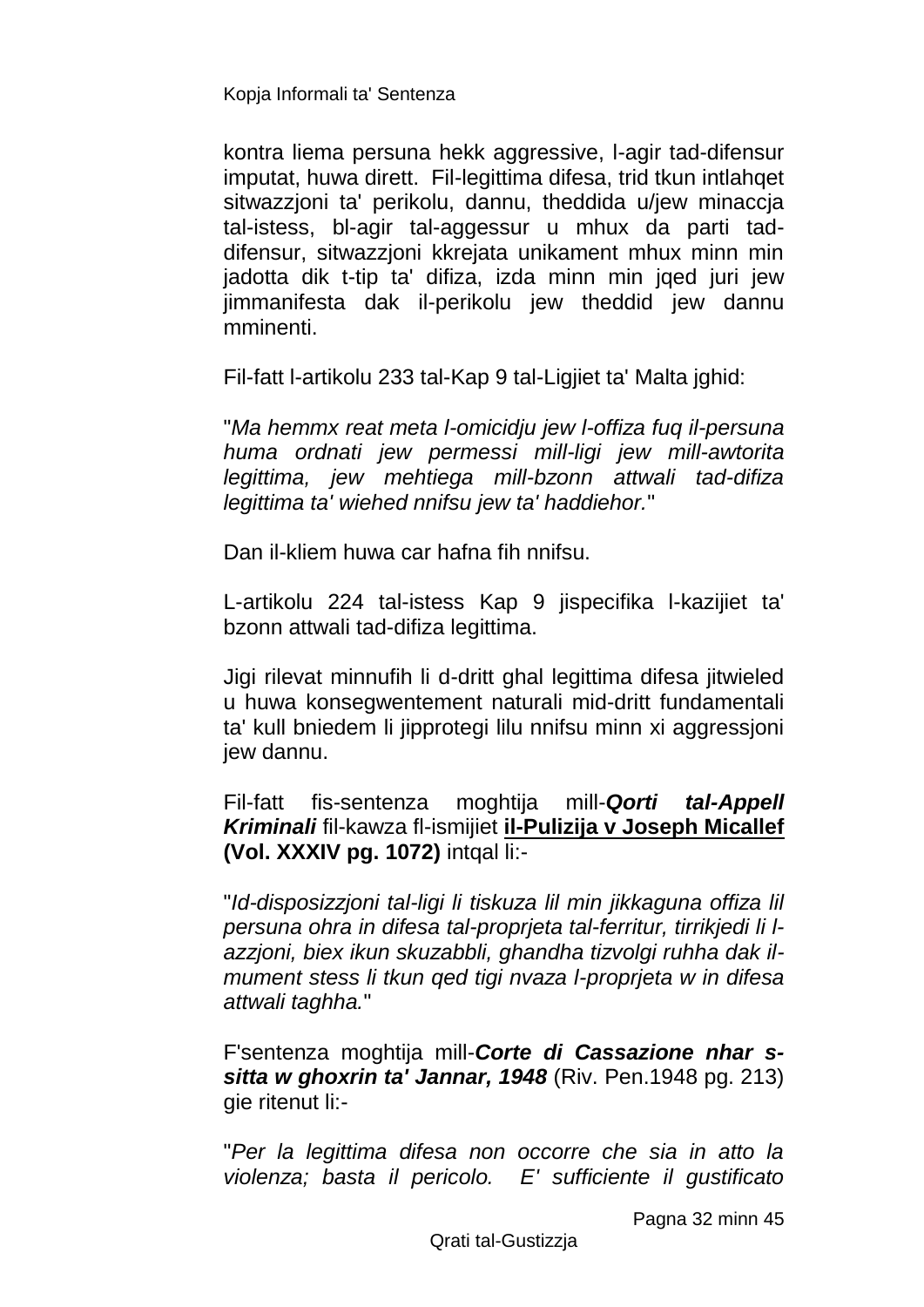#### *timore di un offesa imminente. Nemo tenetur expectare doneo perciliatur.*"

Il-ligi taghna pero timponi certi kundizzjonijiet biex din leccezzioni tigi milgugha. Cioe t-theddid ta' xi aggressioni jew dannu jew perikolu irid ikun ingust, gravi w inevitabbli. Id-difiza trid tkun saret biex jigu evitati konsegwenzi li jekk jeffettwaw ruhhom jikkagunaw hsara rreparabbli liddifensur, jigifieri hsara jew offiza fil-hajja, fil-gisem u/jew partijiet tal-gisem tad-difensur. L-imputat difensur irid jipprova li dak li ghamel, ghamlu, stante li fl-istat psikologiku li kien jinsab fih f'dak il-mument, biex jevita xi perikolu li ma setghax jigi evitat b'xi mod iehor. Jigifieri, lperikolu ghandu jkun attwali, istantanju w assolut u ma jridx ikun xi perikolu anticipat.

Il-perikolu ghandu jkun attwali, ta' dak il-hin u mhux xi theddida ta' perikolu li tkun saret hinijiet qabel, ghax dan jista jaghti kaz biss ghal provokazzjoni u mhux difesa legittima.

Il-perikolu jrid wkoll ikun assolut cioe li f'dak il-mument li kien qed jsehh, ma setghax jigi evitat b'xi mod iehor. Ghandu jigi applikat t-test soggettiv kif diversi awturi u sentenzi tal-Qorti dejjem specifikaw, u mhux bizzejjed li wiehed jahid x'setaha ghamel jew x'messu ghamel iddifensur (l-imputat) qabel ma ha l-azzjoni 'n difesa bl-uzu tal-forza.

Fil-fatt il-**Professur Mamo** *fin-Noti tieghu* tal-ligi penali jghid:

"*The danger against which the accused reacted should be viewed not necessarily as it was in truth and in fact, but rather as the accused saw it at the time.*"

Fil-fatt, fil-kawza deciza mill-*Qorti tal-Appell Kriminali nhar l-ghoxrin ta' Jannar, 1995* fl-ismijiet **Il-Pulizija v Joseph Psaila** jinghad li:-

"*Wiehed ghalhekk ghandu jpoggi lilu nnifsu fil-posizzjoni u stat mentali u psikologiku tal-imputat difensur meta agixxa*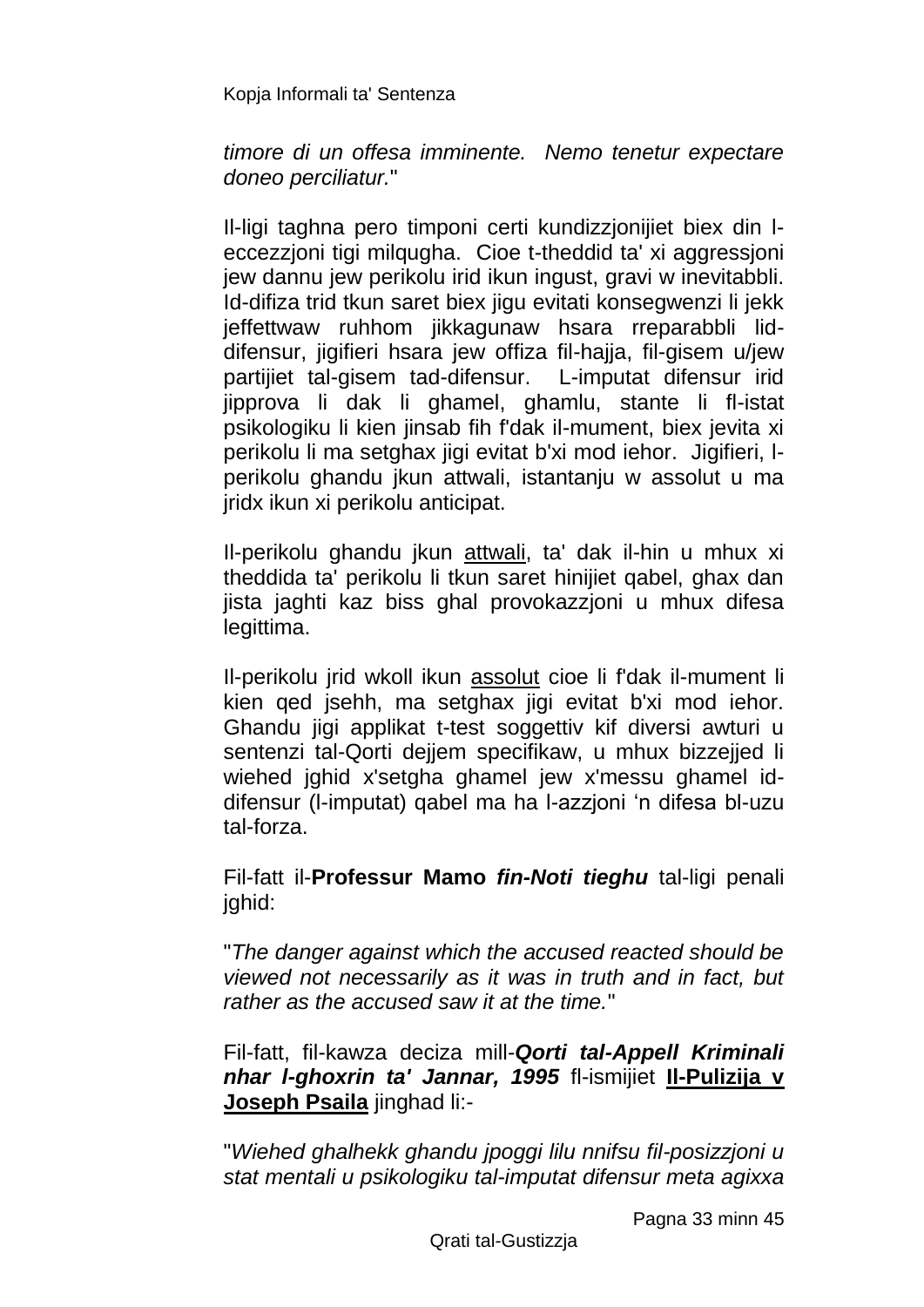*b'dak il-mod fic-cirkostanzi kif hassu dak il-hin u moment, u cioe mbezzgha u panikuz u l-hsieb tieghu li ser jigi aggredit b'xi haga.*"

Il-Qorti ghalhekk ghandha taghmel apprezzament tal-fatti fl-isfond tas-suespost.

**L-imputat Andrew Scerri xehed** a tempo vergine talincident, ftit wara. Issa, kif hu ben saput fis-sistema gudizzjarja nostrana, sabiex tigi radikata htija tal-imputat ghal feriti gravi, hija bizzejjed l-intenzjoni generika li jikkawza xi offiza fuq il-persuna tal-ferut. Il-ligi trid principalment, tikkastiga u tiddiswadi l-uzu t'aggressjoni fizika bhala reazzjoni ta' persuna ghal komportamenti u disappunti riskontrati fir-relazzjonijiet socjali u huwa hati ta' reati ta' offiza fuq il-persuna, kull wiehed li jikkawza feriti fuq haddiehor.

Fil-ligi taghna, ai fini ta' reati ta' offiza voluntarja fuq ilpersuna, hi mehtiega l-intenzjoni generika li wiehed jaghmel hsara. Jekk l-intenzjoni tal-agent tkun li jaghmel hsara, zghira kemm hi zghira, din il-hsara li jkollu f'mohhu li jaghmel, hu jrid iwiegeb ghal konsegwenzi kollha li effettivament jirrizultaw bhala konsegwenza diretta t'ghemilu.

Id-difiza, wkoll bla pregudizzju ghas-suespost, eccepiet llegittima difesa kif kontemplat fl-**artikolu 223** tal-Kap 9 tal-Ligijiet ta' Malta, u cioe li:-

"*Ma hemmx reat meta l-omicidju jew l-offizi fuq il-persuna huma ordinati jew permessi mill-ligi, jew mill-awtorita legittima, jew mehtieg mill-bzonn attwali tad-difiza legittima ta' wiehed nnifsu jew ta' haddiehor.*"

Fil-fatt l-*Imhallef Harding* fil-kawza fl-ismijiet **Il-Pulizija v Joseph Attard** *deciza fil-hdax ta' Novembru, 1968* jghid:

"*L-estremi tal-legittima difesa ma jistghux jigu ndikati ahjar milli bil-formula klassika tal-Carrara li l-perikolu hemm*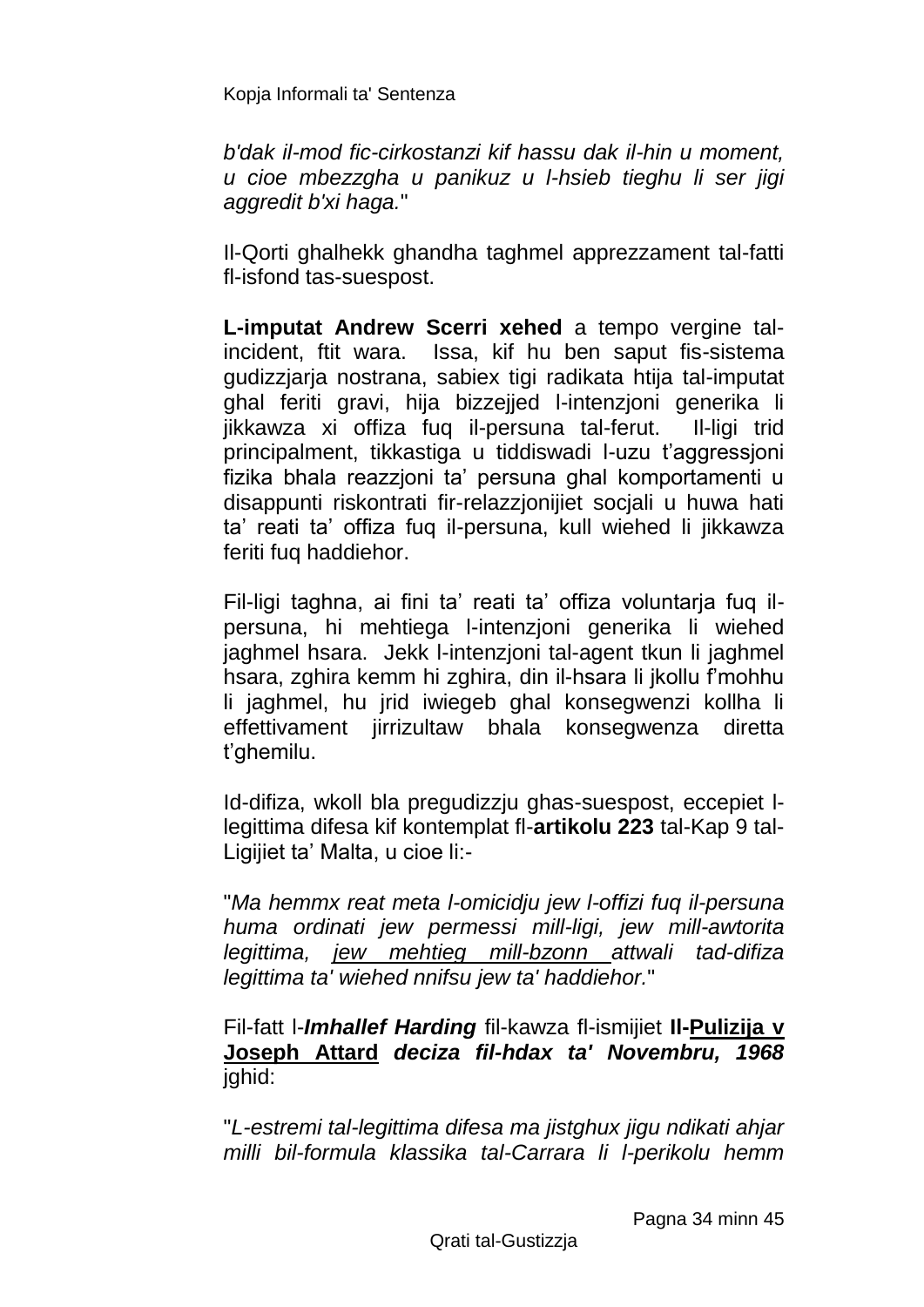*bzonn li jkun ingust, gravi w inevitabbli. Skritturi ohra m'ghamlux hlief elaboraw dan l-element.*"

Id-difiza trid tkun saret biex jigu evitati konsegwenzi, li jekk jaffettwaw ruhhom, jikkagunaw hsara rreparabbli liddifensur, jigifieri hsara jew offiza fil-hajja, gisem u/jew partijiet tal-gisem tad-difensur.

Fl-ahhar nett irid jigi wkoll nnutat li biex imputat ikun jista jigi gustifikat ghal kollox fid-difiza legittima, huwa m'ghandux jaddotta metodi li huma 'n eccess jew sproporzjonati ghall-aggressjoni jew minaccja ta' perikolu.

Fil-fehma tal-Qorti, ma jidhirx li kien hemm xi perikolu gravi, imminenti jew inevitabbli. Kien hemm semplici argument li gie provokat mill-fatt li gimgha ta' qabel limputat Andrew Scerri kien gie aggredit. L-imputat Andrew Scerri baqa' izomm go fih u kif jirrizulta mill-SMS's esebiti organizza grupp ta' hbieb sabiex imorru mieghu biex ippattuha lil min agredih. Huwa minnu li shab limputat Andrew Scerri ma baqghux hdejh 'l hin kollu, izda l-intensjoni ta' Andrew Scerri kienet wahda, li jwegga' lil Alan John Bonello u li shabu jkunu vicin f'kaz ta' bzonn sabiex jaghtuh l-ghajnuna li talvolta seta' kellu bzonn.

L-imputat Andrew Scerri wera' certa aggressivita flghemil tieghu billi mar ifittex lil Alan John Bonello biex ippattielu ta' dak li kien gara, mhux minnu dak li qal hu, li ried jiltaqa' mieghu sabiex jirrangaw il-pendenza ta' bejniethom. Jirrizulta anke minn shab l-imputat Andrew Scerri li l-intensjoni tal-imputat Andrew Scerri ma kienitx dik.

Il-Qorti mhix moralment konvinta, anke fuq bazi ta' probabilita, li l-feriti li garrab Alan John Bonello sofrihom fil-kuntest ta' legittima difesa jew eccess ta' legittima difesa.

Lanqas ma l-Qorti tara li l-imputat Andrew Scerri agixxa taht l-influwenza ta' passjoni stantanea jew agitazzjoni talmohh li minhabba fiha, fil-waqt tad-delitt, ma setghax iqis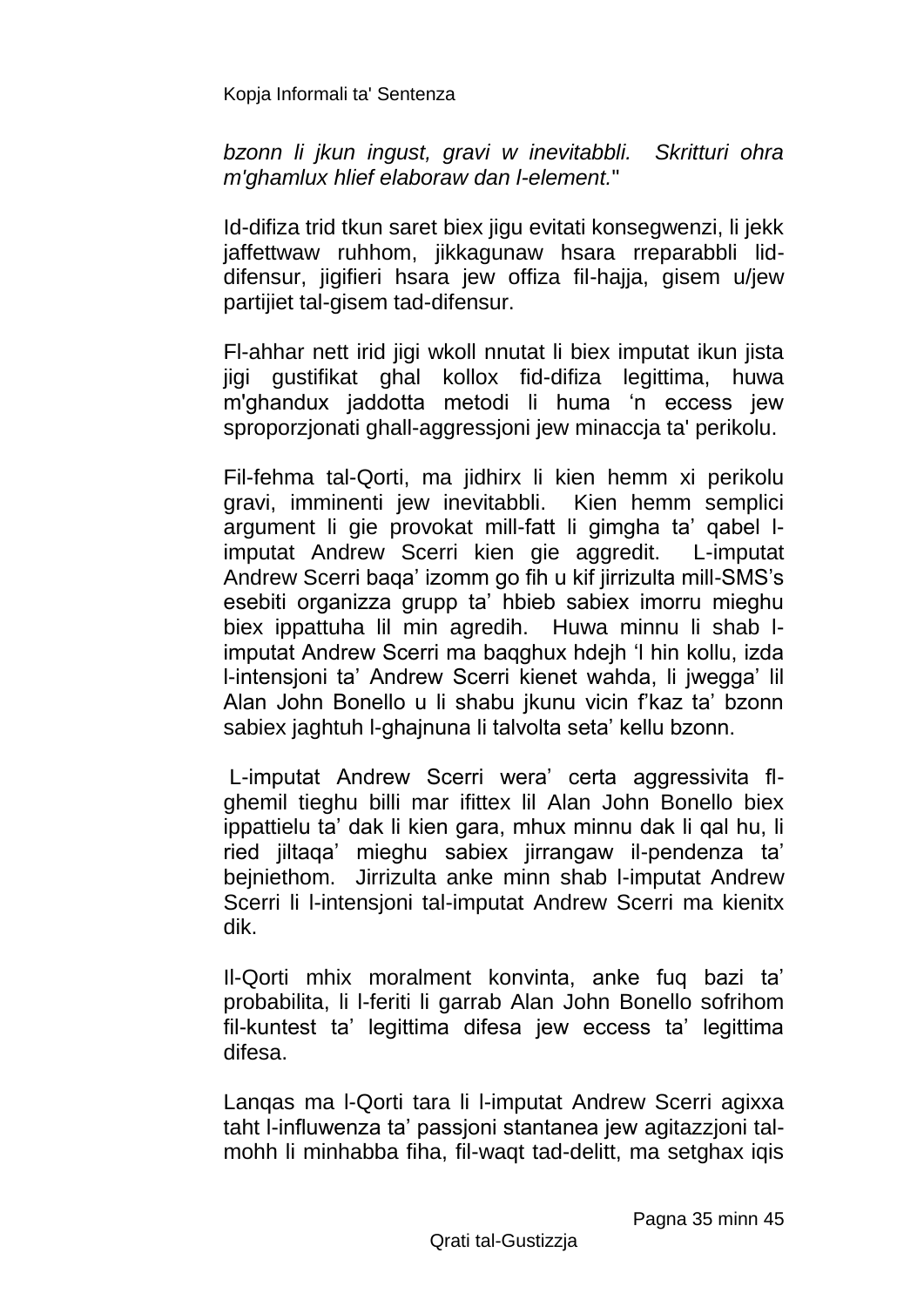l-ghemil tieghu kif kontemplat fl-artikolu 227(c) tal-Kap 9 tal-Ligijiet ta' Malta.

Id-difiza sostniet ukoll bla pregudizzju ghad-difiza l-ohra mressqa minnha, li l-imputat Andrew Scerri agixxa taht provokazzjoni.

Issa, l-artikolu 227(c) jiddisponi li l-omicidju (u blapplikazzjoni tal-artikolu 230(b) tal-Kap 9 japplika wkoll f'kazijiet ta' griehi, kazijiet ta' offizi voluntarju fuq ilpersuna) huma voluntarji u skuzzabbli.

"*Meta jsir minn persuna filwaqt li tkun taht l-influwenza mmedjata ta' passjoni istantanja jew agitazzjoni tal-mohh li minhabba fiha, filwaqt tad-delitt, ma tkunx tista tqis leghmil taghha."*

Pero dan l-artikolu jkompli jispjiega li:-

"*Sabiex l-akkuzat jitqies li ma kienx jista jqis l-eghmil tieghu, jinhtieg, fil-kazijiet ta' provokazzjoni, li fil-fatt lomicidju (jew l-offizi) jkun sar minhabba sahna ta' demm u mhux ghaliex kien hemm il-hsieb maghmul tal-qtil ta' persuna jew ta' hsara gravi fuq il-persuna, u li r-raguni talprovokazzjoni kienet tali li f'mument ta' temperament ordinarju, komunement igib l-effett li ma jkunx kapaci li jqisu l-konsegwenzi tad-delitt.*"

Sabiex ssir interpretazzjoni tajba ta' dan l-artikolu jinhtieg li ssir attenzjoni partikolari ghal kliem tal-ligi.

Meta l-iskuza ta' passjoni stantanja kienet qed tigi proposta biex ssir difiza fil-Kodici Kriminali, **Sir Andrew Jameson** oppona bil-qawwa tant li qal is-segwenti:-

"*The exercise of instantaneous passion seems to be so dangerous among a southern race and so contrary to the sound principles of criminal responsibility that I cannot recommend it to be retained in the prepared code without great modification.*"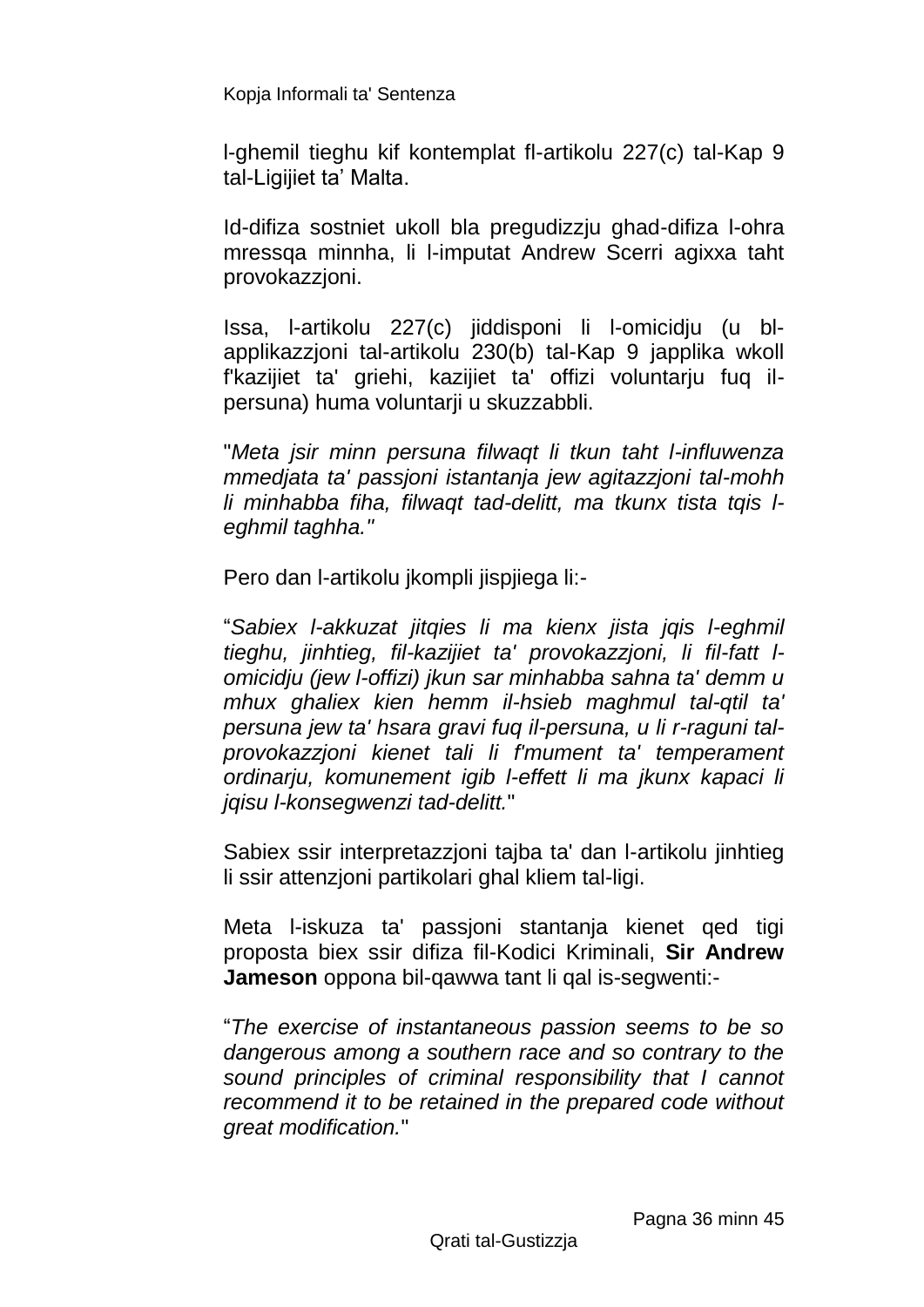**Sir Andrew Jameson** ghalkemm qabel ma guristi ta' diversi pajjizi li tesisti differenza bejn omicidju kommess taht passjoni istantanja w omicidju kommess b'mod volut u deliberat, hass il-htiega li din l-iskuzanti tigi ammessa filligi taghhom b'diversi verifiki *on such outbreaks of brutal violence of temper.* W appuntu ghalhekk li llum ghandna l-artikolu 227(c); sabiex persuna tkun tista tigi kkunsidrata nkapaci li tifforma l-hsieb jekk jeziztu certi cirkostanzi.

L-ewwel nett l-omicidju jew offiza trid tkun risultat tassahna ta' demm tal-mument **u mhux** rizultat ta' intenzjoni specifika ta' qtil jew ta' hsieb li tikkawza offiza lil persuna.

Fit-tieni lok, il-provokazzjoni trid tkun tali li f'nies ta' temperament normali w ordinarju ma jkunux jistghu jqisu lkonsegwenzi tar-reat.

Din t-tieni konsiderazzjoni trid tigi spjiegata fic-car billi gie tenut li t-test li jrid jigi applikat sabiex jigi ppruvat li lprovokazzjoni kienet tali li tnehhi s-*self control* ta' bniedem normali, cioe bniedem ta' temperament ordinarju. Min hu bniedem normali jew bniedem li ghandu temperament normali, hija kwistjoni ta' fatt li hija difficili tistabilixxi.

Ghalhekk, kif sewwa ndirizza lil gurati l-Imhallef fil-guri **Repubblika ta' Malta v Martin Galea** li gie deciza mill-Qorti Kriminali fl-ewwel ta' Settembru, 1982, t-*test* li jrid jigi addottat, hu mhux dwar x'tip ta' persuna partikolari jrid jigi gudikat, jew ta' karattru tal-persuna, imma jekk persuna ta' temperament normali fic-cirkostanzi li jinstab fihom kienx ikun inkapaci li jqis l-konsegwenzi tal-azzjoni tieghu. Ghalhekk, mhux qed niehdu bniedem *cold blooded*, izda bniedem komuni u normali fil-gisem u fil-mohh.

Fit-tielet lok fl-artikolu 227(c) l-ligi ma tispecifikax x'tip ta' provokazzjoni irid ikun hemm bhal ma jistqarr l-artikolu 227(a) cioe ferita gravi. Ghaldaqstant minhabba dan nnuqqas jispetta lil gudikant jezercita l-gudizzju savju tieghu dwar x'hinu l-kawza ta' provokazzjoni. Ghalhekk salv ghall-eccezzjonijiet naxxenti mill-ligi stess u cioe millartikolu 229:-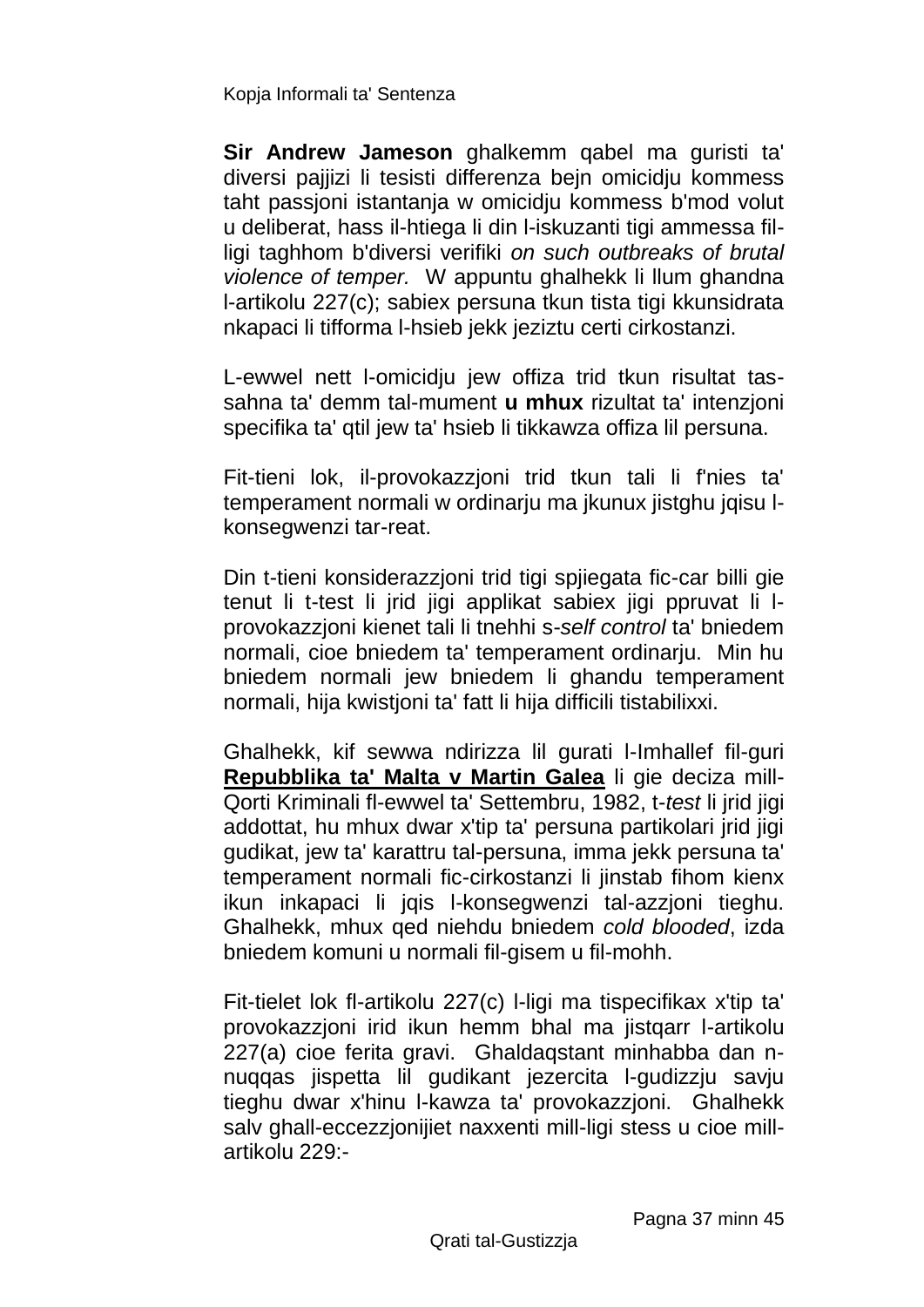"*Kull fatt, ikun xi jkun, li jinduci passjoni subitanea jew eccitament mentali bhala rizultat, l-agent huwa fil-mument tal-qtil inkapaci li jirifletti huwa bizzejjed basta pero lkundizzjonijiet imsemmija aktar 'l fuq gew sodisfatti."*

Fil-fatt il-**Professur Mamo** fin-noti tieghu taht t-titolu *Crimes from sudden passion* - pg. 121 jghid:-

"*That sudden passion so disturbs that balance of the mind and so agitates the emotions that a person acting in these circumstances, cannot form a clear and definite intention to commit a particular crime, or at any rate it must always remain doubtful whether his acts were directed to one crime rather than to another, whether they represented the end of the offender, rather than the commencement of the execution of a more serious crime."*

Fir-raba lok, il-Qorti taghmel referenza ghall-artikolu 235 tal-Kap 9 u cioe li ma jiswewx lil hati l-provokazzjonijiet imsemmija fl-artikoli fuq citati u cioe 227 u 230 meta ma jkunux saru filwaqt tal-azzjoni li taghha jingiebu bhala skuza.

Fi kliem iehor ghalhekk huwa necessarju *sine qua non* li lqtil jew l-offizi saru mmedjatament wara u fuq lprovokazzjoni tal-vittma. Ghaliex f'kaz li hemm bizzejjed hin sabiex il-passjoni tonqos jew tibred w ghalhekk bizzejjed hin sabiex l-agent jerga jigi f'tieghu fis-sens li ma jkunx f'sahna ta' demm, allura m'hemmx din ilprovokazzjoni izda ikun hemm tpattija voluta. Dan hu proprju dak li gara f'dan il-kaz - tpattija voluta.

#### **Glanville Williams** fit-*Textbook of Criminal Law* - pg, 479 jghid:-

"*Killing in provocation is a kind of killing in revenge but we refrain from calling it that. The term 'revenge' is used for retaliatory action that is planned and cold blooded. Provocation refers to the heat of the moment."*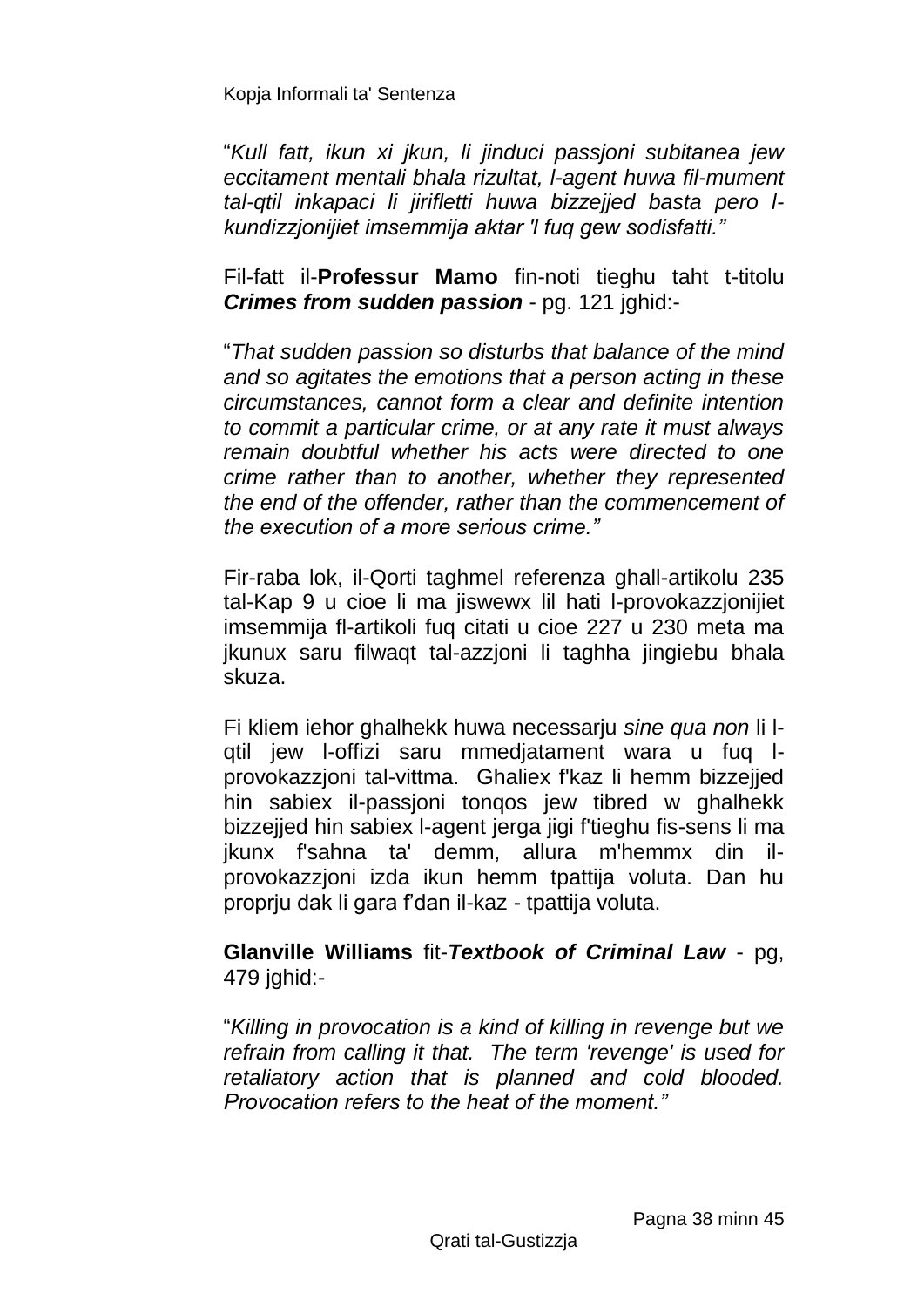Id-definizzjoni klassika tal-kelma *'provocation'* giet mehuda mill-indirizz moghti mill-**Imhallef Derlin** fl-Ingilterra fil-kawza *R v Duffy* (1945) fejn qal:-

"*Provocation is some act or series of acts done by the dead man to the accused which would cause in any reasonable person and actually causes in the accused, a sudden and temporary loss of self control rendering the accused so subject to passion as to make him for the moment not master of his mind."*

Illi bir-rispett kollu f'dan il-kaz, veru jista jaghti l-kaz li limpuatt kien mimli ghal siehbu Alan John Bonello minhabba dak li kien gara l-gimgha ta qabel, pero zgur li ma kienux cirkostanzi li nqalghu proprju dak l-hin talaggressjoni. Il-problemi li l-imputat Andrew Scerri kellu ma siehbu Alan John Bonello, kienu kollha antecedenti ghal incident w ghalhekk l-imputat kellu kull hin u opportunita li jikkalma u jizen ghemilu.

Illi ghalhekk fid-dawl ta' dak kolu li intqal aktar 'l fuq din il-Qorti qieghda issib lill-imputat Andrew Scerri hati talakkuza li kkaguna ferita ta' natura gravi fuq il-persuna ta' Alan John Bonello.

Fir-rigward tal-ko akkuzati fir-rigward l-akkuza ta' ferita gravi, l-Qorti fliet ix-xhieda kollha li nghata fil-konfront taghhom w issib li ghandha issib lill-imputat Ben Christopher Cassano hati talli volontarjament ikkaguna ferita ta' natura hafifa u dan billi taha daqqa ta' sieq lil Alan John Bonello waqt li kien mal-art, izda ma ssibux hati talli kkaguna feriti ta' natura gravi.

L-imputati kollha gew akkuzati b'dak li hemm dispost flartikolu 338(dd) tal-Kap 9 u cioe talli voluntarjament kisru il-bon ordni w l-kwiet tal-pubbliku b'ghajjat u glied.

Il-Qorti taghmel referenza ghal sentenza moghtija mill-*Qorti tal-Appell Kriminali* fil-kawza fl-ismijiet **Il-Pulizija v Pio Galea** deciza *fis-sbatax ta' Ottubru, 1997*, fejn gie ritenut li biex ikun hemm dan r-reat, irid ikun hemm bhala regola, ghemil voluntarju li minnu nnifsu jew minhabba c-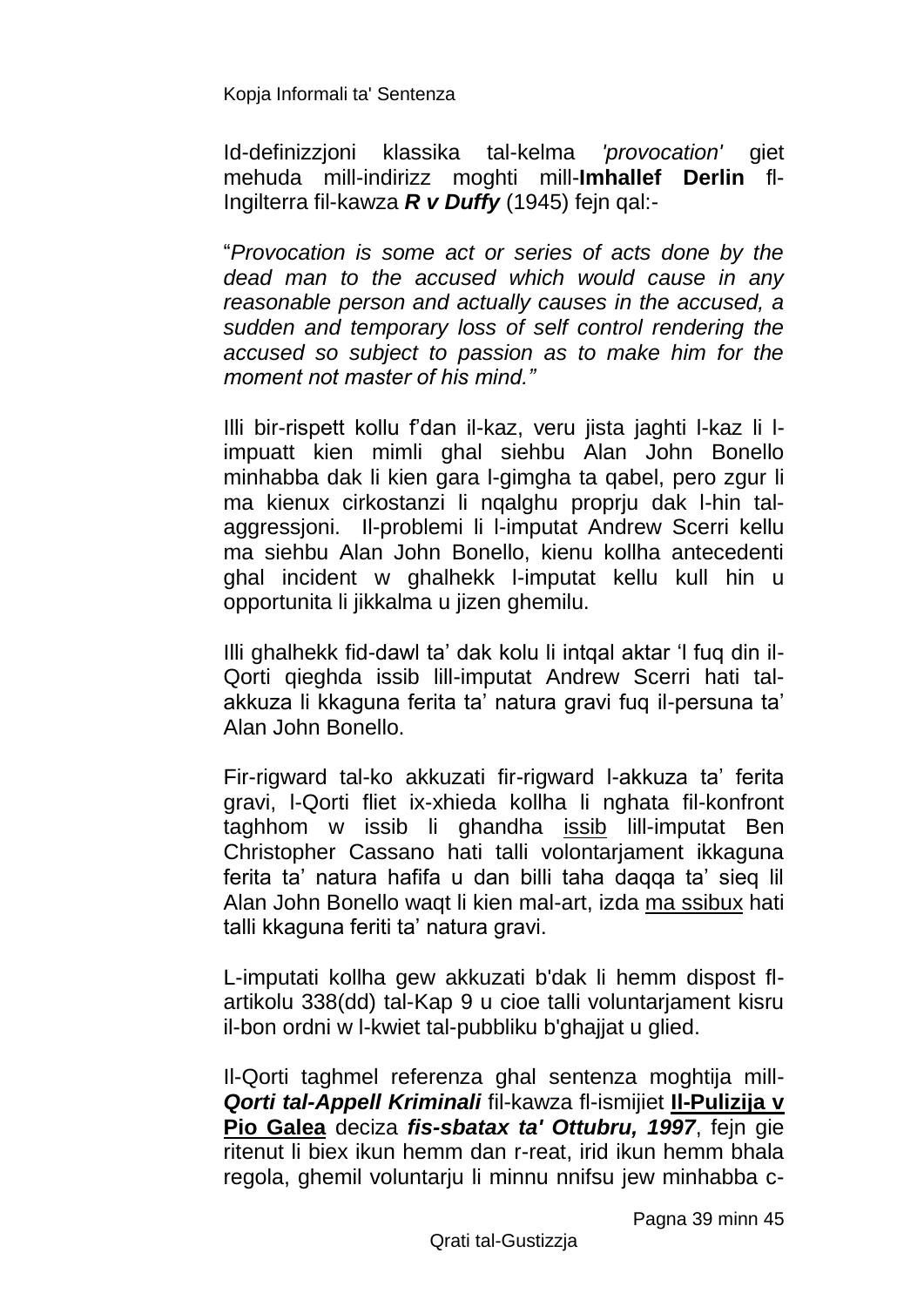cirkostanzi li fihom dak l-ghemil isehh, jnissel imqar minimu t'inkwiet jew thassib f'mohh persuna (li ma tkunx lakkuzat) dwar l-inkolumita fizika ta' persuna jew dwar linkolumita ta' proprjeta, kemm b'rizultat dirett ta' dak lghemil jew minhabba l-possibilita li reazzjoni ghal dak lghemil.

Illi dwar l-akkuza l-ohra u cioe dik naxxenti mill-artikolu 339(1)(d) u cioe li hebb ghal Alan John Bonello sabiex idejjqu, jingurjah jew jghamillu hsara u dan meta hebb ghalih b'arma, il-Qorti taghmel referenza ghal sentenza moghtija fid-disgha ta' Mejju, 1997 mill-*Qorti tal-Appell Kriminali* fil-kawza fl-ismijiet **Il-Pulizija v Joseph Pace** fejn gie ritenut li din l-kontravenzjoni kontra l-persuna ssehh meta persuna thebb kontra persuna ohra sabiex tingjurja, ddejjaq jew taghmel hsara lil dik il-persuna l-ohra jew lil haddiehor, kemm il-darba l-fatt ma jkunx jaqa taht xi disposizzjoni ohra tal-Kodici Kriminali. Biex persuna thebb kontra persuna ohra, m'hemmx ghalfejn li effettivament ikun hemm kuntatt fiziku: bizzeijed li ikun hemm l-potenzjalita ta' tali kuntatt permezz talmanifestazzioni ta' forza fizika indirizzata lein dik Ipersuna l-ohra.

Forsi t-*test* Ingliz ta' din il-kontravenzjoni jiddeskrivi ahjar lkuncett ta' hebb - *"Attempts to use force against any person with intent to insult, annoy or hurt such person or others...'*

Issa fil-kaz in ezami, l-imputati Andrew Scerri u Ben Christopher Cassano ghandhom jinsabu hatja talkontravenzjoni li ngurjaw w heddew lill-istess Alan John Bonello.

### **Fir-rigward tal-imputati l-ohra u cioe Andrew Galea, Matthew Randon u Daniel Cassar Trigona, l-Qorti tiddikjara li ma ssibhomx hatja tal-akkuzi u tilliberhom minhom.**

Dwar il-piena fil-konfront tal-imputat Andrew Scerri l-Qorti kkunsidrat is-segwenti fatturi:-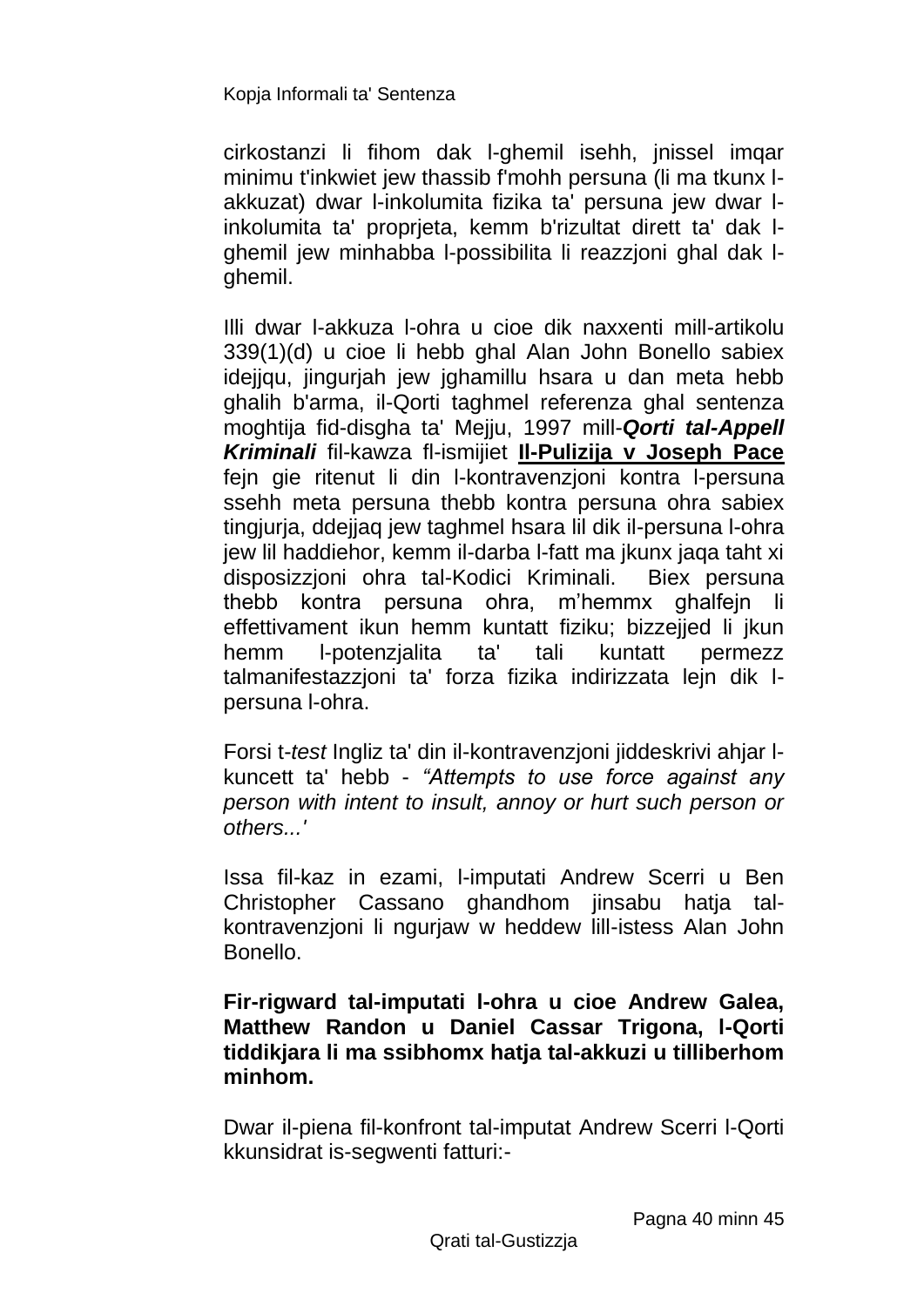1. Il-fedina penali netta tal-imputat Andrew Scerri esibita a fol. 10 tal-atti minn fejn jirrizulta li l-imputat m'ghandu ebda tebgha ta' reat jew kontravenzjoni registrat fuqha w ghaldaqstant ghandu jigu trattat bhalikieku huwa *a first time offender;*

2. Il-fatt li l-imputat Andrew Scerri ddispjacih sincerament ghal dak li ghamel;

3. Il-fatt li l-vittma Alan John Bonello hafer lil imputat Andrew Scerri t'ghemilu, tant li anke gie kkumpensat ghad danni li sofra u li ghalhekk m'ghadx hemm pendenzi bejniethom;

4. Il-fatt li dan l-incident kien wiehed izolat u sfortunat;

5. Il-fatt li l-imputat Andrew Scerri huwa persuna li rabbiet l-ghaqal tant li qed isegwi kors universitarju u li ghamel zmien twil ma jersaqx lejn postijiet ta' divertiment f'Paceville tul kemm damet ilkumpilazzjoni minkejja li ghadu f'zoghzitu u li qatt ma gab ruhu hazin f'dawn il-proceduri.

**Ghaldaqstant, il-Qorti,** wara li rat l-artikoli tal-ligi u cioe lartikoli 17, 23, 31, 214, 216, 338(dd), 339(1)(d), 383, 384, 386, 412C, 412D, u 533 tal-Kap 9 tal-Ligijiet ta' Malta, tiddikjara li **ma ssibx** lil imputati **MATTHEW RANDON**, **DANIEL CASSAR TRIGONA** u **ANDREW GALEA hatja** tal-akkuzi kif addebitati fil-konfront taghhom **u tilliberhom** minn kull imputazzjoni u htija fil-waqt li tiddikjara li qed **ssib lil imputat ANDREW SCERRI hati tal-akkuzi kollha kif addebtati fil-konfront tieghu** pero minhabba ir-ragunijiet premessi, **tiddeciedi li tpoggih taht ordni ta' probation ghal perjodu massimu permess mill-ligi ta' tlett (3) snin** u dan ai termini ta' l-artikolu 7 tal-Kap 446 tal-Ligijiet ta' Malta u dan taht il-kundizzjonijiet imsemmija fl-ordni hawn annessa u **tiddikjara li qed issib lillimputat lil BEN CHRISTOPHER CASSANO hati talli kkawza feriti ta' natura hafifa fuq il-persuna ta' Alan John Bonello u talli dejqu u kiser il-paci pubblika u tiddecidi li tikkundannah ghal hlas ta' multa ta' mija u**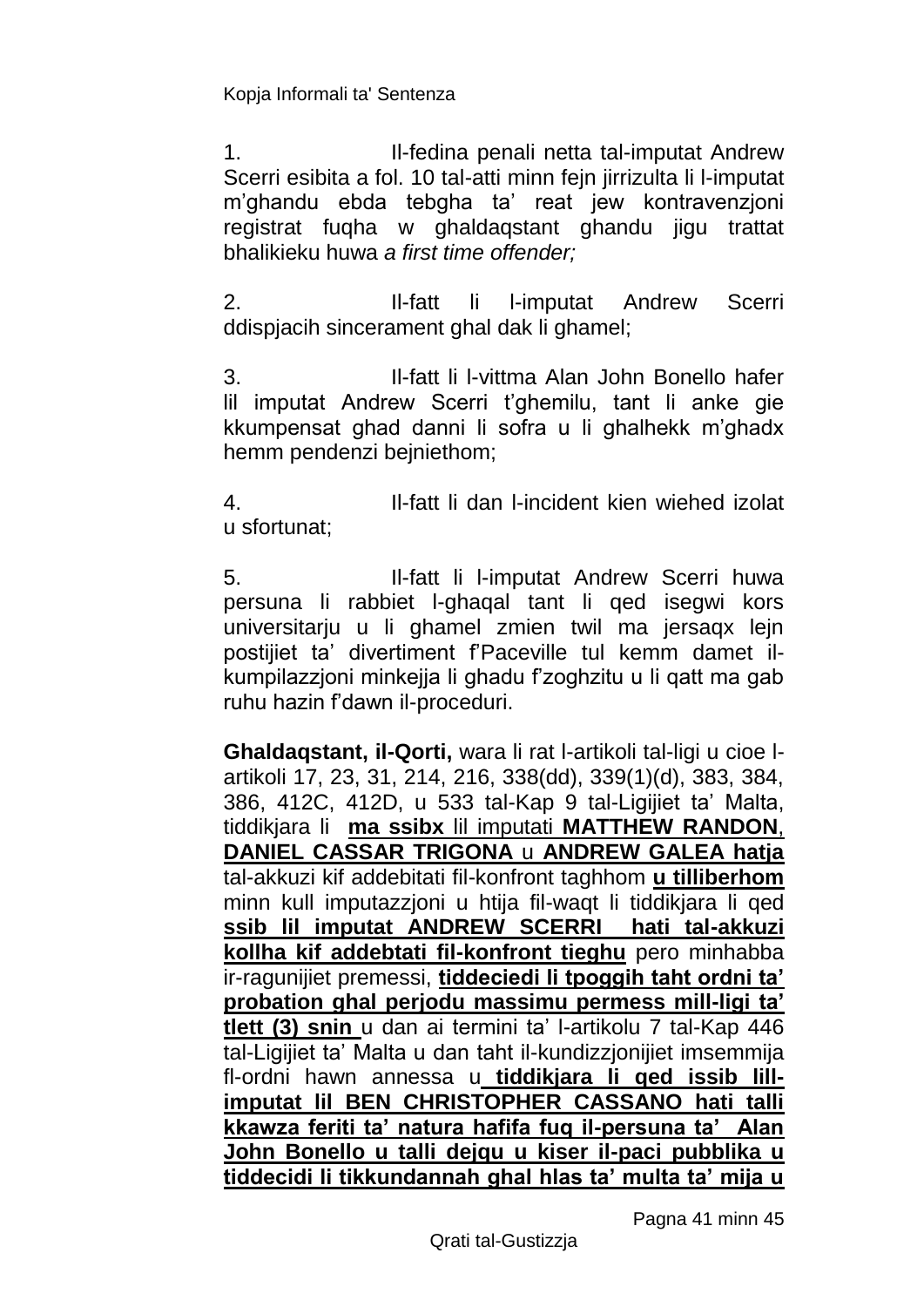### **hansin (150) euro filwaqt li tilliberah mill-akkuza li kkagna ferita gravi fuq l-istess persuna.**

**Dwar t-talba tal-prosekuzzjoni sabiex, ai fini talartikolu 533 tal-Kap 9 tal-Ligijiet ta' Malta, l-Qorti tikkundanna lil imputat Andrew Scerri wahdu, stante li lilu biss sabitu hati li kkaguna ferita gravi, jhallas lispejjes inkorsi mal-hatra tal-periti w esperti kollha nominati nvoluti u cioe Doctor Alexander Azzopardi [fol. 308], Martin Bajada [fol. 328] u l-Konsulent Doctor Eric Farrugia** [**fol 298**], **fl-ammont komplessiv ta' sitt mija disgha w hamsin Euro u tnejn w ghoxrin euro centezmi** [**€659.22**], **u dan fi zmien tlett (3) xhur u jekk jonqos li jhallas tali ammont, l-bilanc dovut jigi konvertit fi prigunerija bir-rata ta' gurnata habs ghal kull 11.65 Euro dovuta.**

**Tordna li kopja ta' din s-sentenza tigi notifkata lid-Direttur tal-Qorti Kriminali ghal dan l-ghan.**

**Tordna li din l-Ordni ta' supervizzjoni tigi annessa ma din s-sentenza u tinghata kopja lil probationer Andrew Scerri.**

**Il-Qorti tordna wkoll li kopja ta' din s-sentenza tigi notifikata lid-Direttur tas-Servizzi tal-Probation ai termini tal-artikolu 11(5) tal-Kap 446 tal-Ligijiet ta' Malta u tissolecita lil istess Direttur sabiex jinnomina persuna li jkollha esperjenza dwar kif tittratta mazzaghzagh u taghmel s-supervizzjoni tal-imputat Andrew Scerri.**

**Consuelo Scerri Herrera LL D Magistrat**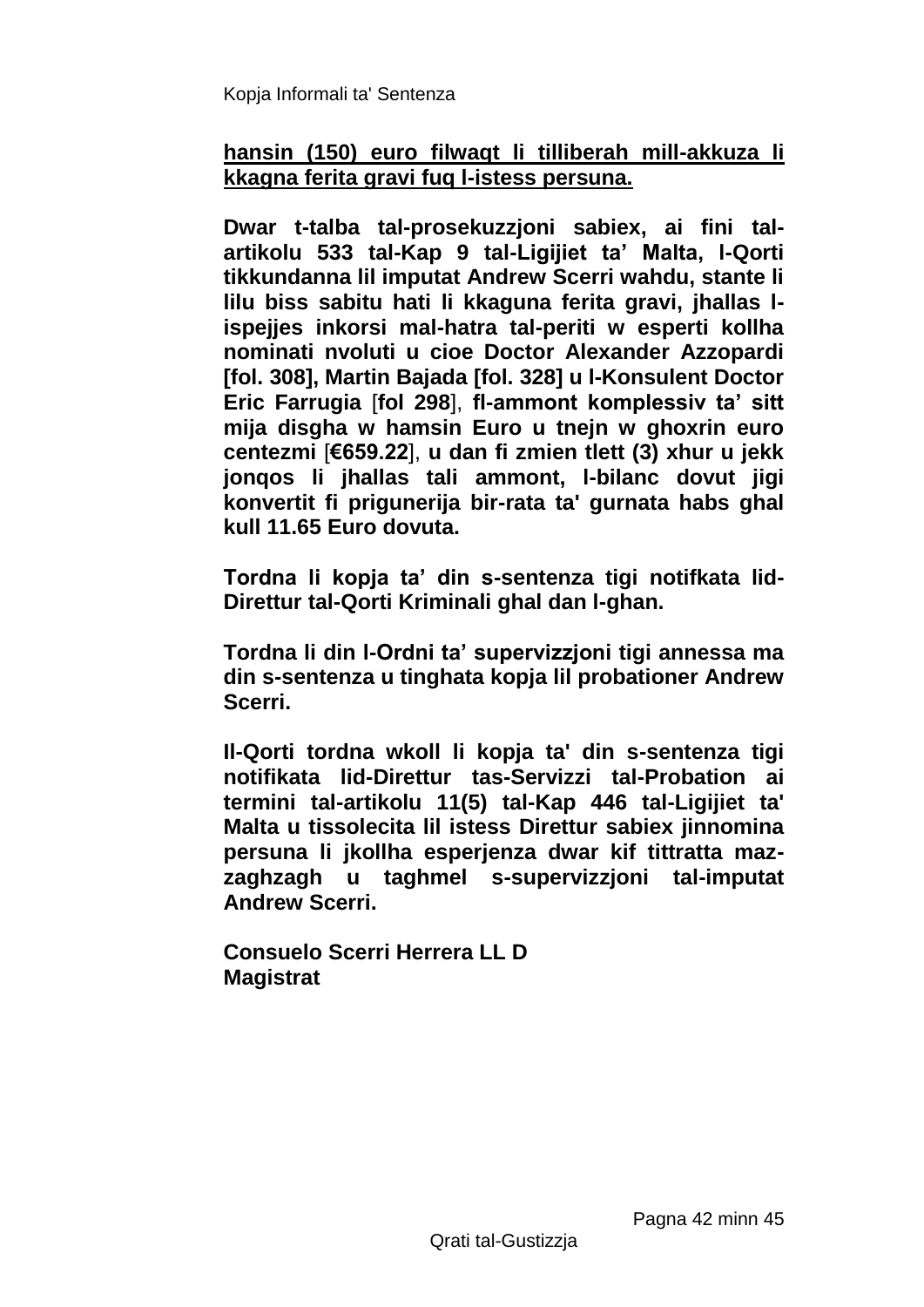**Qorti tal-Magistrati (Malta) Bhala Qorti ta' Gudikatura Kriminali**

> **Magistrat Dottor Consuelo Scerri Herrera LL D**

**Il-Pulizija Spettur Mario Tonna V**

**ANDREW SCERRI MATTHEW RANDON ANDREW GALEA DANIEL CASSAR TRIGONA BEN CHRISTOPHER CASSANO**

### **ORDNI TA' PROBATION [Artikolu 7(1) tal-Kap 446 tal-Ligijiet ta' Malta]**

**Seduta ta' llum, ……………………… 2009** Billi b'sentenza moghtija llum fil-kawza fl-ismijiet fuq premessi l-imsemmija persuna mputata **ANDREW SCERRI** ta' wiehed w ghoxrin sena bin John Mary u Camilla nee Galea Testaferrata, imwieled Pieta nhar lerbgha w ghoxrin ta' Novembru 1987, detentur tal-karta tal-identita numru 536687M **tigi mpoggija taht Ordni ta' Probation ai termini tal-artikolu 7(1) tal-Kap 446 tal-Ligijiet ta' Malta ghal perjodu ta' tlett (3) snin mill-lum.**

Wara li kkunsidrat li jkun xieraq li jsir dan l-Ordni ta' Probation;

Wara li fissret bi kliem car l-effetti ta' dan l-Ordni ta' probation lil persuna mputata, inkluz l-htigijiet mizjuda skond s-sub artikolu 7(1) tal-Kap 446 w innutat li l-istess persuna mputata wriet li trid thares l-htigijiet ta' din l-istess Ordni;

### **Tordna lil persuna imputata titqieghed taht ordni ta' probation ghal perjodu ta' tlett (3) snin mill-lum taht dawn il-htigijiet:**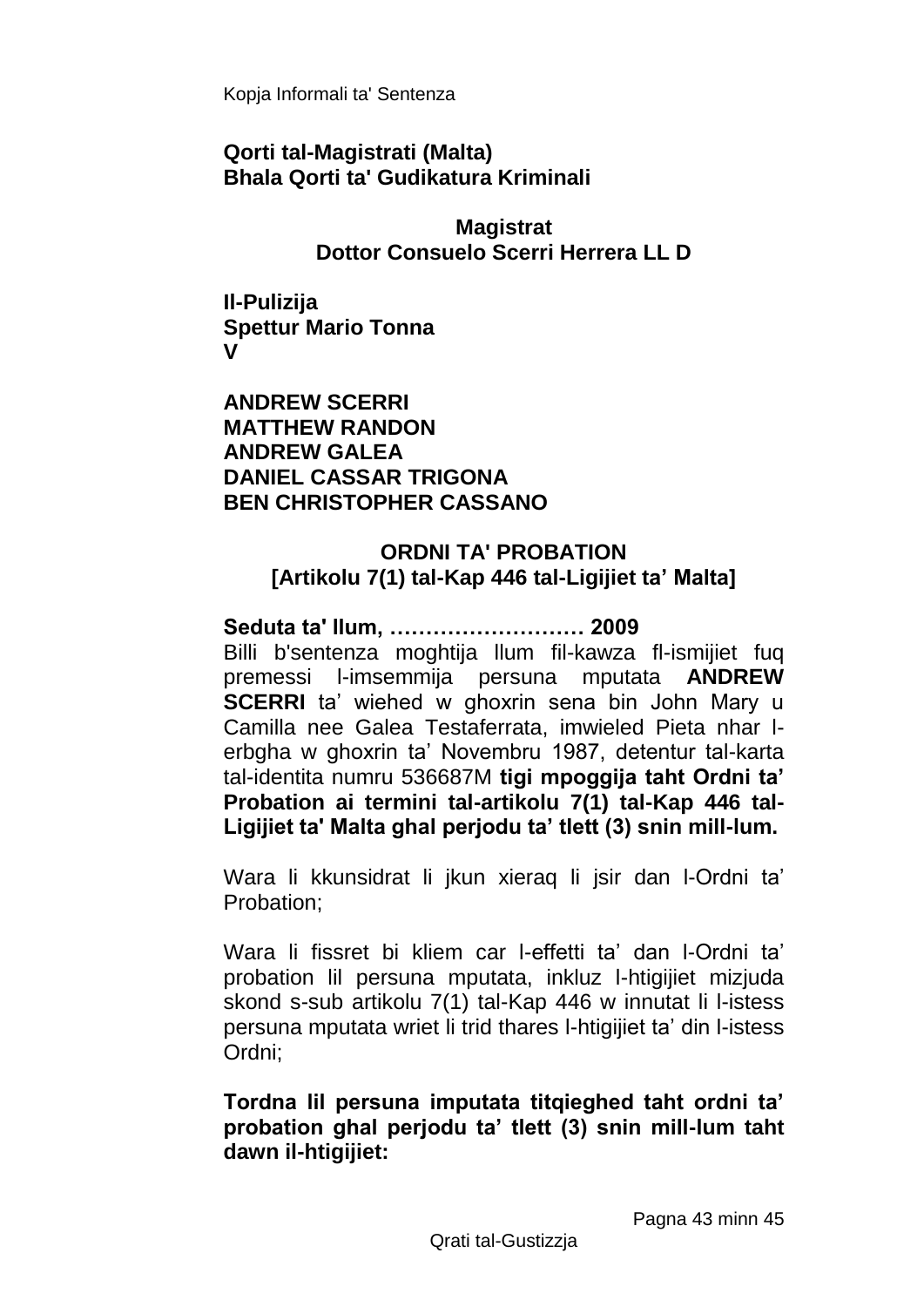1. Illi matul dan il-perjodu l-persuna mputata ghandha ggib ruhha tajjeb, tghaddi hajja ta' bzulija u toqghod ghad-direttivi kollha tal-Probation Officer, inkluz kull direttivi li l-Probation Officer jhoss li jkunu necessarji sabiex ma tiffrekwentax certu postijiet u/jew certi nies;

2. Illi l-persuna mputata ghandha tibqa zzomm kuntatt kontinwu mal-istess Probation Officer skond d-direttivi li dan jaghtiha minn zmien ghal zmien u partikolarment hija ghandha, jekk l-Probation Officer jkun irid hekk, tircievi zjarat tieghu fid-dar taghha;

3. Illi l-persuna mputata ghandha minnufih tgharraf lil Probation Officer b'kull tibdil ta' residenza u/jew xoghol taghha;

4. Illi l-persuna mputata ghandha tidher quddiem il-Qorti flimkien mal-istess Probation Officer kull erbgha xhur fid-data w il-hin li jigu komunikati lilha millistess Probation Officer bl-iskop li l-Qorti jkollha rapport dwar l-andament u l-imgieba tal-persuna mputata.

**Tordna li kopja ta' din l-Ordni tinghata lil hati u lid-Direttur inkarigat mill-Ufficju tal-Probation Services.**

**…………………………….. ……………………………..**

**Consuelo Scerri Herrera LL D Magistrat**